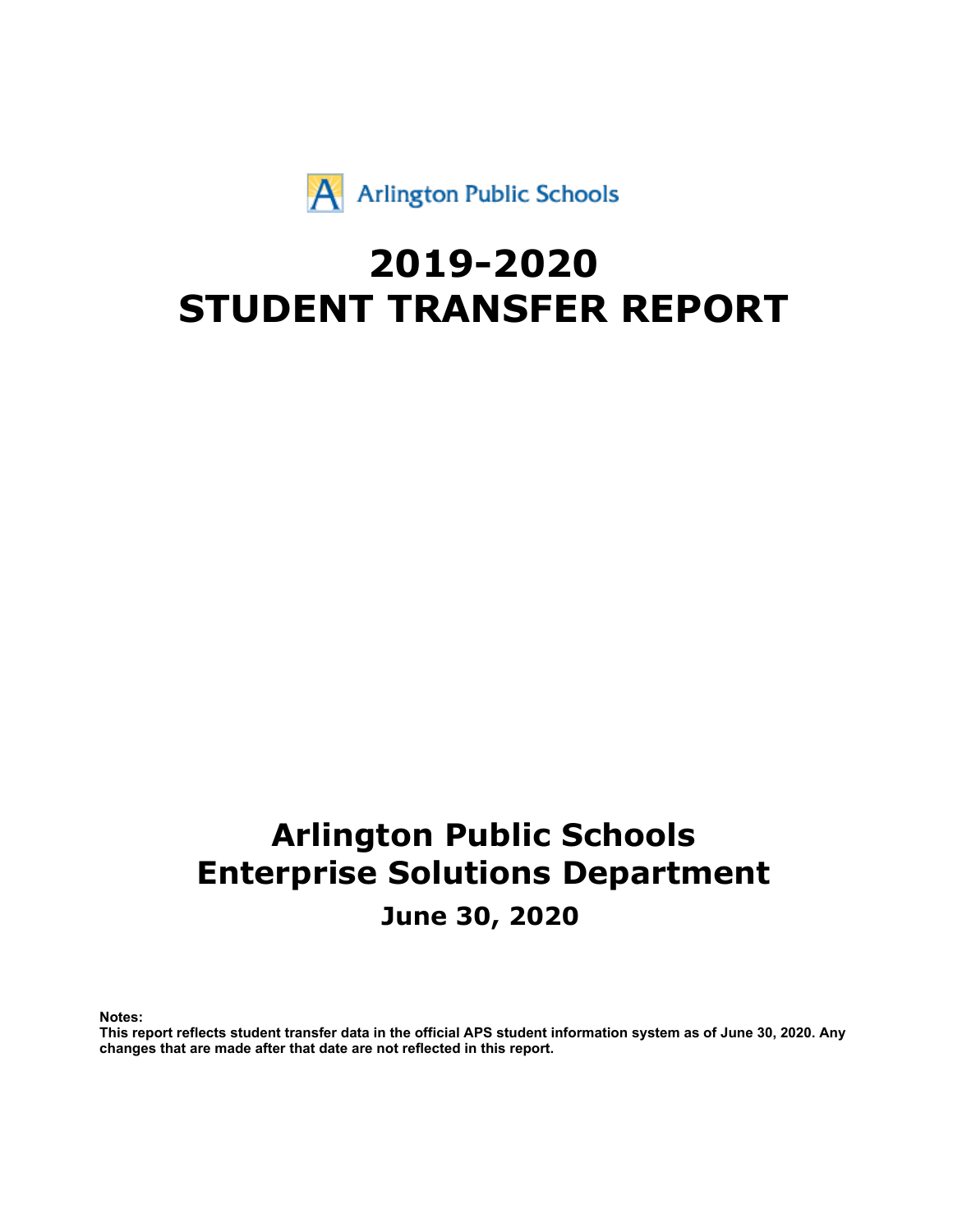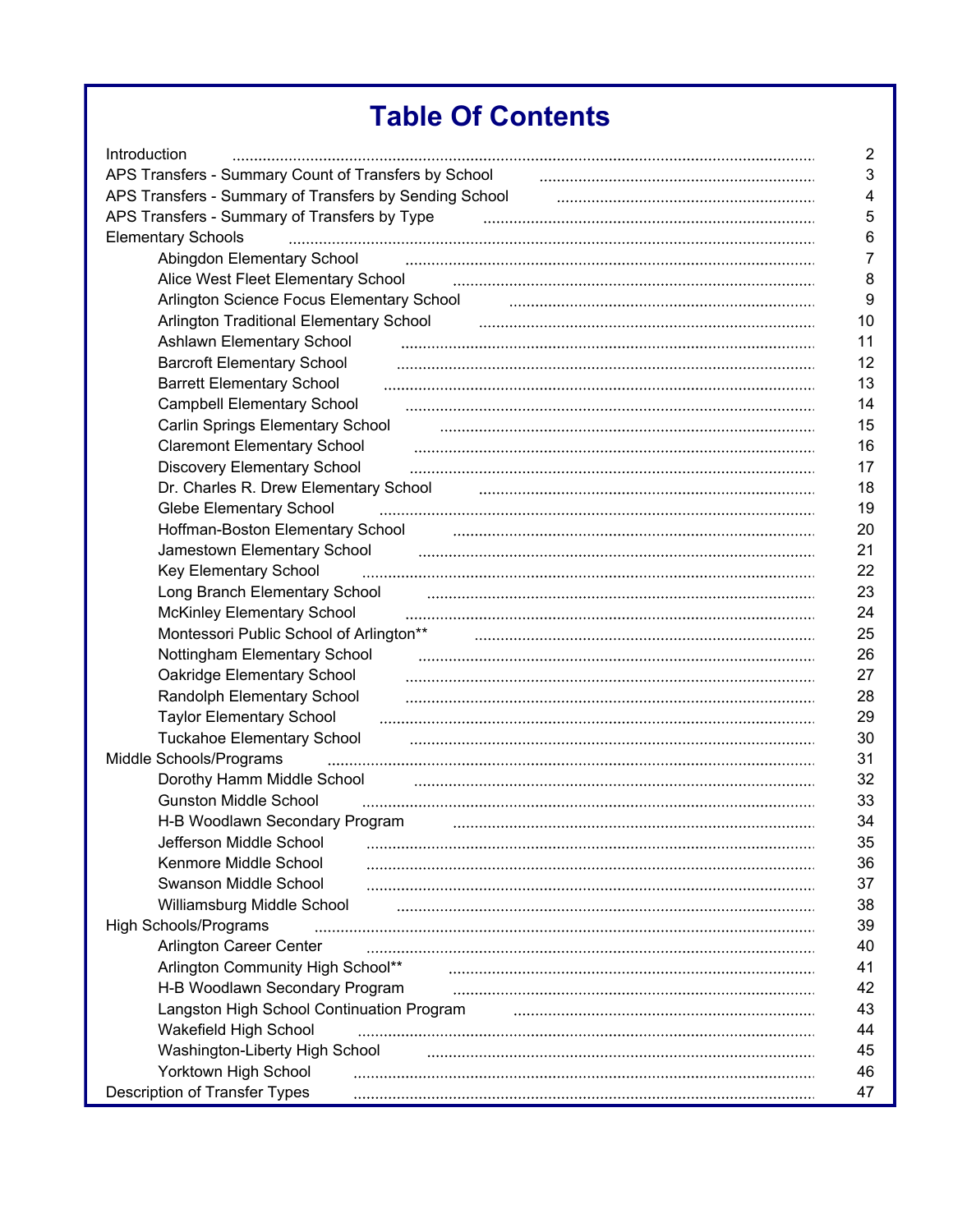<span id="page-2-0"></span>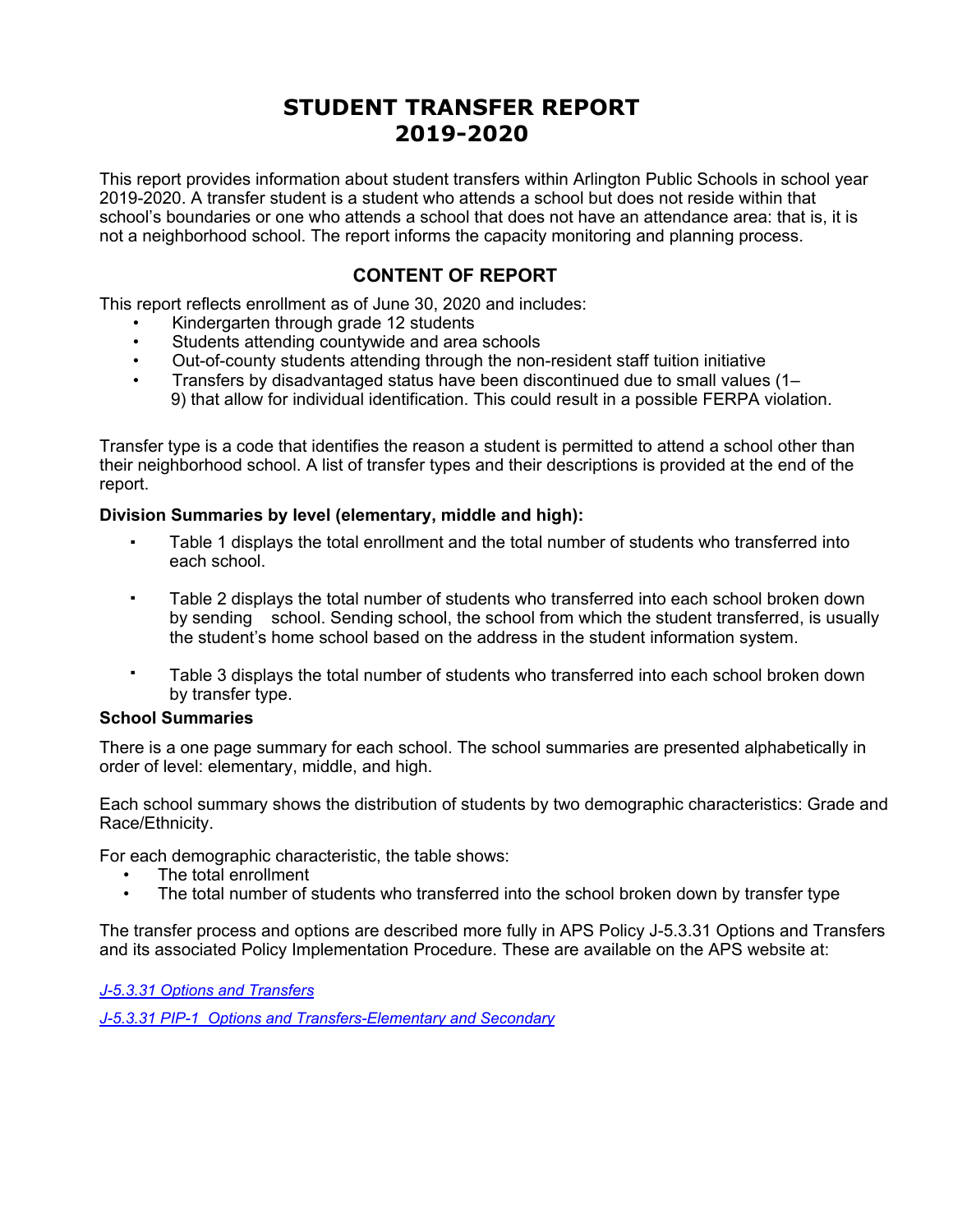$\pm$  ,

 $\overline{(\ }$ 

| ı | Ó |
|---|---|
|   |   |

<span id="page-3-0"></span>

| ļ<br>$\%$                                        |                              |                         |
|--------------------------------------------------|------------------------------|-------------------------|
|                                                  | $/$ #                        | $\overline{I}$          |
|                                                  | $\prec$                      |                         |
| ,                                                | $\overline{\mathbf{c}}$<br>ò |                         |
| ,                                                | $=$ %                        | $\overline{\mathbf{c}}$ |
|                                                  | 22                           | $\overline{2}$ 2        |
|                                                  | $=$                          | $\overline{9}$          |
| 5                                                | o<br>$\geq$                  | $\prec$                 |
| 5                                                | $\overline{\mathbf{c}}$      | $\%$                    |
| 6<br>44                                          | $\%$                         | $\%$                    |
| 6                                                | 2 >                          | ?                       |
| 44<br>6                                          | $=$                          | $=$                     |
| $\overline{7}$                                   | 2 <                          |                         |
| $\overline{7}$                                   | $\frac{9}{6}$ =              | $\%$                    |
| $\mathbf 0$                                      | 2 >                          | $\geq$                  |
| 5<br>8                                           | > 2                          | $=$                     |
| $\overline{\mathcal{L}}$                         | $\overline{2}$               | $\%$                    |
| ł,<br>44                                         | $\leq$ $=$                   | $\leq \leq$             |
| 9<br>5                                           | $\geq$                       | $\,<$                   |
| $\mathbf{I}$<br>$\vdots$                         | $= ?$                        |                         |
| $\vdots$<br>44                                   | % <                          | $\%$                    |
| ;                                                | $>$ $=$                      |                         |
| $\sqrt{\phantom{a}}$<br>$\overline{\mathcal{L}}$ | $\overline{\mathbf{c}}$      | $\%$                    |
|                                                  | $\geq$                       | 21                      |

| $\mathbf{L}$<br>&        |              |    |         |       |
|--------------------------|--------------|----|---------|-------|
|                          |              |    | $/$ #   |       |
|                          | $\mathsf{R}$ |    | $=$ %   | ↘     |
| $\Omega$                 |              |    | $\#$    | $%$ ? |
| $8\phantom{.}$<br>5A     |              | 44 | >       | >     |
| $\overline{\mathcal{L}}$ |              |    | $\#$    |       |
|                          |              |    |         |       |
|                          |              |    |         | >     |
| A                        |              |    | $\,<\,$ |       |
|                          |              |    |         | 4     |

 $\mathcal{L}(\mathcal{L})$  and  $\mathcal{L}(\mathcal{L})$  .

 $($   $\frac{1}{2}$  $\rightarrow$ 

 $\sim$  100  $\mu$  m  $^{-1}$  .

|             | #                   |            |
|-------------|---------------------|------------|
| 6<br>6      | >                   | >          |
| 6           |                     |            |
| 8 5 A<br>44 | $>$ $=$             | $\geq$ $=$ |
| q           | %                   | %          |
| A           | #                   |            |
| А<br>ი      | #                   | $\%$       |
| B           | #                   |            |
|             | 3<br>$\overline{2}$ |            |

55 &  $\frac{1}{2}$  ,  $\frac{1}{2}$  ,  $\frac{1}{2}$ 

 $\overline{1}$ 

 $\sim 10^{11}$  km  $^{\circledR}$ 

 $\overline{\left\langle \cdot \right\rangle}$  $\overline{2}$ 

 $\overline{0}$ 

⊲

 $\overline{1}$ 

 $$ \t% \t#$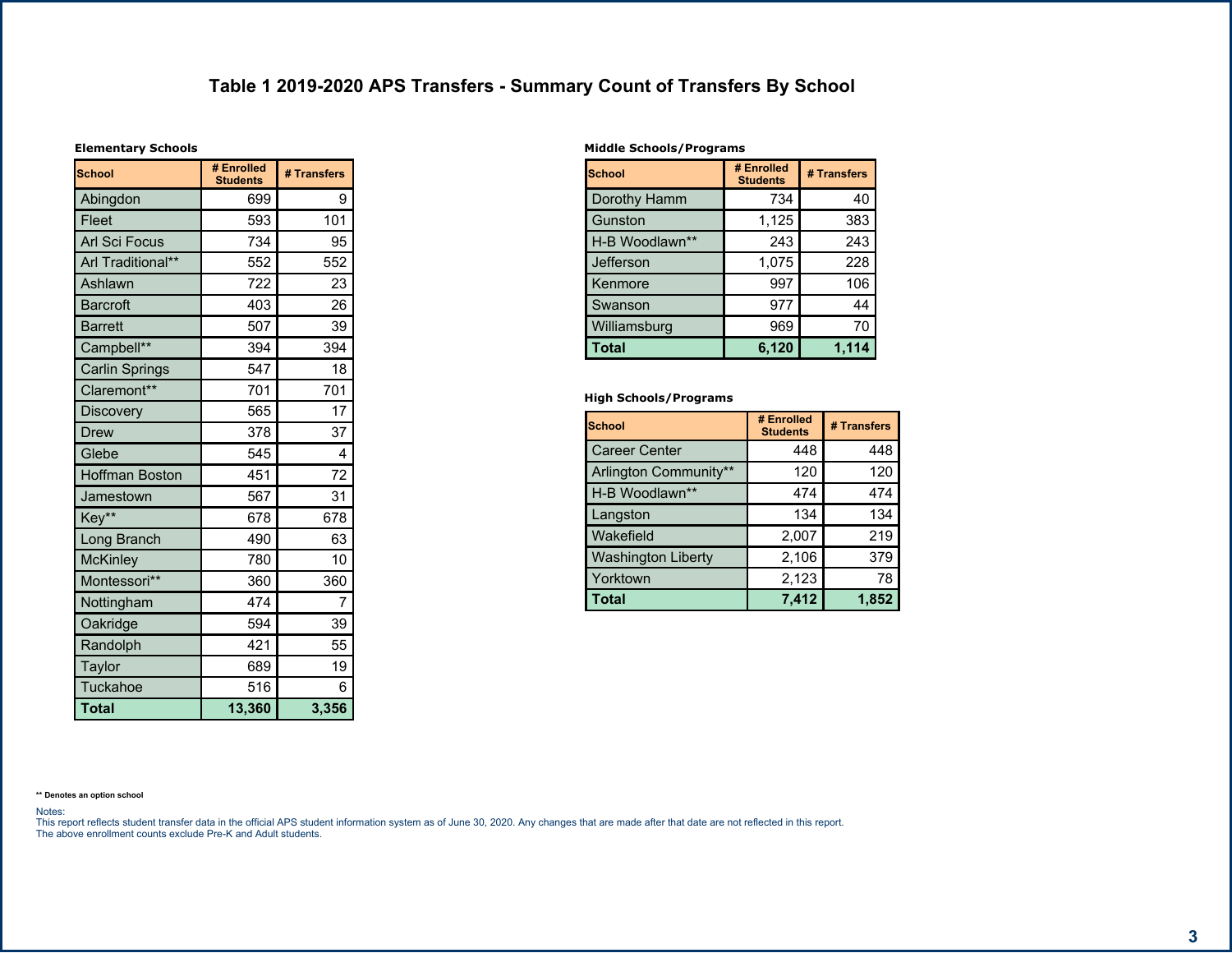| $\frac{9}{6}$                                            |      |                          | $\mathbb{S}$   | S              | 6 <sup>6</sup> | $\sim$             | $\sim$         |                | &  | 867                |                | $\begin{array}{c} \begin{array}{c} \end{array}$<br><b>Carlos</b> | $6 \mid 9$ | <b>Contract</b> | VII.           |               | it is a            | $\%$          |               |               |                 |
|----------------------------------------------------------|------|--------------------------|----------------|----------------|----------------|--------------------|----------------|----------------|----|--------------------|----------------|------------------------------------------------------------------|------------|-----------------|----------------|---------------|--------------------|---------------|---------------|---------------|-----------------|
|                                                          | >1   |                          |                |                |                |                    |                |                |    | %                  |                |                                                                  |            |                 |                |               |                    |               |               |               |                 |
|                                                          |      |                          |                |                |                |                    | $\frac{1}{2}$  | ≺              |    | $%$ 1              |                | $\overline{\mathcal{L}}$                                         |            |                 |                |               | $\mathcal{P}$      |               |               | $\frac{9}{4}$ |                 |
|                                                          |      |                          |                |                |                |                    |                |                |    |                    | $\overline{2}$ |                                                                  | >          |                 |                |               |                    |               | $\cdot$ ?     |               | $\ddot{}$       |
| 44                                                       |      | %                        | $O_{\rm c}$    | %              | 2              | > 4                | > >            | $\overline{2}$ | >1 | %1                 | >2             |                                                                  | $\Omega$   |                 | 2 <sup>o</sup> |               | %                  |               | %             | $\mathcal{P}$ | 11              |
|                                                          |      |                          |                |                |                |                    |                | $\frac{0}{6}$  |    |                    |                |                                                                  |            |                 |                |               |                    |               |               |               |                 |
| $5\overline{5}$                                          |      | $\prec$                  | $O_{\rm c}$    |                |                |                    |                |                |    |                    |                |                                                                  |            |                 |                |               |                    | $\mathcal{L}$ |               |               |                 |
| $5\overline{5}$                                          | %    | $\overline{2}$           |                |                |                | <sup>2</sup>       |                |                |    | %                  |                |                                                                  |            | O/              |                |               |                    |               |               |               |                 |
| 6<br>44                                                  |      | $=$ $\triangleleft$      | $\gamma$       | $O_{\ell}$     | $\geq$         | $\prec \exists$    | $\overline{2}$ | 2              |    | 21                 | $\frac{1}{2}$  |                                                                  |            |                 | %              |               | $\equiv$           |               |               |               | $+2$            |
| 6                                                        |      | $\overline{2}$           |                |                |                |                    |                |                |    |                    |                |                                                                  |            |                 |                |               |                    | $\frac{1}{2}$ |               |               |                 |
| 6<br>44                                                  |      | 2 <sup>9</sup>           | $=$            |                | $\vert$ 2      | %                  | $\geq$         | — < ⊨          |    | $\prec$ d          |                | 21                                                               |            | %               | $\geq$         |               | $\overline{?}$     | 2             |               | $=$           | 3 <sup>2</sup>  |
| $\overline{7}$                                           |      |                          |                |                |                |                    |                |                |    |                    |                |                                                                  |            |                 |                |               |                    |               |               |               |                 |
| $\overline{7}$                                           |      | $\gamma$                 |                |                |                |                    |                |                |    |                    |                |                                                                  |            |                 |                |               |                    | 2             |               |               |                 |
| $\overline{0}$                                           |      |                          |                |                |                |                    |                |                |    |                    |                |                                                                  |            |                 |                |               |                    |               |               |               |                 |
| 8<br>5 <sup>5</sup>                                      |      | $\, =$                   | $\overline{2}$ | >              |                | >l                 |                |                |    | $%$ $\overline{ }$ |                |                                                                  |            | >               |                |               | ≺                  | %             |               |               | 3 <sup>2</sup>  |
| $\sqrt{2}$                                               | %    |                          |                | >              |                |                    |                |                | 21 |                    | $\frac{0}{6}$  |                                                                  |            |                 |                | $\frac{1}{2}$ |                    |               | $=$           |               |                 |
| $\begin{array}{ c c c }\n\hline\n\text{44}\n\end{array}$ |      | $\overline{\phantom{a}}$ | %              | $2 =$          |                | $=$ $\blacksquare$ | > ⊨            | 2 <sup>1</sup> | %  | 21                 | $\overline{2}$ |                                                                  |            | 29              |                |               | $\mathcal{O}_\ell$ |               |               |               | 03 <sub>4</sub> |
| 9<br>$5\overline{)}$                                     |      | $\overline{2}$           |                |                |                | $=$                | C              |                |    | %                  |                |                                                                  |            | $\Omega$        | $\frac{0}{6}$  |               |                    |               | $\frac{1}{2}$ |               | $\overline{0}$  |
| <b>Carl Ford</b>                                         |      |                          |                |                |                |                    |                |                |    |                    |                |                                                                  |            |                 |                |               |                    |               |               |               |                 |
| 44                                                       |      | $>$ ?                    |                | $\overline{2}$ |                | %                  | $\%$           | $\mathcal{P}$  |    | $\overline{2}$     |                | %                                                                |            |                 | $=$            | $\frac{9}{6}$ | $\geq$             |               |               |               | $\mathbf{0}$    |
|                                                          |      |                          |                |                |                |                    |                |                | %  |                    |                |                                                                  |            |                 |                |               |                    |               |               |               |                 |
|                                                          |      |                          |                |                |                |                    |                |                |    |                    |                | $%$ $\frac{1}{2}$                                                |            |                 |                |               |                    |               |               |               |                 |
|                                                          |      | $\overline{\phantom{a}}$ |                |                |                | %                  |                |                |    | <                  |                | 2 <sup>1</sup>                                                   |            |                 |                |               |                    |               |               |               |                 |
|                                                          |      |                          |                |                |                |                    |                |                | %  |                    |                |                                                                  |            |                 |                |               |                    |               |               |               |                 |
|                                                          |      |                          |                |                |                |                    |                |                |    |                    |                |                                                                  |            |                 | $\frac{0}{c}$  |               |                    |               |               |               |                 |
|                                                          | $+1$ | $23$                     | 3              |                | 2              | 0                  | 3 <sup>1</sup> |                | 04 | 3 <sub>1</sub>     |                | 23                                                               | 11         | $2^{\circ}$     |                | $2 +$         | 44                 | 23            |               | 23            |                 |

 $\mathcal{L}$  , and the set of  $\mathcal{L}$  , and  $\mathcal{L}$  , and  $\mathcal{L}$ 

 $\overline{a}$ 

 $\star$ 

### <span id="page-4-0"></span> $\begin{array}{ccc} & 8 & \cdots & \cdots & \cdots & \cdots \end{array}$

 $\%$ 

 $\pm$ 

| $\frac{9}{6}$                   | õ.            |   |                 | 6 |  |
|---------------------------------|---------------|---|-----------------|---|--|
|                                 |               |   |                 |   |  |
|                                 |               |   |                 |   |  |
| $5\overline{5}$<br>8<br>A<br>44 | $\frac{0}{0}$ | % |                 |   |  |
|                                 |               |   |                 |   |  |
|                                 |               |   | $\Omega'$<br>7a |   |  |
|                                 |               |   |                 |   |  |
|                                 |               |   |                 |   |  |
|                                 |               |   |                 |   |  |

 $\left($ 

 $\lambda$ 

|           |          |              | $\Omega$       |  |
|-----------|----------|--------------|----------------|--|
|           |          |              | $\Omega$<br>⁄∩ |  |
| $\bullet$ |          | $\mathbf{a}$ |                |  |
|           |          |              |                |  |
|           | $\Omega$ |              |                |  |
|           |          |              |                |  |
| רו        |          |              |                |  |
|           |          |              |                |  |

 $\begin{array}{cc} 55 & 8 \\ ; & & \end{array}$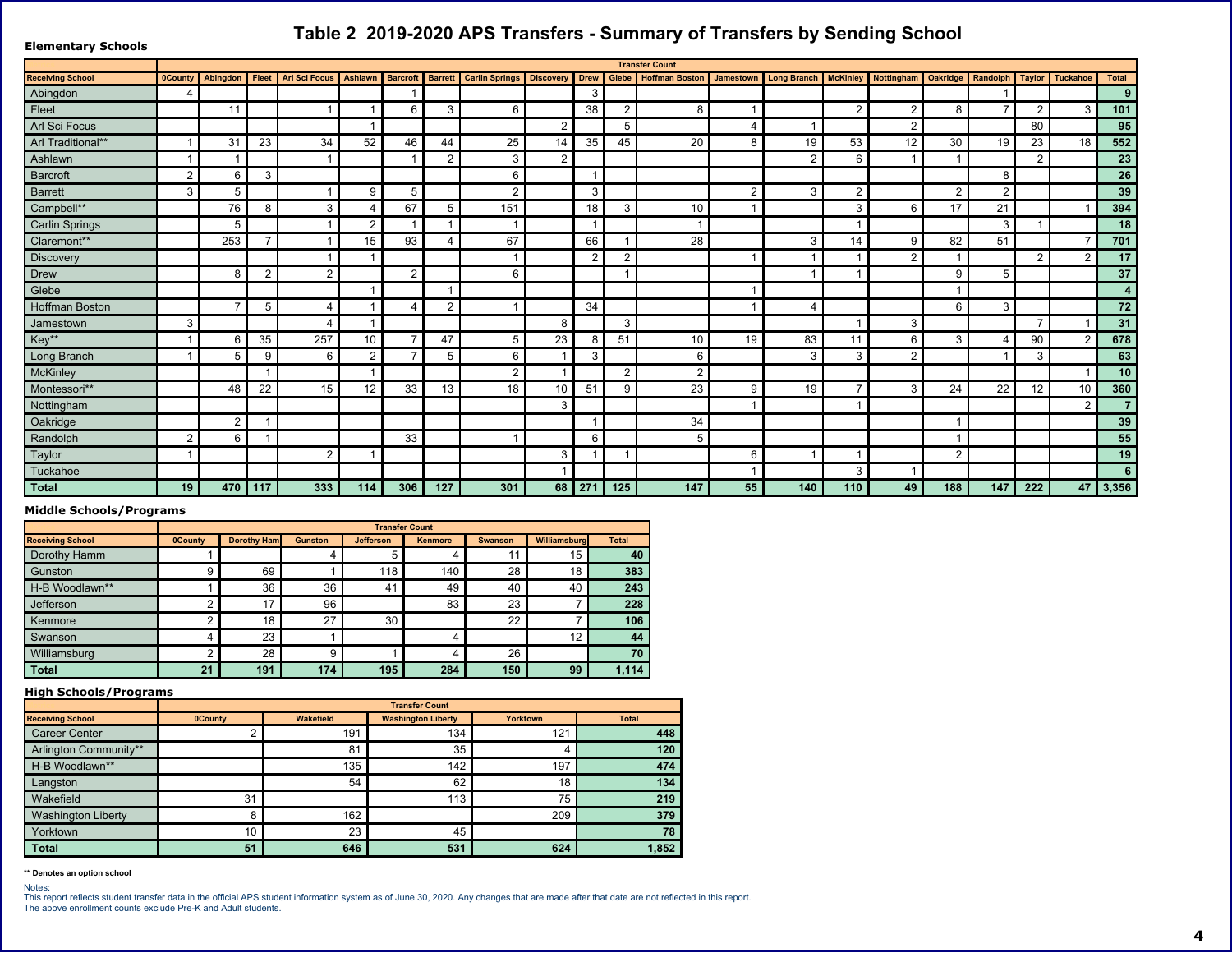<span id="page-5-0"></span>

| $\sim 1$ and<br>%                                                                                                 |                |                  |        | $\mathcal{L}$  |                | и,                 |                 |                        |                  | $\overline{\phantom{a}}$ |            |                        |                | A                       |                                  |               |         |       |                          |
|-------------------------------------------------------------------------------------------------------------------|----------------|------------------|--------|----------------|----------------|--------------------|-----------------|------------------------|------------------|--------------------------|------------|------------------------|----------------|-------------------------|----------------------------------|---------------|---------|-------|--------------------------|
| $%$ $\rightarrow$                                                                                                 |                |                  |        |                |                |                    |                 |                        |                  |                          |            |                        |                |                         |                                  |               |         |       |                          |
|                                                                                                                   | 8 <sup>2</sup> | $-$ %            | $\leq$ | \$.181         | $7# +$         | $7# +$             | $7$ \$          | $>$ .                  |                  | %                        | $\sim 0.1$ | %!                     | %7             |                         | #                                |               |         | $? -$ |                          |
|                                                                                                                   |                |                  |        |                |                |                    |                 |                        |                  |                          |            |                        |                |                         |                                  |               |         |       |                          |
| $\overline{\phantom{a}}$                                                                                          | $\geq$         |                  |        | 2 <sup>1</sup> | $\prec$        | 2                  |                 |                        | %                |                          |            |                        |                |                         | $\geq$                           |               |         |       |                          |
| $\sim$ 1 $\sim$                                                                                                   |                |                  |        |                |                |                    |                 |                        |                  |                          |            | $\equiv$               |                |                         |                                  |               | -> ⊨    |       | $+1$                     |
| 44                                                                                                                |                |                  | $22$   |                |                |                    |                 |                        |                  |                          |            |                        |                |                         |                                  |               |         |       | 11                       |
|                                                                                                                   |                |                  |        |                |                |                    |                 |                        |                  |                          |            | $=$                    |                |                         | >                                |               |         |       |                          |
|                                                                                                                   |                |                  |        |                |                |                    |                 |                        |                  |                          |            | $\geq$                 |                |                         |                                  |               |         |       | $\overline{0}$           |
| $\begin{array}{c c}\n\overline{5} \\ \hline\n5 \\ \hline\n6\n\end{array}$                                         |                |                  |        |                |                |                    |                 |                        |                  |                          |            | $\overline{c}$         | $\overline{c}$ |                         | $\,<$                            |               |         |       | $\overline{\phantom{a}}$ |
| 44                                                                                                                |                |                  | %      |                |                |                    |                 |                        |                  |                          |            |                        |                |                         |                                  |               |         |       | $+2$                     |
| 6<br>$\overline{6}$                                                                                               |                |                  |        |                |                |                    |                 |                        | $\frac{1}{2}$    |                          |            | $\frac{0}{6}$          | $\frac{0}{6}$  |                         |                                  |               |         |       | $\overline{4}$           |
| 44                                                                                                                |                |                  |        |                |                |                    |                 | $\equiv$               |                  |                          |            |                        |                |                         |                                  |               |         |       | $\overline{3}$           |
| $\overline{7}$<br>$\overline{7}$                                                                                  | $=$            |                  |        |                |                |                    |                 |                        |                  |                          |            |                        |                |                         | $\cdot$                          |               |         |       | $\overline{\omega}$      |
|                                                                                                                   |                |                  |        |                |                |                    | 2               |                        |                  |                          |            | $\overline{2}$         |                |                         |                                  |               |         |       |                          |
| $\boxed{0}$                                                                                                       |                |                  |        |                |                |                    |                 |                        |                  |                          |            |                        |                |                         |                                  |               |         |       | $\overline{2}$           |
| 8<br>5 <sup>5</sup>                                                                                               |                |                  |        |                | $\overline{?}$ | $\overline{2}$     |                 |                        |                  |                          |            | $\geq$                 | %              |                         | $\frac{1}{2}$                    |               |         |       | $\overline{\mathbf{3}}$  |
|                                                                                                                   | $=$            |                  |        |                |                |                    |                 |                        |                  |                          |            |                        |                |                         |                                  |               |         |       |                          |
| $\frac{11}{11}$<br>9 5<br>:                                                                                       |                |                  |        |                |                |                    |                 | $\leq$ ?               |                  |                          |            |                        |                |                         |                                  |               | $\,<\,$ |       | 034                      |
|                                                                                                                   |                |                  |        |                | $\mathbf{2}$   |                    |                 |                        |                  |                          | ?          | $\geq$                 | $\overline{2}$ |                         | $=$                              | $\frac{1}{2}$ |         |       | $\overline{0}$           |
|                                                                                                                   |                |                  |        |                |                |                    |                 |                        |                  |                          |            |                        |                |                         | $\overline{2}$                   |               |         |       |                          |
| $\begin{array}{c} \begin{array}{c} \hline \vdots \\ \hline \end{array} \\ \hline \hline \hline \end{array}$<br>44 |                |                  |        |                |                |                    |                 |                        | % <              |                          |            |                        |                |                         |                                  |               |         |       | $\overline{0}$           |
|                                                                                                                   | $2 \vert$      |                  |        |                |                |                    |                 |                        |                  |                          |            |                        |                |                         |                                  |               |         |       | $\overline{\omega}$      |
|                                                                                                                   |                |                  |        |                | ?              | $\overline{?}$     |                 |                        |                  |                          |            |                        |                |                         |                                  |               |         |       |                          |
| $\cdot$                                                                                                           |                | %                |        |                |                |                    |                 |                        |                  |                          |            |                        |                |                         |                                  |               |         |       | 11                       |
|                                                                                                                   | $\overline{?}$ |                  |        |                |                |                    |                 |                        |                  |                          |            |                        |                |                         |                                  |               |         |       | $+$                      |
| $\overline{\phantom{a}}$                                                                                          | $\mathbf{2}$   |                  |        |                |                |                    |                 |                        |                  |                          |            |                        |                |                         |                                  |               |         |       | 0                        |
|                                                                                                                   | 44             |                  | $+21$  | $\vert$ 1      | 13             | $+$                |                 |                        | $3+$             |                          | 0          | $\overline{4}$         | 0              |                         | 43                               |               | 3       |       | 1 <sub>0</sub>           |
| & ' '<br>$\overline{a}$                                                                                           | $\perp$        |                  |        |                |                |                    |                 |                        |                  |                          |            |                        |                |                         |                                  |               |         |       |                          |
| $%$ $\rightarrow$                                                                                                 |                |                  |        |                |                |                    | $\sim 0.1$      | -11                    |                  |                          |            |                        |                |                         |                                  |               |         |       |                          |
| $\overline{7}$                                                                                                    | 8 <sup>1</sup> | $\leq$           | 7\$    | $>$ .          |                | $- + -$            |                 | -11                    | %!               | %7                       |            | #                      | $\,<\,$        | $? -$                   |                                  |               |         |       |                          |
| 8                                                                                                                 |                |                  |        |                |                |                    | $\leq$          |                        |                  |                          |            |                        |                |                         | $\overline{2}$                   |               |         |       |                          |
| $\overline{0}$<br>85A<br>44                                                                                       | %              |                  |        | $=$ 9          | %              |                    | 2               |                        |                  | %                        |            | $\frac{1}{2}$          | $\overline{?}$ |                         | $\overline{4}$                   |               |         |       |                          |
|                                                                                                                   | %              | %                |        |                |                |                    |                 |                        |                  |                          |            |                        |                |                         | $2^{\circ}$                      |               |         |       |                          |
| $\sqrt{2}$<br>$\frac{1}{\sqrt{2}}$                                                                                | 2 <sup>1</sup> |                  |        |                |                | $\prec$            |                 |                        |                  |                          |            | $\overline{2}$         |                |                         | $\overline{4}$<br>$\overline{0}$ |               |         |       |                          |
| ۰                                                                                                                 |                | $=$ $\leq$       |        |                |                |                    |                 |                        | $=$<br>$\vert$ 2 |                          |            |                        |                |                         | 22                               |               |         |       |                          |
| $\overline{A}$                                                                                                    |                |                  |        |                |                | $\checkmark$<br>2? |                 |                        |                  |                          |            | $\geq$                 |                |                         | $\overline{3}$                   |               |         |       |                          |
|                                                                                                                   | >              |                  |        |                |                |                    |                 |                        |                  |                          |            | $\geq$<br>$\mathbf{1}$ |                |                         |                                  |               |         |       |                          |
|                                                                                                                   | $\vert$ 1      | $\left  \right $ |        | 3 <sup>1</sup> | 0              | 31                 | 3               |                        |                  |                          |            |                        |                |                         |                                  |               |         |       |                          |
| $\overline{)}$<br>$\left($<br>$\mathbf{I}$                                                                        |                |                  |        |                |                |                    |                 | $\pm$                  |                  |                          |            |                        |                |                         |                                  |               |         |       |                          |
| $%$ $^{\circ}$                                                                                                    | 8 <sub>o</sub> |                  | $\leq$ | #9             | 7\$            | $>$ - $\sim$       | $\rightarrow$ . | $\sim 0.1$             | %!               | %7                       | #          | $\leq$                 | $? -$          |                         |                                  |               |         |       |                          |
| $\overline{6}$<br>$6\,$                                                                                           |                |                  | > 1    |                |                |                    |                 |                        |                  |                          |            |                        |                | 22 <sub>4</sub>         |                                  |               |         |       |                          |
| 6 <sup>6</sup>                                                                                                    |                |                  |        |                |                |                    |                 |                        |                  |                          |            |                        |                |                         |                                  |               |         |       |                          |
| 44                                                                                                                |                |                  | % <    | $\overline{2}$ |                |                    |                 |                        |                  |                          |            |                        |                | $231$                   |                                  |               |         |       |                          |
|                                                                                                                   |                |                  | %      |                |                |                    |                 |                        |                  |                          |            |                        |                | $\overline{\mathbf{c}}$ |                                  |               |         |       |                          |
| $\begin{array}{c cc}\n8 & 5 & A \\ 9 & & \\ \hline\nA & / & \n\end{array}$                                        |                | > =              |        |                |                |                    | $\prec$         | $\left  \cdot \right $ |                  | $\geq$                   |            | $\overline{2}$         |                | $+$                     |                                  |               |         |       |                          |
| A<br>9                                                                                                            | %              |                  |        |                | $\overline{?}$ | $=$                |                 | %                      | 2 >              |                          | %          |                        |                | $3+$                    |                                  |               |         |       |                          |
| $\overline{B}$ /                                                                                                  | %              |                  |        |                |                |                    |                 |                        | %                |                          | 2          |                        | $\frac{1}{2}$  | 34                      |                                  |               |         |       |                          |
| _____                                                                                                             | $0 +$          | 23               | 0      | 41             | $4+$           | 3                  | $0+$            |                        | 33               | $\overline{\mathbf{3}}$  | 0          | $\lceil 1 \rceil$      |                | 41                      |                                  |               |         |       |                          |

 $\overline{\phantom{a}}$ 

 $\overline{(\ }$ 

 $\ddot{}$ 

55 &

 $\Delta \sim 10^6$  $^{\circ}$  $\mathcal{A}$ 

 $\overline{a}$ 

 $\texttt{+}$  ,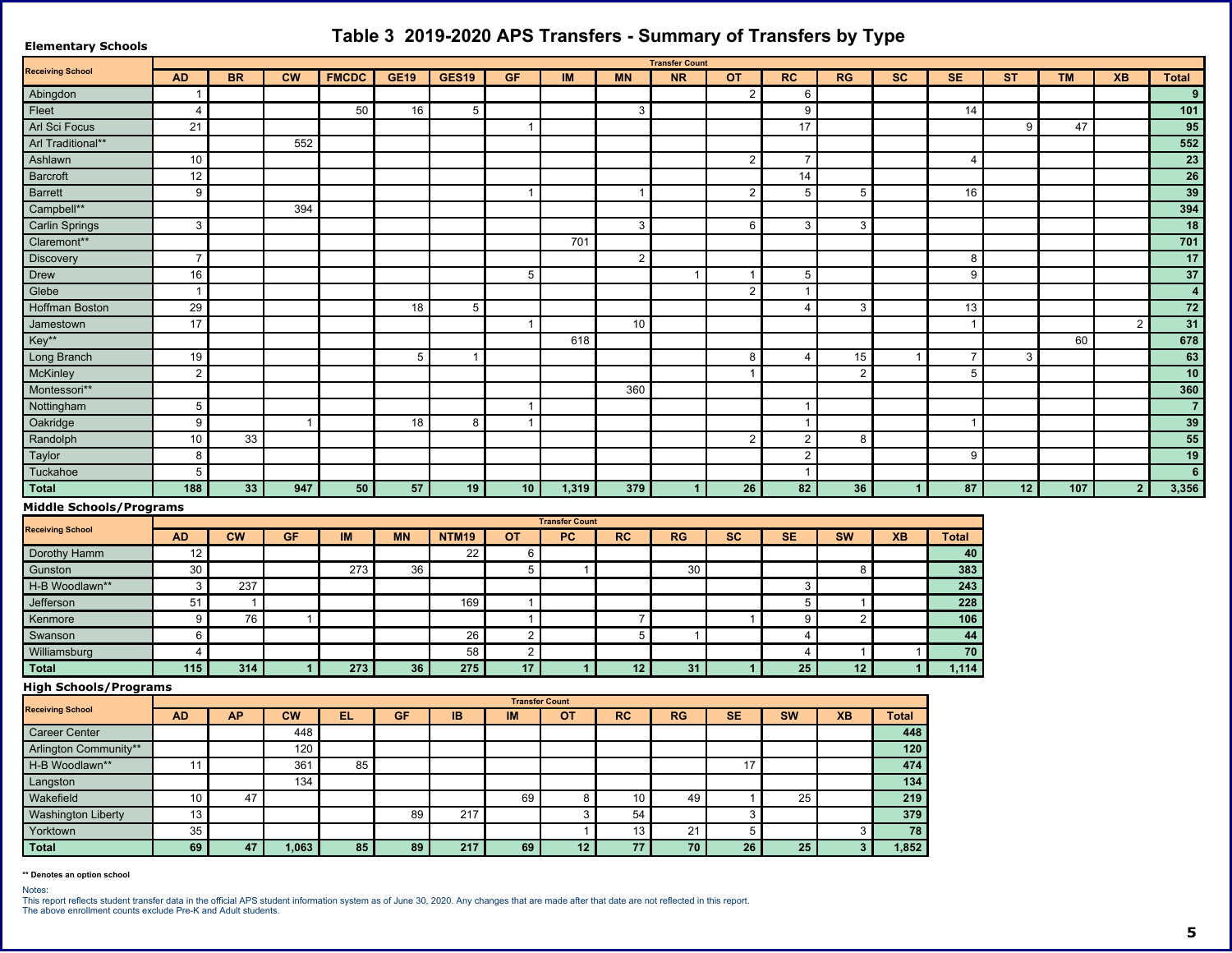# <span id="page-6-0"></span> $\begin{array}{ccccccccc} \bullet & \bullet & \bullet & \bullet & \bullet & \bullet & \bullet \end{array} \qquad \begin{array}{ccccccccc} \bullet & \bullet & \bullet & \bullet & \bullet & \bullet & \bullet \end{array} \qquad \begin{array}{ccccccccc} \bullet & \bullet & \bullet & \bullet & \bullet & \bullet & \bullet \end{array} \qquad \begin{array}{ccccccccc} \bullet & \bullet & \bullet & \bullet & \bullet & \bullet & \bullet \end{array} \qquad \begin{array}{ccccccccc} \bullet & \bullet & \bullet & \bullet & \bullet & \bullet & \bullet \end{array} \qquad \begin{array}{ccccccccc} \bullet & \bullet & \bullet & \bullet & \bullet & \bullet & \bullet \end{array} \$

5 & ( ( 6 +<br>55 &  $\frac{1}{3}$  ,  $\frac{1}{3}$  ,  $\frac{1}{3}$  $\omega$  and  $\omega$ 

 $\frac{1}{2}$   $\frac{1}{2}$  % #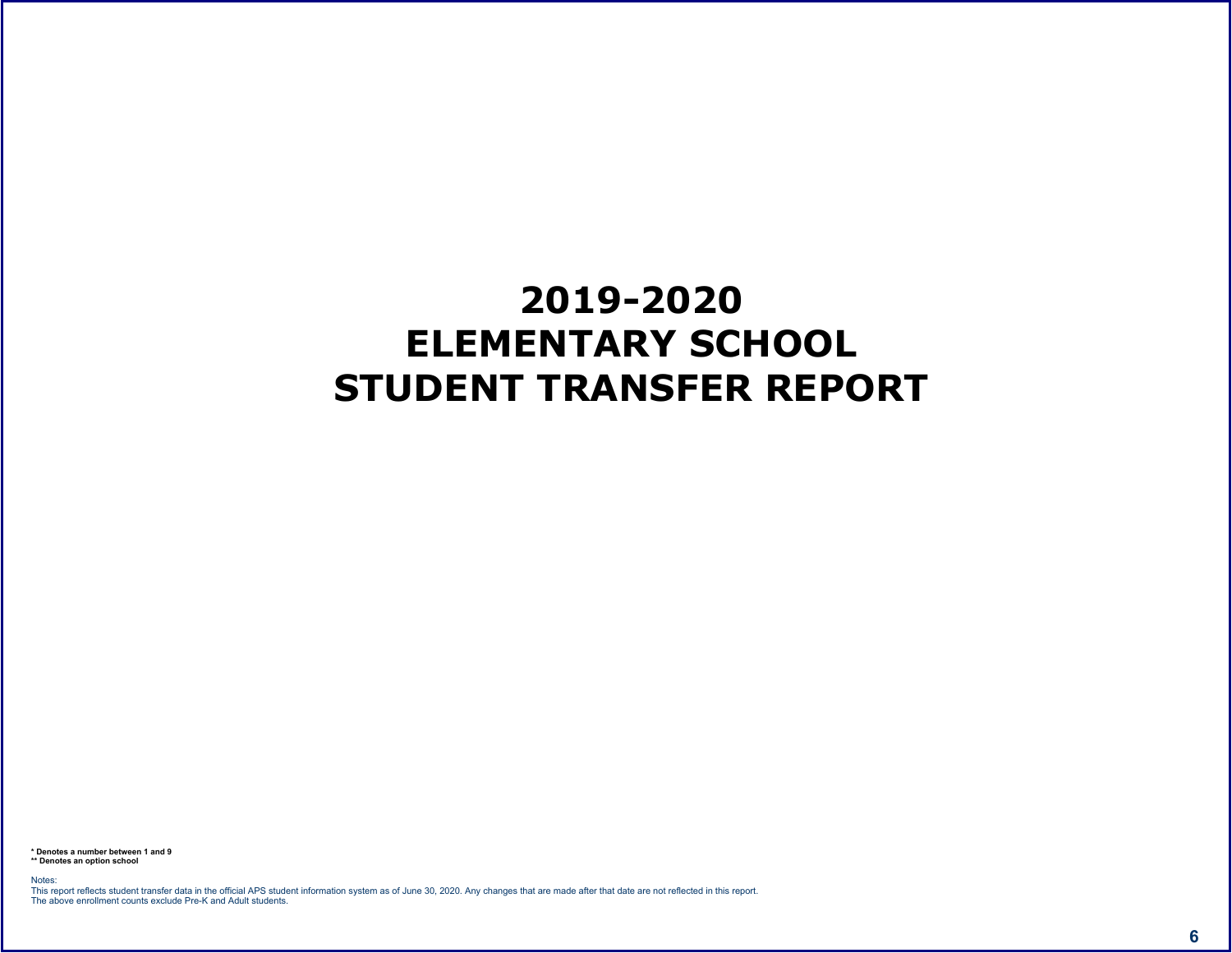$($  #

#### **@** | (7  $\#$

|  | & | $-$ % |  | $ <$ #9 \$.18! $7#$ + 7# + 7\$ > > > |  |  |  |  | $%$ ! | %7 | # |  | $\sim$ |
|--|---|-------|--|--------------------------------------|--|--|--|--|-------|----|---|--|--------|
|  |   |       |  |                                      |  |  |  |  |       |    |   |  |        |
|  |   |       |  |                                      |  |  |  |  |       |    |   |  |        |
|  |   |       |  |                                      |  |  |  |  |       |    |   |  |        |
|  |   |       |  |                                      |  |  |  |  |       |    |   |  |        |
|  |   |       |  |                                      |  |  |  |  |       |    |   |  |        |
|  |   |       |  |                                      |  |  |  |  |       |    |   |  |        |
|  |   |       |  |                                      |  |  |  |  |       |    |   |  |        |

#### <span id="page-7-0"></span>**@** ! ( % A#  $\#$

| $\frac{9}{6}$ A# |  |  | $1 - \%$ |  | $\begin{bmatrix} \ \ \end{bmatrix}$ $\begin{bmatrix} k & 4 & 9 \\ 4 & 9 & 3 \end{bmatrix}$ $\begin{bmatrix} 3 & 1 & 8 \\ 3 & 1 & 8 \end{bmatrix}$ $\begin{bmatrix} 7 & \# & + & 7 & \# & + & 7 & \$ \\ 7 & \# & + & & 7 & \$ \\ 7 & \# & + & & 7 & \$ \\ 8 & \# & 1 & & 7 & \$ \\ 1 & \# & 1 & & 8 & \$ \\ 1 & \# & 1 & & 8 & \$ \\ 1 & \# & 1 & & 8 & \$ \\ 1 & \# & 1 & & 8 & \$ \\ 1$ |  |  |  |  | $\  \cdot \  \cdot \frac{1}{6} \cdot \  \cdot \frac{1}{6} \cdot 7 \ $ # $\  \cdot \ $ |  |  |  |
|------------------|--|--|----------|--|------------------------------------------------------------------------------------------------------------------------------------------------------------------------------------------------------------------------------------------------------------------------------------------------------------------------------------------------------------------------------------------|--|--|--|--|---------------------------------------------------------------------------------------|--|--|--|
|                  |  |  |          |  |                                                                                                                                                                                                                                                                                                                                                                                          |  |  |  |  |                                                                                       |  |  |  |
|                  |  |  |          |  |                                                                                                                                                                                                                                                                                                                                                                                          |  |  |  |  |                                                                                       |  |  |  |
|                  |  |  |          |  |                                                                                                                                                                                                                                                                                                                                                                                          |  |  |  |  |                                                                                       |  |  |  |
|                  |  |  |          |  |                                                                                                                                                                                                                                                                                                                                                                                          |  |  |  |  |                                                                                       |  |  |  |
|                  |  |  |          |  |                                                                                                                                                                                                                                                                                                                                                                                          |  |  |  |  |                                                                                       |  |  |  |
|                  |  |  |          |  |                                                                                                                                                                                                                                                                                                                                                                                          |  |  |  |  |                                                                                       |  |  |  |

 $(6)$  $5 \text{ \&br>55 \&br>8$  $\frac{1}{2}$  $\overline{a}$  and  $\overline{a}$  and  $\overline{a}$  and  $\overline{a}$  and  $\overline{a}$  and  $\overline{a}$  and  $\overline{a}$  and  $\overline{a}$  and  $\overline{a}$  and  $\overline{a}$  and  $\overline{a}$  and  $\overline{a}$  and  $\overline{a}$  and  $\overline{a}$  and  $\overline{a}$  and  $\overline{a}$  and  $\overline{a}$  and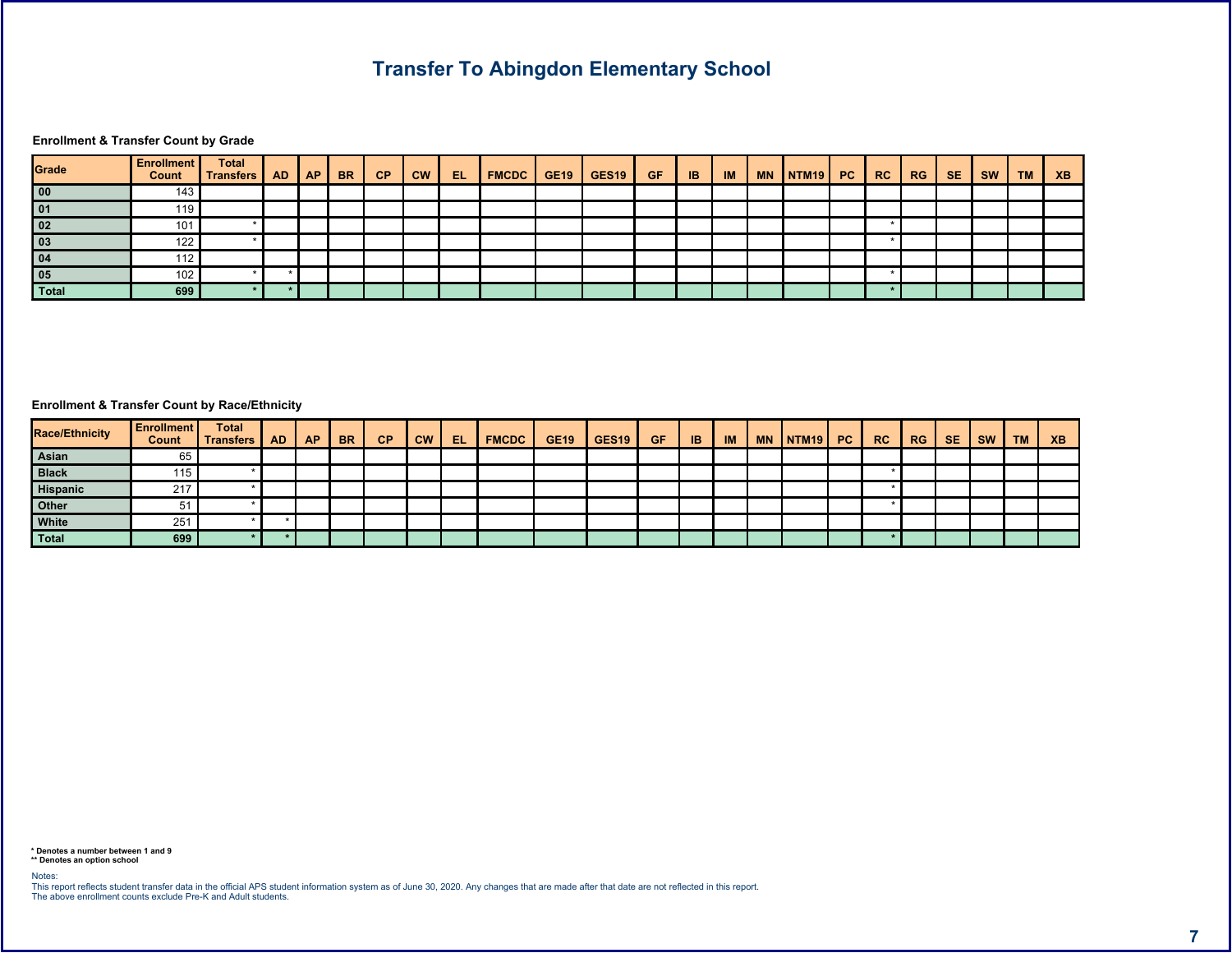$\lt$  \$ #

#@ !(7

|  | $\alpha$ | $-$ % |  | $1 <$ $\left  \begin{array}{cc} \#9 & \text{$\$}.181 & \text{$7\#$} \end{array} \right $ $\left  \begin{array}{cc} 7 \# & + \end{array} \right $ $\left  \begin{array}{cc} 7 \# & + \end{array} \right $ $\left  \begin{array}{cc} 7 \ \$ & & & & \end{array} \right $ |  |  |  |  | %! | %7 | # |  | $2 -$ |
|--|----------|-------|--|------------------------------------------------------------------------------------------------------------------------------------------------------------------------------------------------------------------------------------------------------------------------|--|--|--|--|----|----|---|--|-------|
|  |          |       |  |                                                                                                                                                                                                                                                                        |  |  |  |  |    |    |   |  |       |
|  |          |       |  |                                                                                                                                                                                                                                                                        |  |  |  |  |    |    |   |  |       |
|  |          |       |  |                                                                                                                                                                                                                                                                        |  |  |  |  |    |    |   |  |       |
|  |          |       |  |                                                                                                                                                                                                                                                                        |  |  |  |  |    |    |   |  |       |
|  |          |       |  |                                                                                                                                                                                                                                                                        |  |  |  |  |    |    |   |  |       |
|  |          |       |  |                                                                                                                                                                                                                                                                        |  |  |  |  |    |    |   |  |       |
|  |          |       |  |                                                                                                                                                                                                                                                                        |  |  |  |  |    |    |   |  |       |

### <span id="page-8-0"></span> $\begin{matrix} \# \end{matrix} \qquad \qquad \begin{matrix} \textcircled{\tiny 1} & \textcircled{\tiny 1} & \textcircled{\tiny 1} & \textcircled{\tiny 1} & \textcircled{\tiny 1} & \textcircled{\tiny 2} & \textcircled{\tiny 3} & \textcircled{\tiny 4} \end{matrix}$

| $\frac{9}{6}$ A# |  |  | $\vert$ - % $\vert$ ! |  |  |  |  |  | $\vert$ + $\vert$ ! $\vert$ %! $\vert$ %7 # $\vert$ < $\vert$ |  |  |  |  |
|------------------|--|--|-----------------------|--|--|--|--|--|---------------------------------------------------------------|--|--|--|--|
|                  |  |  |                       |  |  |  |  |  |                                                               |  |  |  |  |
|                  |  |  |                       |  |  |  |  |  |                                                               |  |  |  |  |
|                  |  |  |                       |  |  |  |  |  |                                                               |  |  |  |  |
|                  |  |  |                       |  |  |  |  |  |                                                               |  |  |  |  |
|                  |  |  |                       |  |  |  |  |  |                                                               |  |  |  |  |
|                  |  |  |                       |  |  |  |  |  |                                                               |  |  |  |  |

and the state of the state of the state of the state of the state of the state of the state of the state of th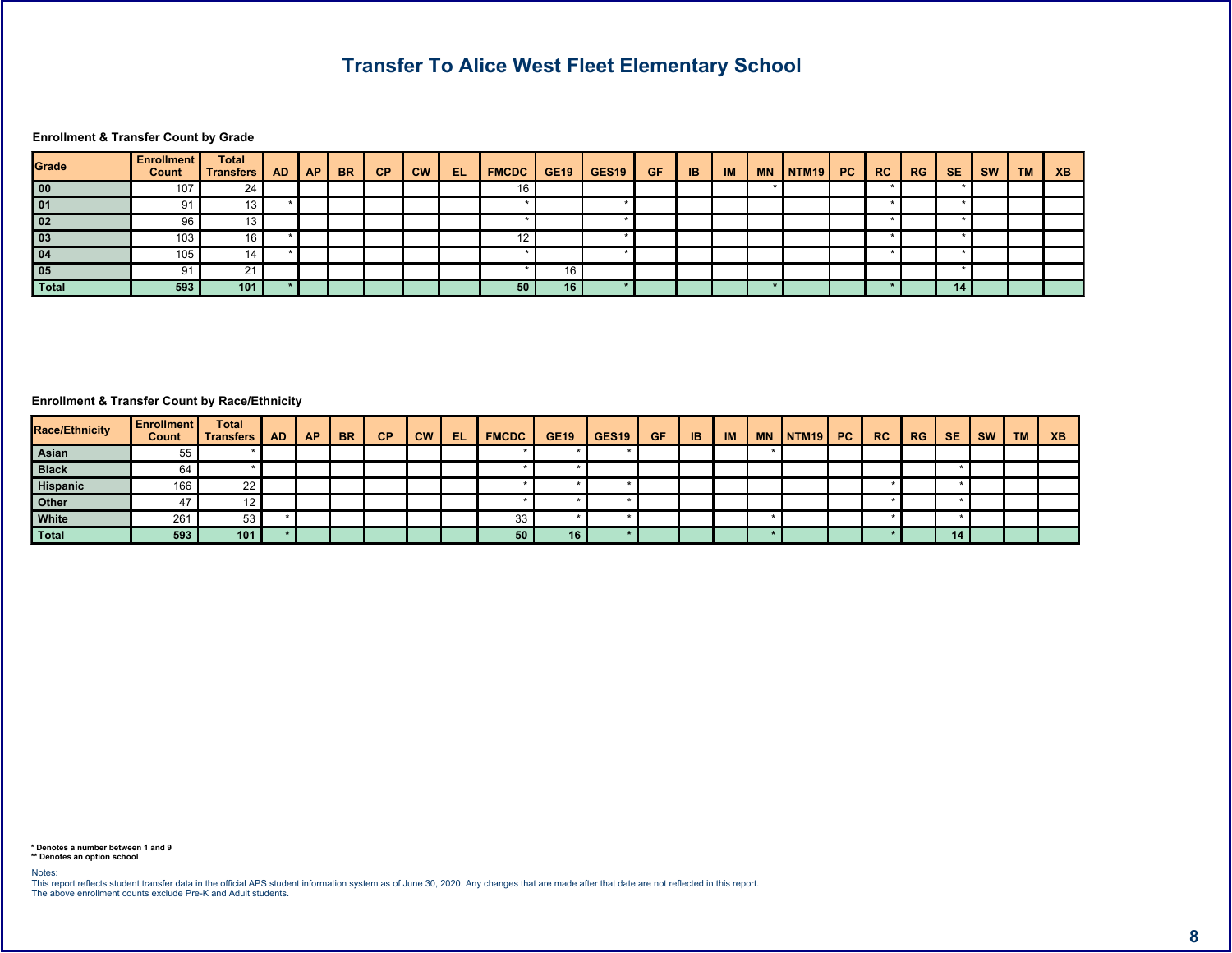$\updownarrow$   $\updownarrow$ 

**@** ! ( 7  $\#$ 

<span id="page-9-0"></span>

|  | $\alpha$ | $-$ % $\vert$ |  |  |  |  |  |  | $%$ ! % 7 | # |  | 7 - |
|--|----------|---------------|--|--|--|--|--|--|-----------|---|--|-----|
|  |          |               |  |  |  |  |  |  |           |   |  |     |
|  |          |               |  |  |  |  |  |  |           |   |  |     |
|  |          |               |  |  |  |  |  |  |           |   |  |     |
|  |          |               |  |  |  |  |  |  |           |   |  |     |
|  |          |               |  |  |  |  |  |  |           |   |  |     |
|  |          |               |  |  |  |  |  |  |           |   |  |     |
|  |          |               |  |  |  |  |  |  |           |   |  |     |

| $\frac{9}{6}$ A# |  | $\alpha$ |  | $\vert$ - % $\vert$ ! |  |  |  |  |  | $\parallel$   % $\parallel$ % 7   # |  |  |  |
|------------------|--|----------|--|-----------------------|--|--|--|--|--|-------------------------------------|--|--|--|
|                  |  |          |  |                       |  |  |  |  |  |                                     |  |  |  |
|                  |  |          |  |                       |  |  |  |  |  |                                     |  |  |  |
|                  |  |          |  |                       |  |  |  |  |  |                                     |  |  |  |
|                  |  |          |  |                       |  |  |  |  |  |                                     |  |  |  |
|                  |  |          |  |                       |  |  |  |  |  |                                     |  |  |  |
|                  |  |          |  |                       |  |  |  |  |  |                                     |  |  |  |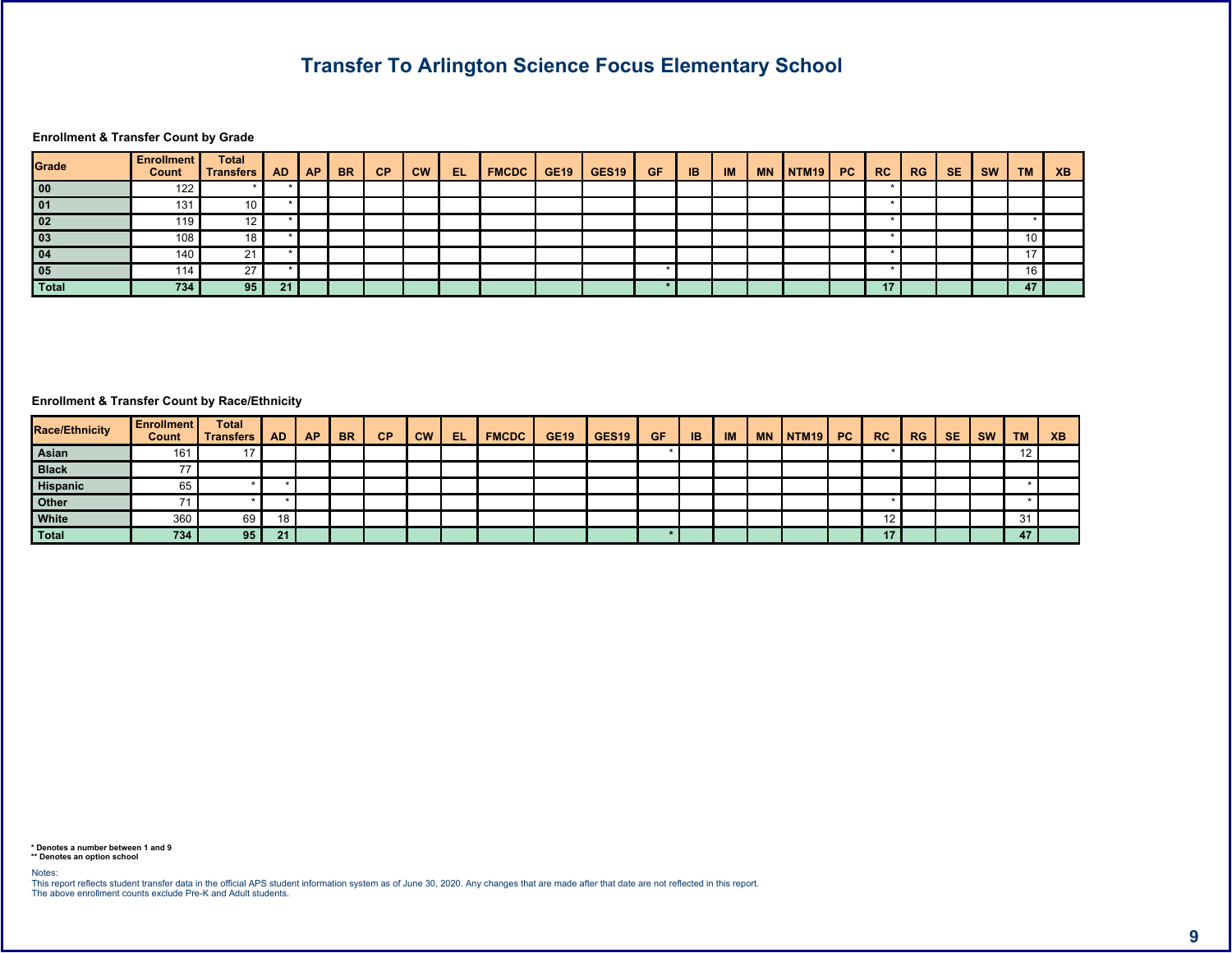$55$ 

#### **@** ! ( 7  $\#$

<span id="page-10-0"></span>

|  | & | $-$ % $\vert$ |     |  |  |  |  | $+1$ | $\parallel$   % $\parallel$ | $\frac{9}{6}$ 7 # |  | $2 -$ |
|--|---|---------------|-----|--|--|--|--|------|-----------------------------|-------------------|--|-------|
|  |   |               |     |  |  |  |  |      |                             |                   |  |       |
|  |   |               |     |  |  |  |  |      |                             |                   |  |       |
|  |   |               |     |  |  |  |  |      |                             |                   |  |       |
|  |   |               |     |  |  |  |  |      |                             |                   |  |       |
|  |   |               |     |  |  |  |  |      |                             |                   |  |       |
|  |   |               | $=$ |  |  |  |  |      |                             |                   |  |       |
|  |   |               | 11  |  |  |  |  |      |                             |                   |  |       |

| $\frac{9}{6}$ A# |  |  | $-$ % $\vert$ ! |               | $\vert \cdot \vert \cdot \vert$ #9 \$.18.1 7# + 7# + 7\$ > > > . |  |  |  | $\vert$ + $\vert$ $\vert$ %! % 7 # $\vert$ < $\vert$ |  |  |  | <u>s =</u> |
|------------------|--|--|-----------------|---------------|------------------------------------------------------------------|--|--|--|------------------------------------------------------|--|--|--|------------|
|                  |  |  |                 |               |                                                                  |  |  |  |                                                      |  |  |  |            |
|                  |  |  |                 |               |                                                                  |  |  |  |                                                      |  |  |  |            |
|                  |  |  |                 | $=$ $\lambda$ |                                                                  |  |  |  |                                                      |  |  |  |            |
|                  |  |  |                 |               |                                                                  |  |  |  |                                                      |  |  |  |            |
|                  |  |  |                 |               |                                                                  |  |  |  |                                                      |  |  |  |            |
|                  |  |  |                 |               |                                                                  |  |  |  |                                                      |  |  |  |            |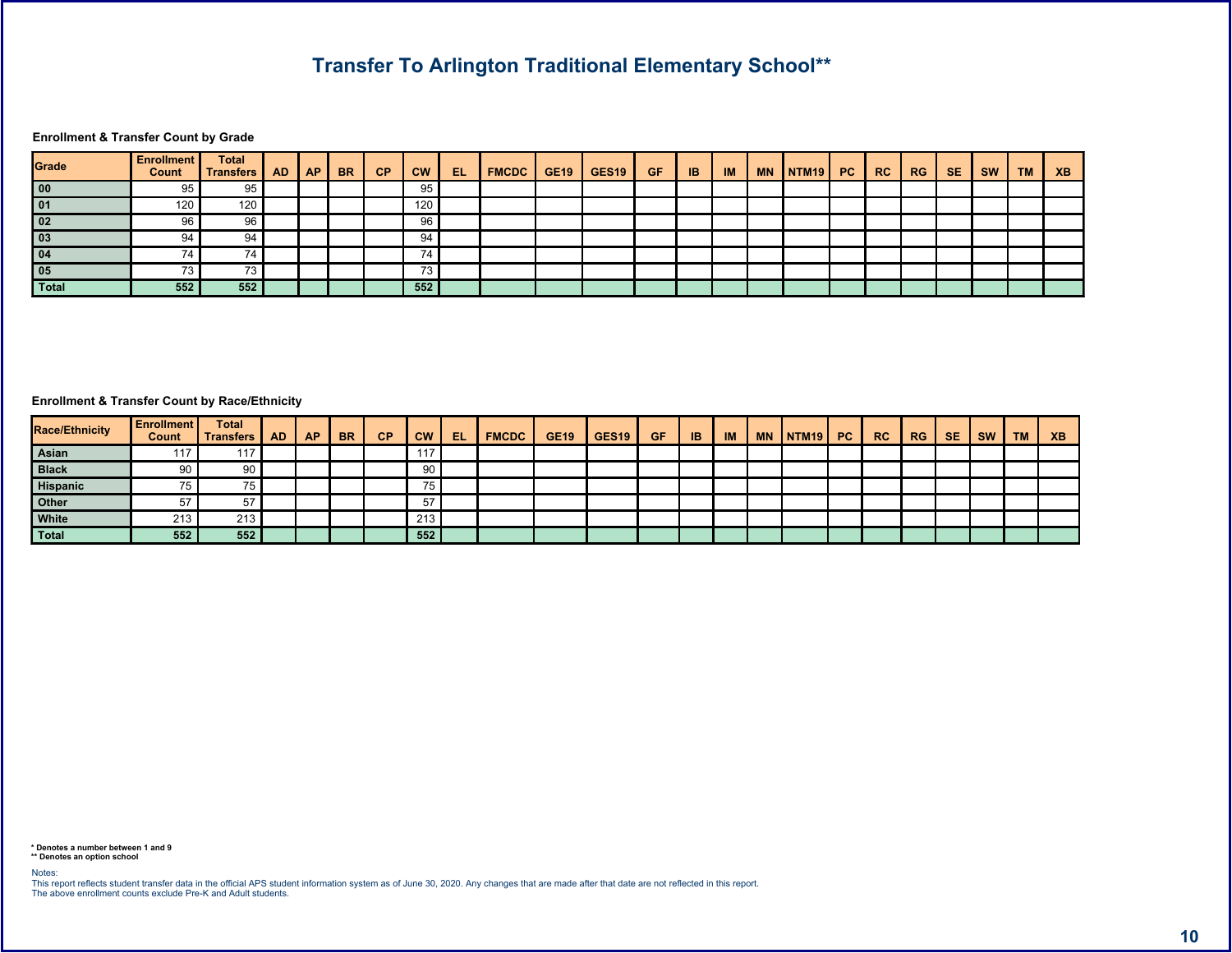$6$  #

**@** ! ( 7  $\#$ 

<span id="page-11-0"></span>

|  | & | $-$ % |  | $\vert \langle \vert 49 \vert 3.181 \vert 7 \# 1 7 \# 7 \# 7 \$ > $\vert \rangle$ |  |  |  |  | $\%$ ! | %7 |  | $\sim$ |
|--|---|-------|--|-----------------------------------------------------------------------------------|--|--|--|--|--------|----|--|--------|
|  |   |       |  |                                                                                   |  |  |  |  |        |    |  |        |
|  |   |       |  |                                                                                   |  |  |  |  |        |    |  |        |
|  |   |       |  |                                                                                   |  |  |  |  |        |    |  |        |
|  |   |       |  |                                                                                   |  |  |  |  |        |    |  |        |
|  |   |       |  |                                                                                   |  |  |  |  |        |    |  |        |
|  |   |       |  |                                                                                   |  |  |  |  |        |    |  |        |
|  |   |       |  |                                                                                   |  |  |  |  |        |    |  |        |

| $\frac{9}{6}$ A# |  | $\alpha$ | $-$ % |  | $\vert \cdot \vert \cdot \vert$ #9 \$.18! $\vert$ 7# + 7# + 7\$ > $\vert$ > $\vert$ . |  |  |  |  | $\frac{1}{6}$ %! $\frac{1}{6}$ % 7 | – # I |  |  |
|------------------|--|----------|-------|--|---------------------------------------------------------------------------------------|--|--|--|--|------------------------------------|-------|--|--|
|                  |  |          |       |  |                                                                                       |  |  |  |  |                                    |       |  |  |
|                  |  |          |       |  |                                                                                       |  |  |  |  |                                    |       |  |  |
|                  |  |          |       |  |                                                                                       |  |  |  |  |                                    |       |  |  |
|                  |  |          |       |  |                                                                                       |  |  |  |  |                                    |       |  |  |
|                  |  |          |       |  |                                                                                       |  |  |  |  |                                    |       |  |  |
|                  |  |          |       |  |                                                                                       |  |  |  |  |                                    |       |  |  |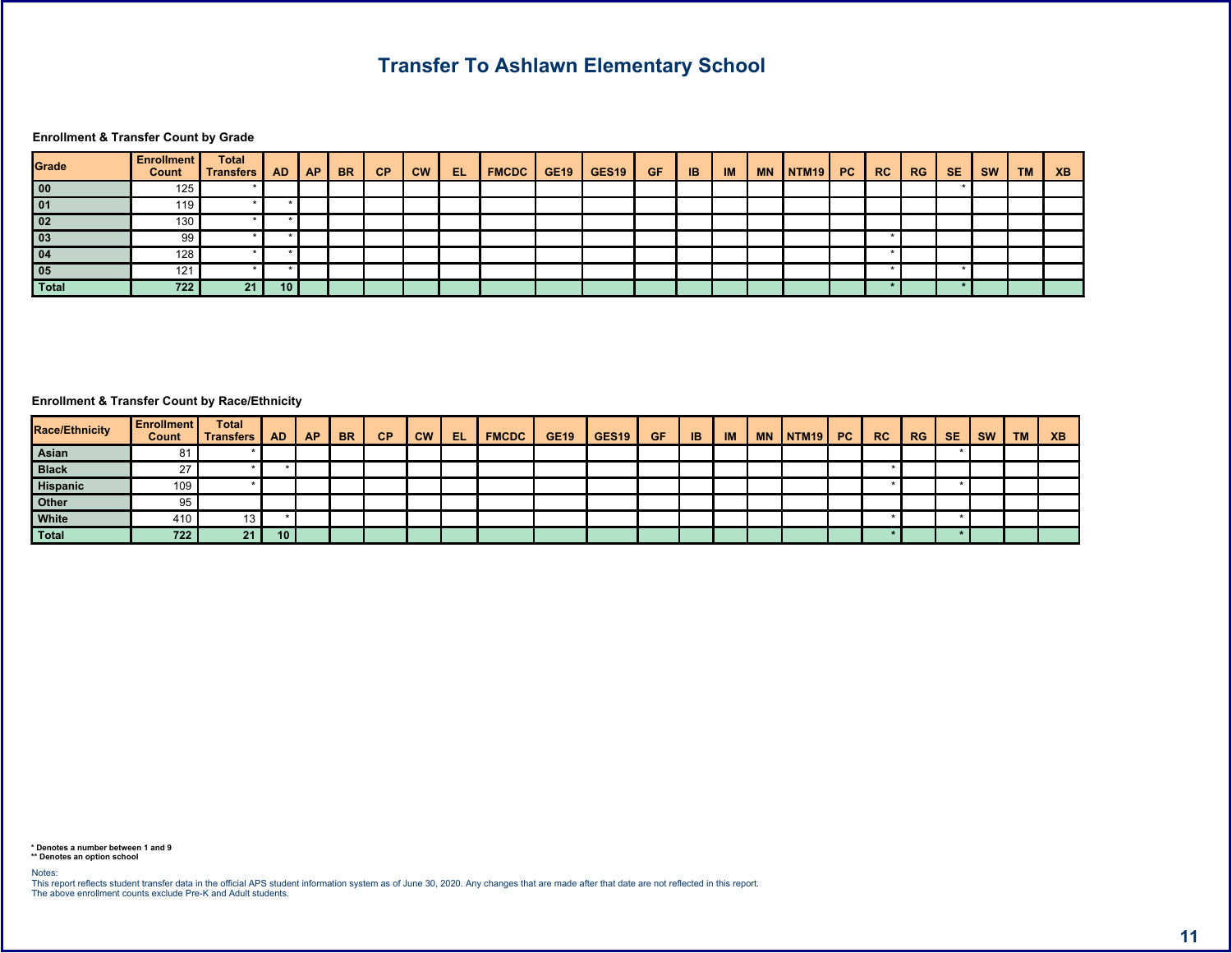#### **@** ! (7  $\#$

<span id="page-12-0"></span>

|  | & | $-$ % |  |  |  |  |  |  | $%!$ $%$ 7 # |  | $2 -$ |
|--|---|-------|--|--|--|--|--|--|--------------|--|-------|
|  |   |       |  |  |  |  |  |  |              |  |       |
|  |   |       |  |  |  |  |  |  |              |  |       |
|  |   |       |  |  |  |  |  |  |              |  |       |
|  |   |       |  |  |  |  |  |  |              |  |       |
|  |   |       |  |  |  |  |  |  |              |  |       |
|  |   |       |  |  |  |  |  |  |              |  |       |
|  |   |       |  |  |  |  |  |  |              |  |       |

| $\frac{9}{6}$ A# |  |  | $1 - \%$ |  | $\vert \cdot \vert \cdot \vert$ #9 \$ .1&! 7# + 7# + 7\$ > - >   . |  |  |  |  | $\parallel$   % $\parallel$ % 7  #   < |  |  |  |
|------------------|--|--|----------|--|--------------------------------------------------------------------|--|--|--|--|----------------------------------------|--|--|--|
|                  |  |  |          |  |                                                                    |  |  |  |  |                                        |  |  |  |
|                  |  |  |          |  |                                                                    |  |  |  |  |                                        |  |  |  |
|                  |  |  |          |  |                                                                    |  |  |  |  |                                        |  |  |  |
|                  |  |  |          |  |                                                                    |  |  |  |  |                                        |  |  |  |
|                  |  |  |          |  |                                                                    |  |  |  |  |                                        |  |  |  |
|                  |  |  |          |  |                                                                    |  |  |  |  |                                        |  |  |  |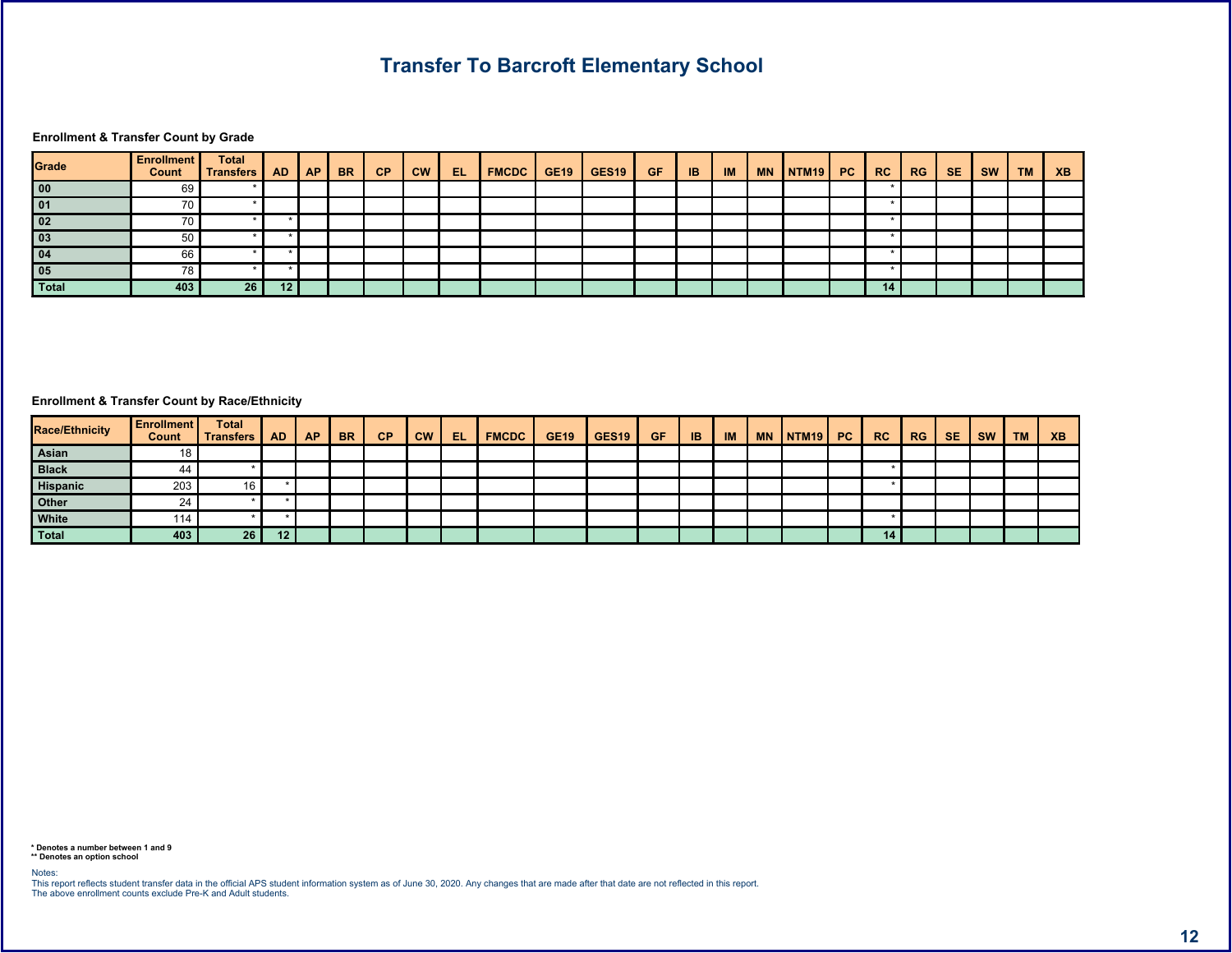## #@ !(7

|  | & | $-$ % $\blacksquare$ |  | $\vert \cdot \vert < \vert$ #9 $\vert$ \$ 1&! $\vert$ 7# + 7# + 7\$ $\vert$ >- $\vert$ >. |  |  |  | <b>CONTRACTOR</b> |  | $\%$ ! % 7 | # |  | $2 -$ |
|--|---|----------------------|--|-------------------------------------------------------------------------------------------|--|--|--|-------------------|--|------------|---|--|-------|
|  |   |                      |  |                                                                                           |  |  |  |                   |  |            |   |  |       |
|  |   |                      |  |                                                                                           |  |  |  |                   |  |            |   |  |       |
|  |   |                      |  |                                                                                           |  |  |  |                   |  |            |   |  |       |
|  |   |                      |  |                                                                                           |  |  |  |                   |  |            |   |  |       |
|  |   |                      |  |                                                                                           |  |  |  |                   |  |            |   |  |       |
|  |   |                      |  |                                                                                           |  |  |  |                   |  |            |   |  |       |
|  |   |                      |  |                                                                                           |  |  |  |                   |  |            |   |  |       |

### <span id="page-13-0"></span>#@ !(%A#

| $\frac{9}{6}$ A# |  |  | $-$ % |  | $\vert \cdot \vert$ $\vert \cdot \vert$ $\vert \cdot \vert$ $\vert \cdot \vert$ $\vert \cdot \vert$ $\vert \cdot \vert$ $\vert \cdot \vert$ $\vert \cdot \vert$ $\vert \cdot \vert$ $\vert \cdot \vert$ $\vert \cdot \vert$ $\vert \cdot \vert$ $\vert \cdot \vert$ $\vert \cdot \vert$ $\vert \cdot \vert$ $\vert \cdot \vert$ $\vert \cdot \vert$ $\vert \cdot \vert$ $\vert \cdot \vert$ $\vert \cdot \vert$ $\vert \cdot \vert$ $\vert \cdot \vert$ $\vert \cdot \vert$ $\vert \cdot \vert$ $\vert \cdot$ |  |  |  |  | $\frac{1}{6}$ %! $\frac{1}{6}$ % 7 | - # I |  |  |
|------------------|--|--|-------|--|---------------------------------------------------------------------------------------------------------------------------------------------------------------------------------------------------------------------------------------------------------------------------------------------------------------------------------------------------------------------------------------------------------------------------------------------------------------------------------------------------------------|--|--|--|--|------------------------------------|-------|--|--|
|                  |  |  |       |  |                                                                                                                                                                                                                                                                                                                                                                                                                                                                                                               |  |  |  |  |                                    |       |  |  |
|                  |  |  |       |  |                                                                                                                                                                                                                                                                                                                                                                                                                                                                                                               |  |  |  |  |                                    |       |  |  |
|                  |  |  |       |  |                                                                                                                                                                                                                                                                                                                                                                                                                                                                                                               |  |  |  |  |                                    |       |  |  |
|                  |  |  |       |  |                                                                                                                                                                                                                                                                                                                                                                                                                                                                                                               |  |  |  |  |                                    |       |  |  |
|                  |  |  |       |  |                                                                                                                                                                                                                                                                                                                                                                                                                                                                                                               |  |  |  |  |                                    |       |  |  |
|                  |  |  |       |  |                                                                                                                                                                                                                                                                                                                                                                                                                                                                                                               |  |  |  |  |                                    |       |  |  |

and the state of the state of the state of the state of the state of the state of the state of the state of th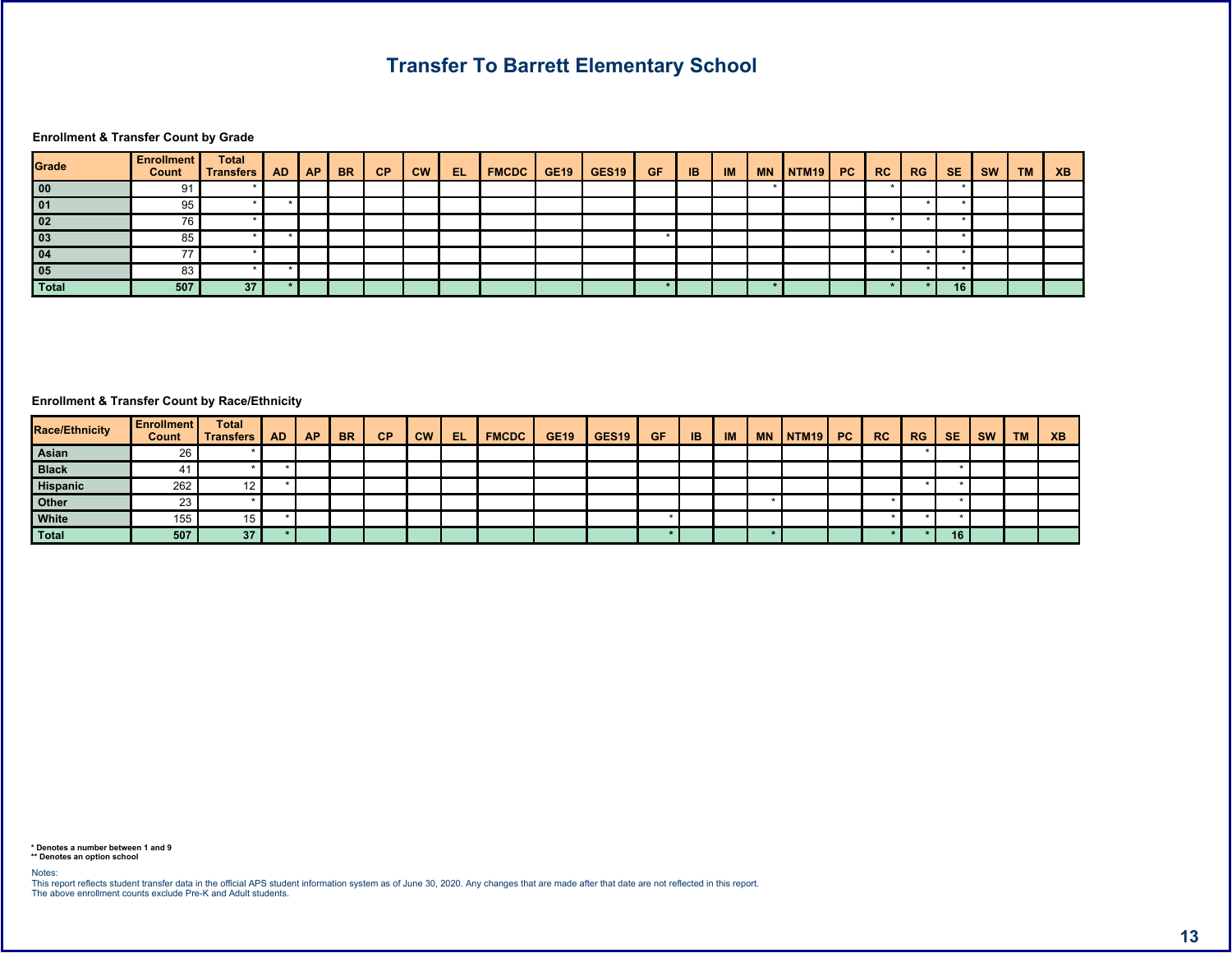$\frac{1}{55}$  ( # 55

**@** ! ( 7  $\#$ 

<span id="page-14-0"></span>

|       | & | $-$ % |            |  |  |  |  | <b>STATISTICS</b> |  | $%$ ! $%$ 7 # |  |  |
|-------|---|-------|------------|--|--|--|--|-------------------|--|---------------|--|--|
|       |   |       |            |  |  |  |  |                   |  |               |  |  |
| $=$ ' |   |       | $=$ $\geq$ |  |  |  |  |                   |  |               |  |  |
|       |   |       |            |  |  |  |  |                   |  |               |  |  |
|       |   |       |            |  |  |  |  |                   |  |               |  |  |
|       |   |       |            |  |  |  |  |                   |  |               |  |  |
|       |   |       |            |  |  |  |  |                   |  |               |  |  |
|       |   |       |            |  |  |  |  |                   |  |               |  |  |

| $\frac{9}{6}$ A# |  |  | $-$ % |  |  |  |  |  |  | $\frac{1}{1}$ %! %7 # |  |  | . |
|------------------|--|--|-------|--|--|--|--|--|--|-----------------------|--|--|---|
|                  |  |  |       |  |  |  |  |  |  |                       |  |  |   |
|                  |  |  |       |  |  |  |  |  |  |                       |  |  |   |
|                  |  |  |       |  |  |  |  |  |  |                       |  |  |   |
|                  |  |  |       |  |  |  |  |  |  |                       |  |  |   |
|                  |  |  |       |  |  |  |  |  |  |                       |  |  |   |
|                  |  |  |       |  |  |  |  |  |  |                       |  |  |   |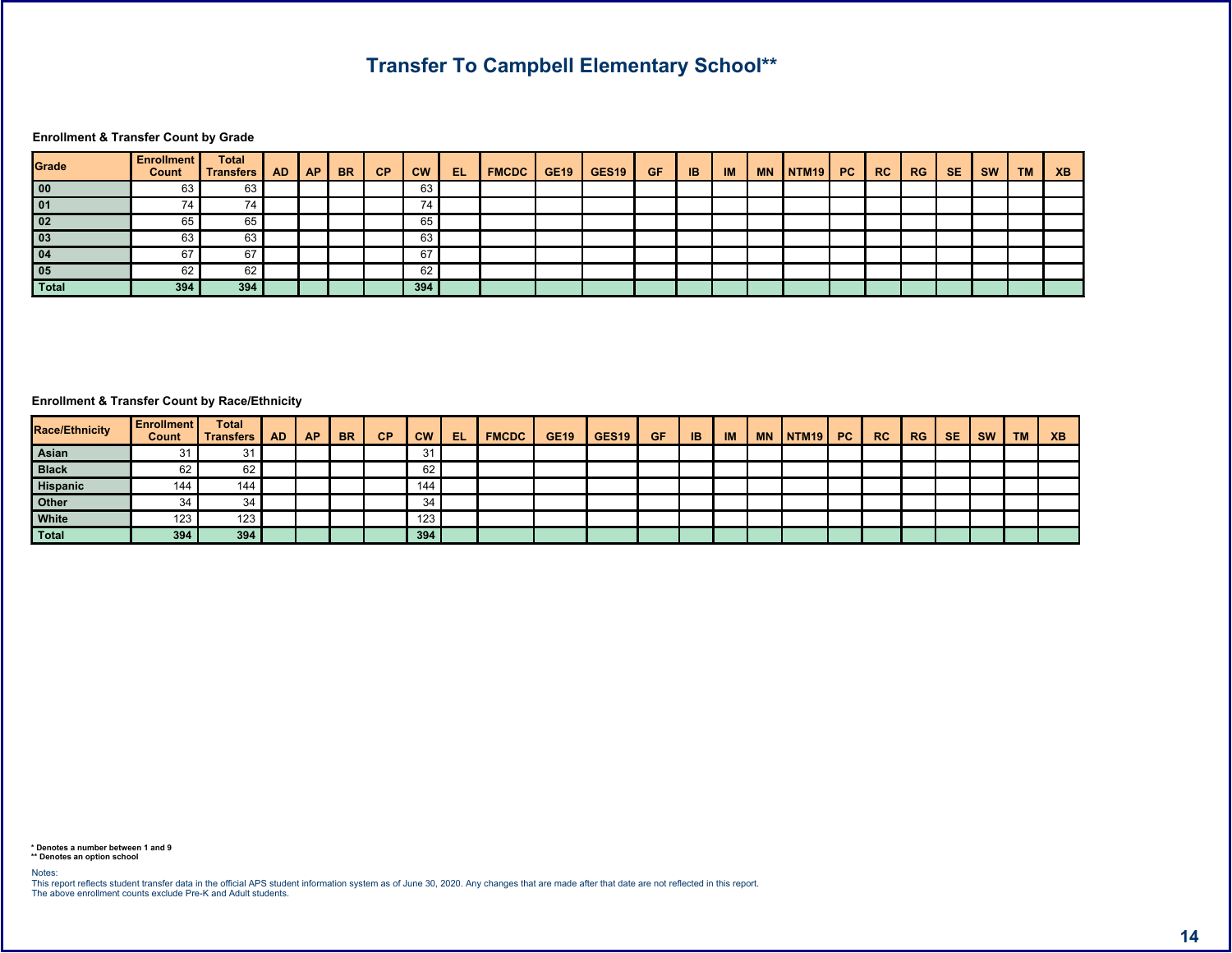$\frac{1}{2}$  and  $\frac{1}{2}$  and  $\frac{1}{2}$  and  $\frac{1}{2}$  and  $\frac{1}{2}$  and  $\frac{1}{2}$  and  $\frac{1}{2}$  and  $\frac{1}{2}$  and  $\frac{1}{2}$  and  $\frac{1}{2}$  and  $\frac{1}{2}$  and  $\frac{1}{2}$  and  $\frac{1}{2}$  and  $\frac{1}{2}$  and  $\frac{1}{2}$  and  $\frac{1}{2}$  a

#### **@** ! ( 7  $\#$

<span id="page-15-0"></span>

|  | & | $-$ % |  | $\vert \cdot \vert < \vert$ #9 \$.18! $\vert$ 7# + 7# + 7\$ > - >. |  |  |  |  | $\frac{9}{6}$ ! $\frac{9}{6}$ 7 | # |  | $2 -$ |
|--|---|-------|--|--------------------------------------------------------------------|--|--|--|--|---------------------------------|---|--|-------|
|  |   |       |  |                                                                    |  |  |  |  |                                 |   |  |       |
|  |   |       |  |                                                                    |  |  |  |  |                                 |   |  |       |
|  |   |       |  |                                                                    |  |  |  |  |                                 |   |  |       |
|  |   |       |  |                                                                    |  |  |  |  |                                 |   |  |       |
|  |   |       |  |                                                                    |  |  |  |  |                                 |   |  |       |
|  |   |       |  |                                                                    |  |  |  |  |                                 |   |  |       |
|  |   |       |  |                                                                    |  |  |  |  |                                 |   |  |       |

| $\frac{9}{6}$ A# |  | $\alpha$ | $\sim$ % $\mid$ 1 |  | $\vert \cdot \vert \cdot \vert$ #9 \$.18! $\vert 7 \#$ + 7# + 7\$ > $\vert$ > . |  |  |  | +   !   % !   % 7   #   < |  |  |  |  |
|------------------|--|----------|-------------------|--|---------------------------------------------------------------------------------|--|--|--|---------------------------|--|--|--|--|
|                  |  |          |                   |  |                                                                                 |  |  |  |                           |  |  |  |  |
|                  |  |          |                   |  |                                                                                 |  |  |  |                           |  |  |  |  |
|                  |  |          |                   |  |                                                                                 |  |  |  |                           |  |  |  |  |
|                  |  |          |                   |  |                                                                                 |  |  |  |                           |  |  |  |  |
|                  |  |          |                   |  |                                                                                 |  |  |  |                           |  |  |  |  |
|                  |  |          |                   |  |                                                                                 |  |  |  |                           |  |  |  |  |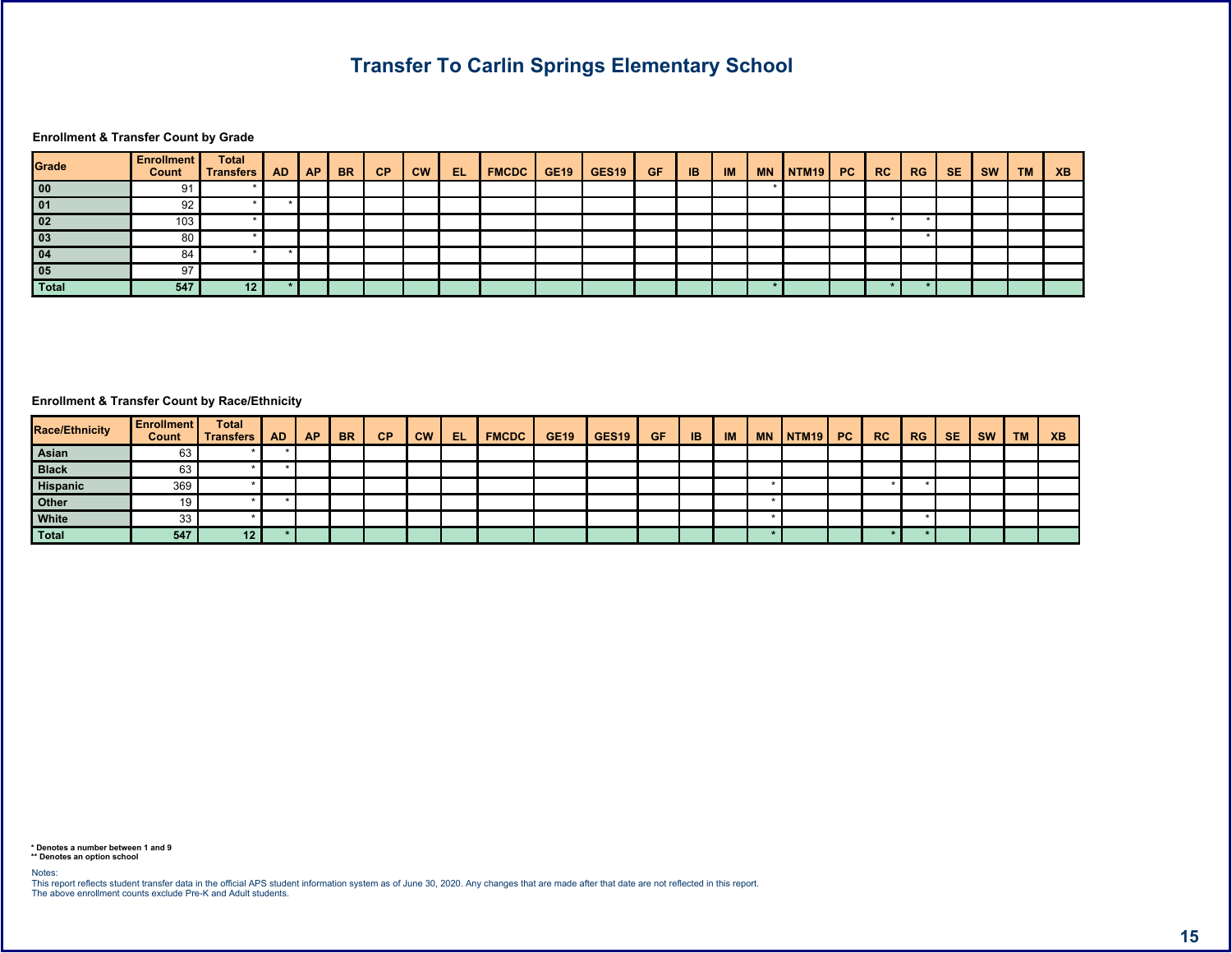**@** ! ( 7  $\#$ 

<span id="page-16-0"></span>

|      |                   | & | $-$ % $\vert$ | $\leq$ |  |  |  | $\sim$ $>$ $\sim$ $\sim$ | <b>Contract Contract</b> | %! | $%7$ # |  | $2 -$ |
|------|-------------------|---|---------------|--------|--|--|--|--------------------------|--------------------------|----|--------|--|-------|
| $\%$ | $O_{\mathcal{L}}$ |   |               |        |  |  |  | %                        |                          |    |        |  |       |
| O/2  |                   |   |               |        |  |  |  | %                        |                          |    |        |  |       |
|      |                   |   |               |        |  |  |  |                          |                          |    |        |  |       |
|      |                   |   |               |        |  |  |  | O/                       |                          |    |        |  |       |
|      |                   |   |               |        |  |  |  | -2.21                    |                          |    |        |  |       |
|      |                   |   |               |        |  |  |  |                          |                          |    |        |  |       |
|      |                   |   |               |        |  |  |  |                          |                          |    |        |  |       |

| $\frac{9}{6}$ A# |               | ă. | $-$ % $\blacksquare$ |  |  |  |  |     |  | $\frac{9}{6}$ !   %7   # |  |  |  |
|------------------|---------------|----|----------------------|--|--|--|--|-----|--|--------------------------|--|--|--|
|                  |               |    |                      |  |  |  |  |     |  |                          |  |  |  |
|                  |               |    |                      |  |  |  |  |     |  |                          |  |  |  |
|                  | $\mathbf{O}/$ |    |                      |  |  |  |  | % < |  |                          |  |  |  |
|                  |               |    |                      |  |  |  |  |     |  |                          |  |  |  |
|                  |               |    |                      |  |  |  |  |     |  |                          |  |  |  |
|                  |               |    |                      |  |  |  |  |     |  |                          |  |  |  |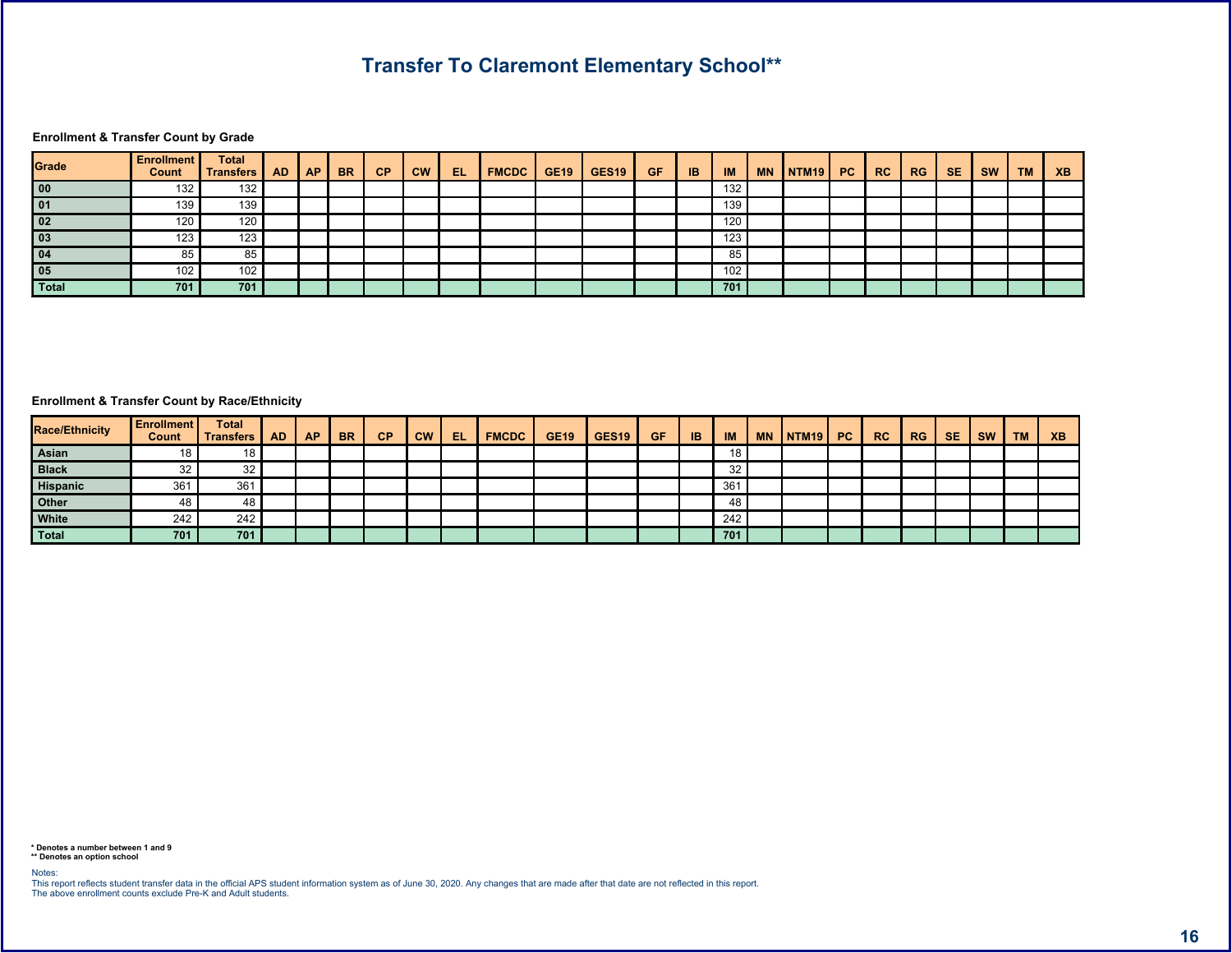**@** | (7  $\#$ 

<span id="page-17-0"></span>

|  | & | $-$ % |  |  |  |  |  |  | %! | %7 | # |  | $\epsilon$ $\sim$ |
|--|---|-------|--|--|--|--|--|--|----|----|---|--|-------------------|
|  |   |       |  |  |  |  |  |  |    |    |   |  |                   |
|  |   |       |  |  |  |  |  |  |    |    |   |  |                   |
|  |   |       |  |  |  |  |  |  |    |    |   |  |                   |
|  |   |       |  |  |  |  |  |  |    |    |   |  |                   |
|  |   |       |  |  |  |  |  |  |    |    |   |  |                   |
|  |   |       |  |  |  |  |  |  |    |    |   |  |                   |
|  |   |       |  |  |  |  |  |  |    |    |   |  |                   |

| $\frac{9}{6}$ A# |  | $\alpha$ |  | $-$ % $\vert$ 1 |  | $\vert \cdot \vert < \vert$ #9 \$ 18 ! 7# + 7# + 7\$ > > $\vert$ >. |  |  |  |  | $\parallel$   %!   %7   # |  |  |  |
|------------------|--|----------|--|-----------------|--|---------------------------------------------------------------------|--|--|--|--|---------------------------|--|--|--|
|                  |  |          |  |                 |  |                                                                     |  |  |  |  |                           |  |  |  |
|                  |  |          |  |                 |  |                                                                     |  |  |  |  |                           |  |  |  |
|                  |  |          |  |                 |  |                                                                     |  |  |  |  |                           |  |  |  |
|                  |  |          |  |                 |  |                                                                     |  |  |  |  |                           |  |  |  |
|                  |  |          |  |                 |  |                                                                     |  |  |  |  |                           |  |  |  |
|                  |  |          |  |                 |  |                                                                     |  |  |  |  |                           |  |  |  |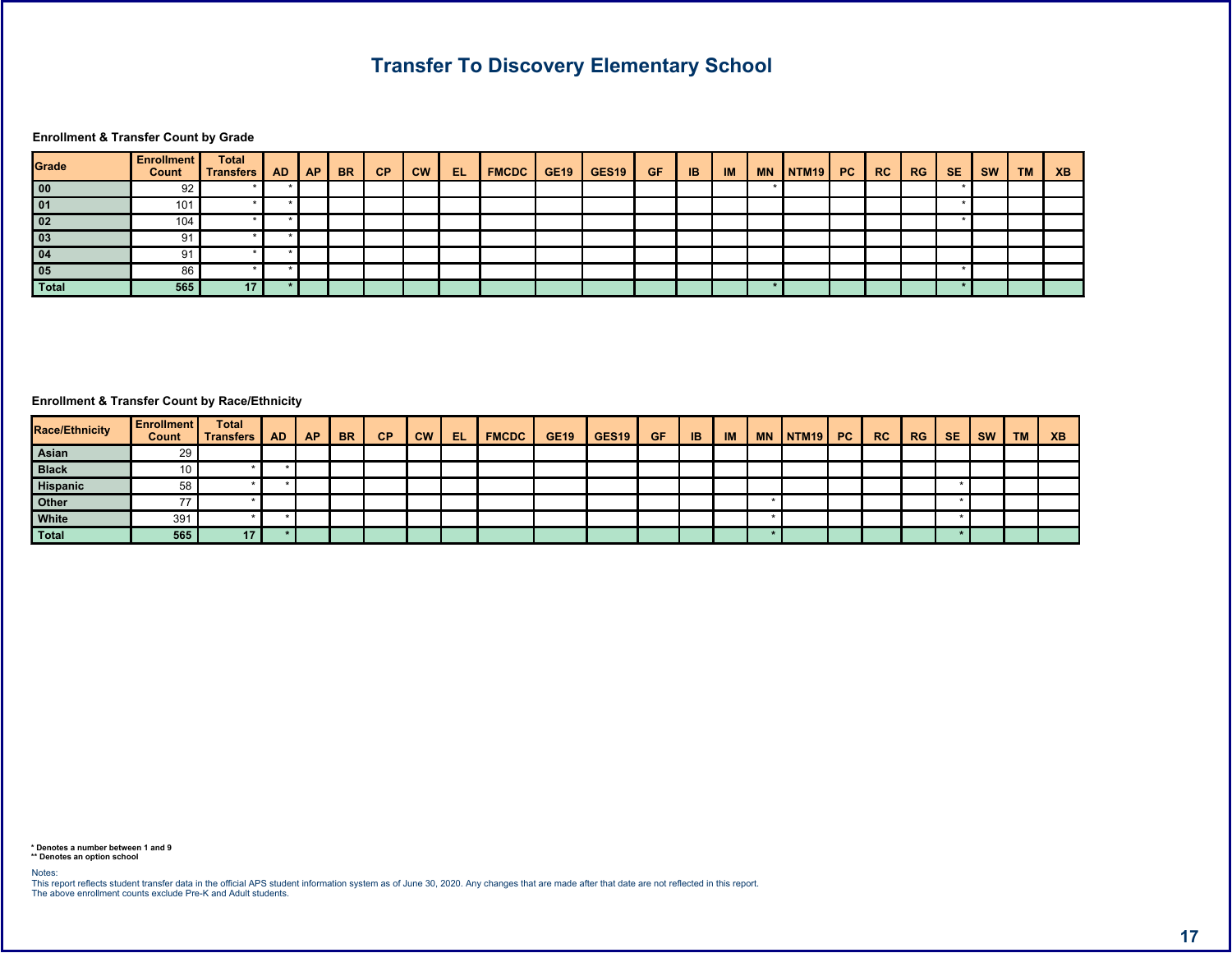&! % & 6 #

**@** ! ( 7  $\#$ 

<span id="page-18-0"></span>

|  | $\alpha$ | $-$ % $\vert$ |  | $\vert \cdot \vert <$ #9 \$.18.1 7# + 7# + 7\$ >   > |  |  |  |  | $%$ ! % 7 | # |  |  |
|--|----------|---------------|--|------------------------------------------------------|--|--|--|--|-----------|---|--|--|
|  |          |               |  |                                                      |  |  |  |  |           |   |  |  |
|  |          |               |  |                                                      |  |  |  |  |           |   |  |  |
|  |          |               |  |                                                      |  |  |  |  |           |   |  |  |
|  |          |               |  |                                                      |  |  |  |  |           |   |  |  |
|  |          |               |  |                                                      |  |  |  |  |           |   |  |  |
|  |          |               |  |                                                      |  |  |  |  |           |   |  |  |
|  |          |               |  |                                                      |  |  |  |  |           |   |  |  |

| $\frac{9}{6}$ A# |  | $\alpha$ | $-$ % $\blacksquare$ |  | $\vert \cdot \vert$ $\vert \cdot \vert$ $\vert \cdot \vert$ $\vert \cdot \vert$ $\vert \cdot \vert$ $\vert \cdot \vert$ $\vert \cdot \vert$ $\vert \cdot \vert$ $\vert \cdot \vert$ $\vert \cdot \vert$ $\vert \cdot \vert$ $\vert \cdot \vert$ $\vert \cdot \vert$ $\vert \cdot \vert$ $\vert \cdot \vert$ $\vert \cdot \vert$ $\vert \cdot \vert$ $\vert \cdot \vert$ $\vert \cdot \vert$ $\vert \cdot \vert$ $\vert \cdot \vert$ $\vert \cdot \vert$ $\vert \cdot \vert$ $\vert \cdot \vert$ $\vert \cdot$ |  |  |  |  | $\frac{1}{1}$ % $\frac{1}{1}$ % 7 # |  |  |  |
|------------------|--|----------|----------------------|--|---------------------------------------------------------------------------------------------------------------------------------------------------------------------------------------------------------------------------------------------------------------------------------------------------------------------------------------------------------------------------------------------------------------------------------------------------------------------------------------------------------------|--|--|--|--|-------------------------------------|--|--|--|
|                  |  |          |                      |  |                                                                                                                                                                                                                                                                                                                                                                                                                                                                                                               |  |  |  |  |                                     |  |  |  |
|                  |  |          |                      |  |                                                                                                                                                                                                                                                                                                                                                                                                                                                                                                               |  |  |  |  |                                     |  |  |  |
|                  |  |          |                      |  |                                                                                                                                                                                                                                                                                                                                                                                                                                                                                                               |  |  |  |  |                                     |  |  |  |
|                  |  |          |                      |  |                                                                                                                                                                                                                                                                                                                                                                                                                                                                                                               |  |  |  |  |                                     |  |  |  |
|                  |  |          |                      |  |                                                                                                                                                                                                                                                                                                                                                                                                                                                                                                               |  |  |  |  |                                     |  |  |  |
|                  |  |          |                      |  |                                                                                                                                                                                                                                                                                                                                                                                                                                                                                                               |  |  |  |  |                                     |  |  |  |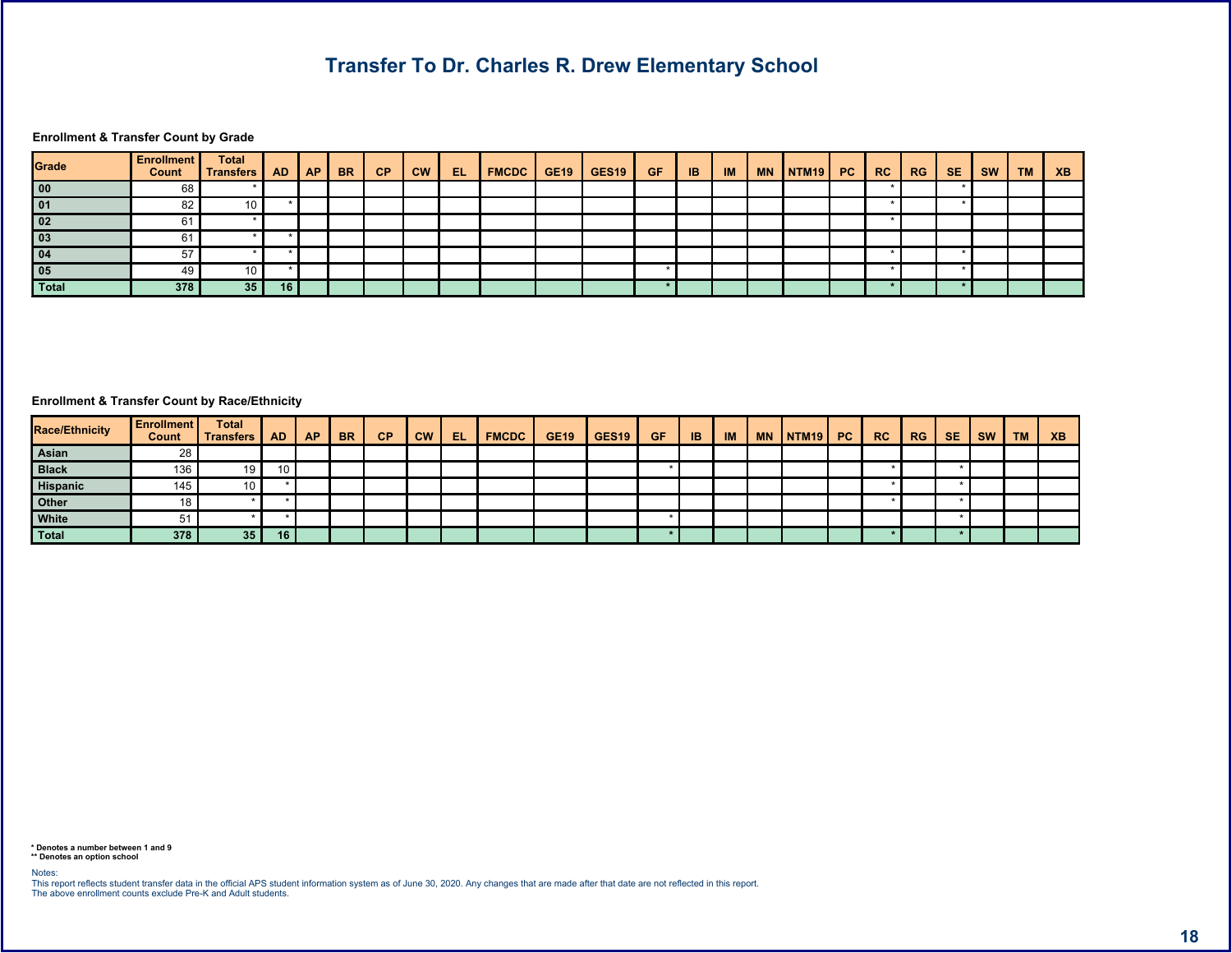$7($  #

**@** ! (7  $\#$ 

<span id="page-19-0"></span>

|  | & | $-$ % $\blacksquare$ |  |  |  |  |  |  | %! | %7 |  | ?- - |
|--|---|----------------------|--|--|--|--|--|--|----|----|--|------|
|  |   |                      |  |  |  |  |  |  |    |    |  |      |
|  |   |                      |  |  |  |  |  |  |    |    |  |      |
|  |   |                      |  |  |  |  |  |  |    |    |  |      |
|  |   |                      |  |  |  |  |  |  |    |    |  |      |
|  |   |                      |  |  |  |  |  |  |    |    |  |      |
|  |   |                      |  |  |  |  |  |  |    |    |  |      |
|  |   |                      |  |  |  |  |  |  |    |    |  |      |

| $\frac{9}{6}$ A# |  | $\alpha$ |  |  | -%  !   !<   #9  \$.!&!  7# +  7# +  7\$  >-  > |  |  |  | . +   !   % !   % 7   #   < |  |  |  |  |
|------------------|--|----------|--|--|-------------------------------------------------|--|--|--|-----------------------------|--|--|--|--|
|                  |  |          |  |  |                                                 |  |  |  |                             |  |  |  |  |
|                  |  |          |  |  |                                                 |  |  |  |                             |  |  |  |  |
|                  |  |          |  |  |                                                 |  |  |  |                             |  |  |  |  |
|                  |  |          |  |  |                                                 |  |  |  |                             |  |  |  |  |
|                  |  |          |  |  |                                                 |  |  |  |                             |  |  |  |  |
|                  |  |          |  |  |                                                 |  |  |  |                             |  |  |  |  |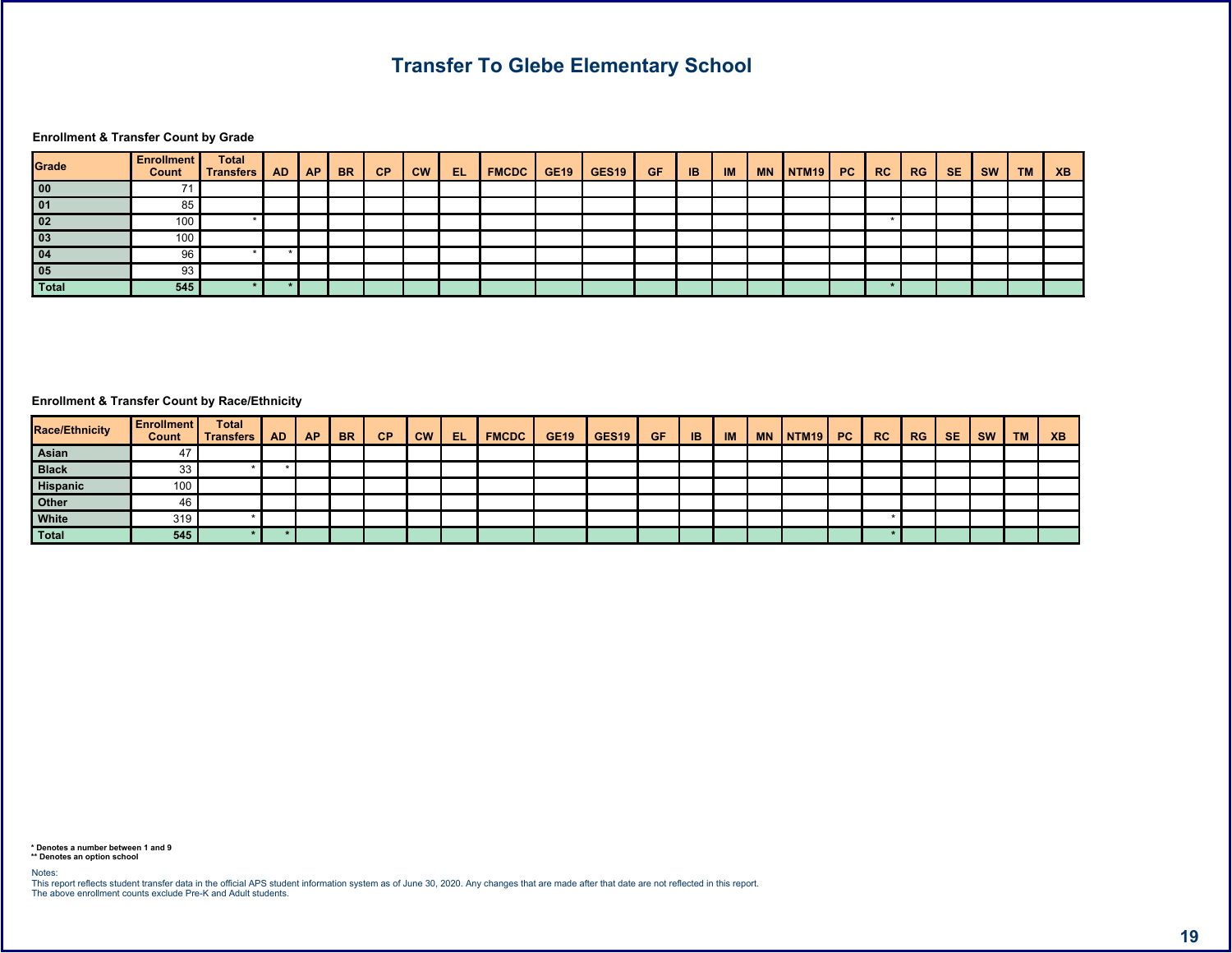## $8 \qquad , - \qquad \qquad \#$

**@** | (7  $\#$ 

<span id="page-20-0"></span>

|  | $\alpha$ | $-$ % $\blacksquare$ |  | $\vert \vert \cdot \vert$ $\vert \vert \neq 9$ $\vert \vert \cdot \vert \cdot 8 \cdot \vert \vert \cdot 7 \# + \vert \vert \cdot 7 \# + \vert \cdot \vert \cdot 7 \$ $\vert \cdot \vert \cdot \vert \cdot \vert \cdot \vert$ |  |  |  |  | $\%$ ! $\%$ 7 |  | 2 - |
|--|----------|----------------------|--|------------------------------------------------------------------------------------------------------------------------------------------------------------------------------------------------------------------------------|--|--|--|--|---------------|--|-----|
|  |          |                      |  |                                                                                                                                                                                                                              |  |  |  |  |               |  |     |
|  |          |                      |  |                                                                                                                                                                                                                              |  |  |  |  |               |  |     |
|  |          |                      |  |                                                                                                                                                                                                                              |  |  |  |  |               |  |     |
|  |          |                      |  |                                                                                                                                                                                                                              |  |  |  |  |               |  |     |
|  |          |                      |  |                                                                                                                                                                                                                              |  |  |  |  |               |  |     |
|  |          |                      |  |                                                                                                                                                                                                                              |  |  |  |  |               |  |     |
|  |          |                      |  |                                                                                                                                                                                                                              |  |  |  |  |               |  |     |

| $\frac{9}{6}$ A# |  |  | $-$ % |  | $\vert \cdot \vert$ $\vert \cdot \vert$ $\vert \cdot \vert$ $\vert \cdot \vert$ $\vert \cdot \vert$ $\vert \cdot \vert$ $\vert \cdot \vert$ $\vert \cdot \vert$ $\vert \cdot \vert$ $\vert \cdot \vert$ $\vert \cdot \vert$ $\vert \cdot \vert$ $\vert \cdot \vert$ $\vert \cdot \vert$ $\vert \cdot \vert$ $\vert \cdot \vert$ $\vert \cdot \vert$ $\vert \cdot \vert$ $\vert \cdot \vert$ $\vert \cdot \vert$ $\vert \cdot \vert$ $\vert \cdot \vert$ $\vert \cdot \vert$ $\vert \cdot \vert$ $\vert \cdot$ |  |  |  |  |  | # |  |  |
|------------------|--|--|-------|--|---------------------------------------------------------------------------------------------------------------------------------------------------------------------------------------------------------------------------------------------------------------------------------------------------------------------------------------------------------------------------------------------------------------------------------------------------------------------------------------------------------------|--|--|--|--|--|---|--|--|
|                  |  |  |       |  |                                                                                                                                                                                                                                                                                                                                                                                                                                                                                                               |  |  |  |  |  |   |  |  |
|                  |  |  |       |  |                                                                                                                                                                                                                                                                                                                                                                                                                                                                                                               |  |  |  |  |  |   |  |  |
|                  |  |  |       |  |                                                                                                                                                                                                                                                                                                                                                                                                                                                                                                               |  |  |  |  |  |   |  |  |
|                  |  |  |       |  |                                                                                                                                                                                                                                                                                                                                                                                                                                                                                                               |  |  |  |  |  |   |  |  |
|                  |  |  |       |  |                                                                                                                                                                                                                                                                                                                                                                                                                                                                                                               |  |  |  |  |  |   |  |  |
|                  |  |  |       |  |                                                                                                                                                                                                                                                                                                                                                                                                                                                                                                               |  |  |  |  |  |   |  |  |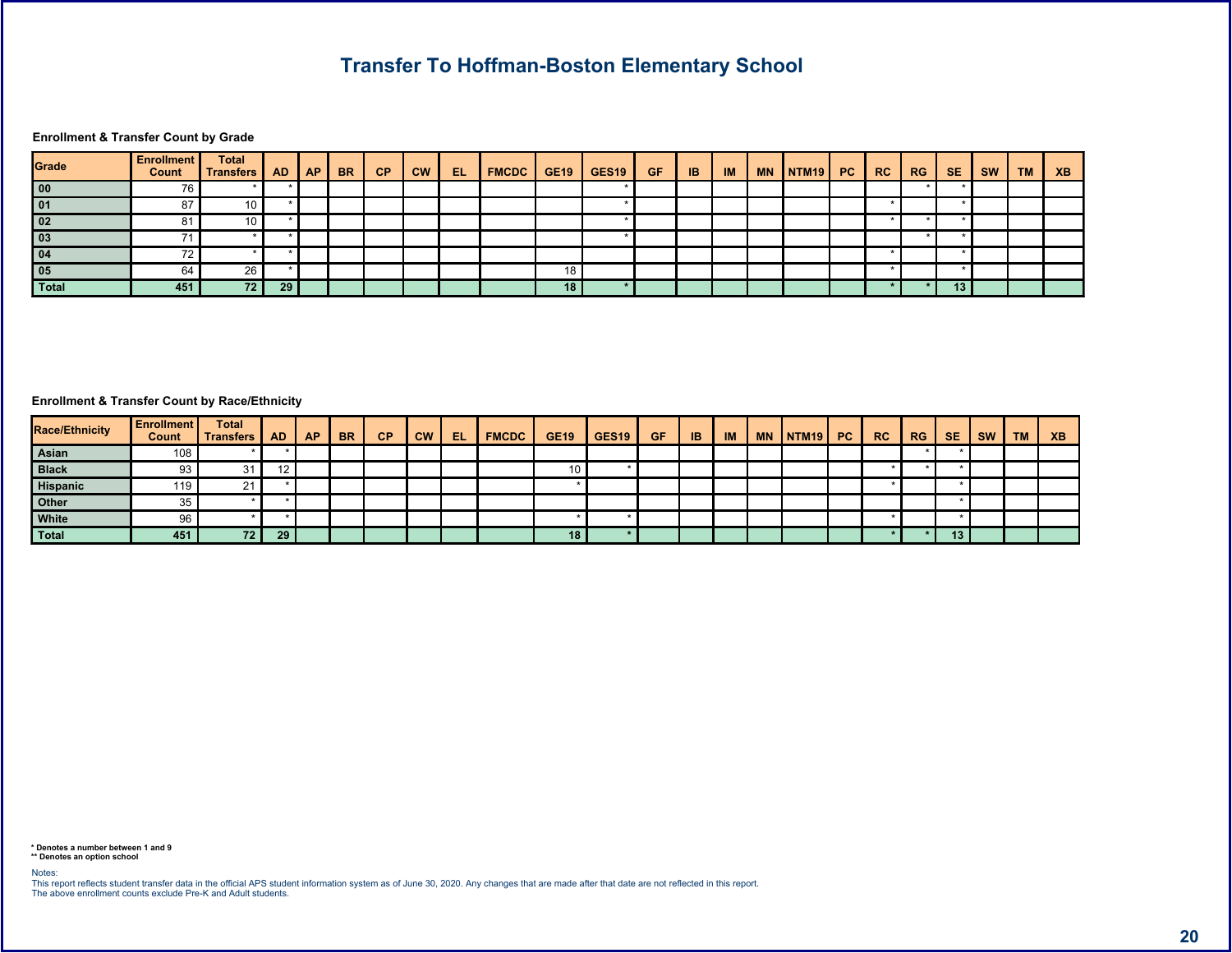$6$  #

#### **@** | (7  $\#$

<span id="page-21-0"></span>

|  | &  | $-$ % $\blacksquare$ |  |  |  |  | $\rightarrow$ . |  | %! | %7 |  | $2 -$ |
|--|----|----------------------|--|--|--|--|-----------------|--|----|----|--|-------|
|  |    |                      |  |  |  |  |                 |  |    |    |  |       |
|  |    |                      |  |  |  |  |                 |  |    |    |  |       |
|  |    |                      |  |  |  |  |                 |  |    |    |  |       |
|  |    |                      |  |  |  |  |                 |  |    |    |  |       |
|  |    |                      |  |  |  |  |                 |  |    |    |  |       |
|  |    |                      |  |  |  |  |                 |  |    |    |  |       |
|  | 3I |                      |  |  |  |  |                 |  |    |    |  |       |

| $\frac{9}{6}$ A# |  | $\alpha$ | $-$ % $\blacksquare$ |  | $\vert \cdot \vert \cdot \vert$ #9 \$.18! $\vert 7 \#$ + $\vert 7 \#$ + 7\$ > $\vert$ > $\vert$ . |  |  |  |  | $\frac{9}{6}$ ! % 7 | # |  |  |
|------------------|--|----------|----------------------|--|---------------------------------------------------------------------------------------------------|--|--|--|--|---------------------|---|--|--|
|                  |  |          |                      |  |                                                                                                   |  |  |  |  |                     |   |  |  |
|                  |  |          |                      |  |                                                                                                   |  |  |  |  |                     |   |  |  |
|                  |  |          |                      |  |                                                                                                   |  |  |  |  |                     |   |  |  |
|                  |  |          |                      |  |                                                                                                   |  |  |  |  |                     |   |  |  |
|                  |  |          |                      |  |                                                                                                   |  |  |  |  |                     |   |  |  |
|                  |  |          |                      |  |                                                                                                   |  |  |  |  |                     |   |  |  |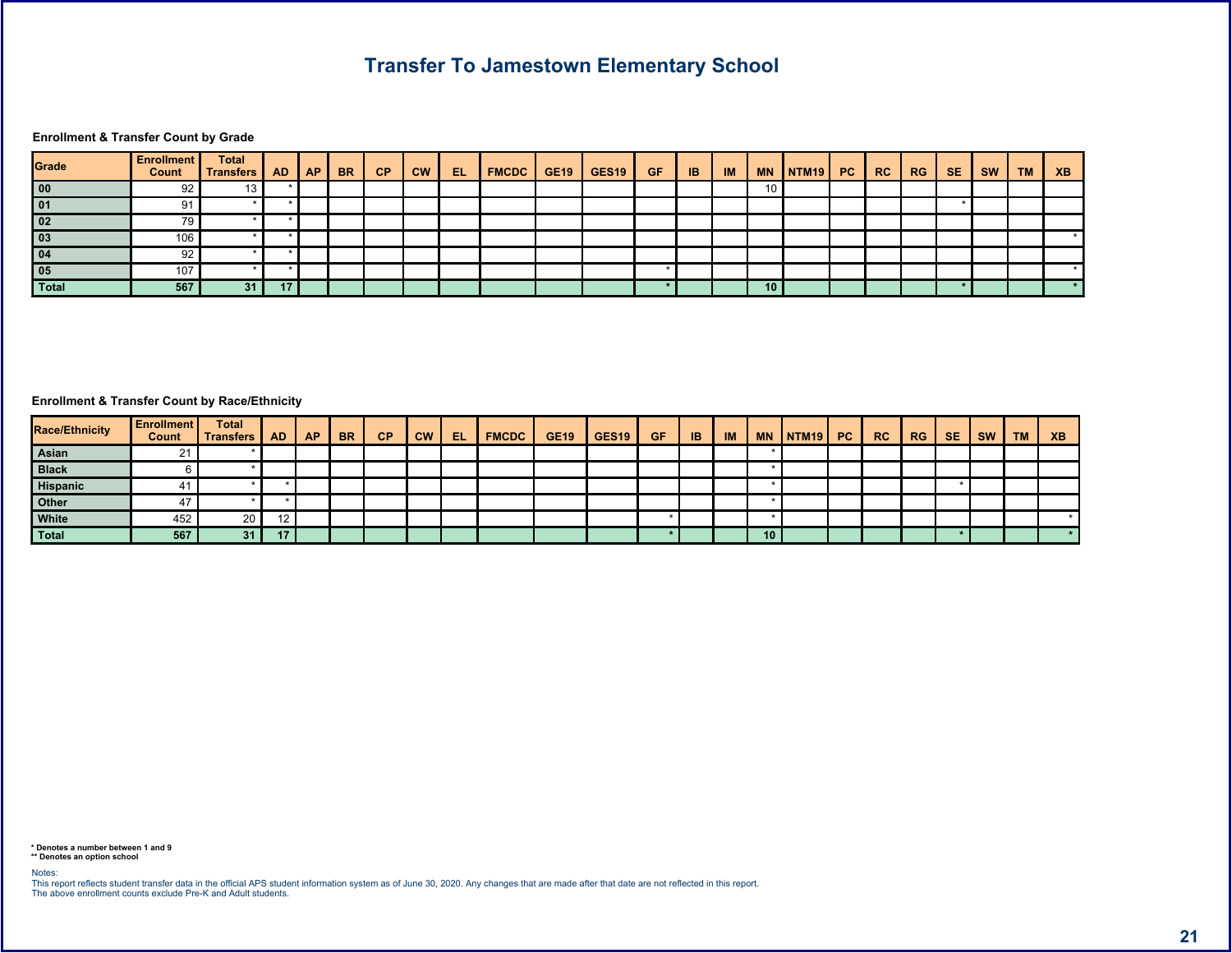$\frac{1}{2}$   $\frac{1}{2}$   $\frac{1}{2}$   $\frac{1}{2}$   $\frac{1}{2}$   $\frac{1}{2}$   $\frac{1}{2}$   $\frac{1}{2}$   $\frac{1}{2}$   $\frac{1}{2}$   $\frac{1}{2}$   $\frac{1}{2}$   $\frac{1}{2}$   $\frac{1}{2}$   $\frac{1}{2}$   $\frac{1}{2}$   $\frac{1}{2}$   $\frac{1}{2}$   $\frac{1}{2}$   $\frac{1}{2}$   $\frac{1}{2}$   $\frac{1}{2}$ 

**@** ! ( 7  $\#$ 

<span id="page-22-0"></span>

|    |    | & | $-$ % $\vert$ |  | $\left  \begin{array}{c c c c c c c c} 1 & \pm & 9 & \text{\textsterling}. & 8 & \text{\textsterling}. & 7 \# & + & 7 \# & + & 7 \text{\textsterling}. & & & & & & & & \end{array} \right $ |  |  |       | <b>PERSONAL PROPERTY</b> |  | $%$ ! % 7 | # |  |  |
|----|----|---|---------------|--|---------------------------------------------------------------------------------------------------------------------------------------------------------------------------------------------|--|--|-------|--------------------------|--|-----------|---|--|--|
|    |    |   |               |  |                                                                                                                                                                                             |  |  |       |                          |  |           |   |  |  |
|    |    |   |               |  |                                                                                                                                                                                             |  |  |       |                          |  |           |   |  |  |
|    |    |   |               |  |                                                                                                                                                                                             |  |  |       |                          |  |           |   |  |  |
|    |    |   |               |  |                                                                                                                                                                                             |  |  |       |                          |  |           |   |  |  |
|    |    |   |               |  |                                                                                                                                                                                             |  |  |       |                          |  |           |   |  |  |
|    |    |   |               |  |                                                                                                                                                                                             |  |  |       |                          |  |           |   |  |  |
| 03 | 03 |   |               |  |                                                                                                                                                                                             |  |  | _በ _4 |                          |  |           |   |  |  |

| $\frac{9}{6}$ A# |           |     | $\alpha$ | $-$ % |  |  |  |  |       |  | $\frac{9}{6}$ !   %7   # |  |  | . |
|------------------|-----------|-----|----------|-------|--|--|--|--|-------|--|--------------------------|--|--|---|
|                  |           |     |          |       |  |  |  |  |       |  |                          |  |  |   |
|                  |           |     |          |       |  |  |  |  |       |  |                          |  |  |   |
|                  | $\Omega'$ | O/2 |          |       |  |  |  |  | % > 1 |  |                          |  |  |   |
|                  |           |     |          |       |  |  |  |  |       |  |                          |  |  |   |
|                  |           |     |          |       |  |  |  |  |       |  |                          |  |  |   |
|                  | 03        | 03  |          |       |  |  |  |  |       |  |                          |  |  |   |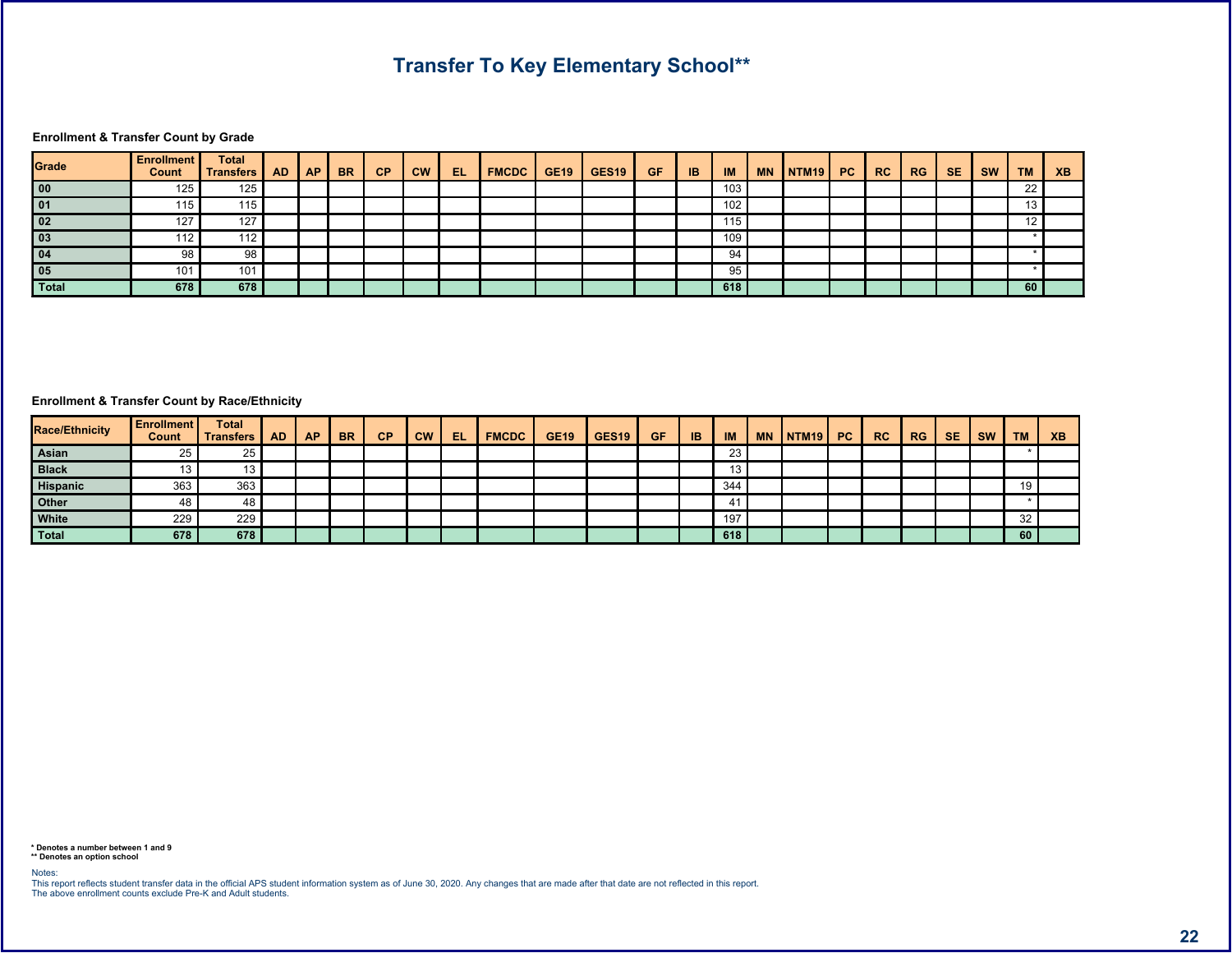$9 - 4$ 

**@** ! ( 7  $\#$ 

<span id="page-23-0"></span>

|  | & | $-$ % $\blacksquare$ |  |  |  |  |  |  | %! | %7 | # |  | $2 -$ |
|--|---|----------------------|--|--|--|--|--|--|----|----|---|--|-------|
|  |   |                      |  |  |  |  |  |  |    |    |   |  |       |
|  |   |                      |  |  |  |  |  |  |    |    |   |  |       |
|  |   |                      |  |  |  |  |  |  |    |    |   |  |       |
|  |   |                      |  |  |  |  |  |  |    |    |   |  |       |
|  |   |                      |  |  |  |  |  |  |    |    |   |  |       |
|  |   |                      |  |  |  |  |  |  |    |    |   |  |       |
|  |   |                      |  |  |  |  |  |  |    |    |   |  |       |

| $\frac{9}{6}$ A# |  |  | $\vert$ - % $\vert$ ! |  |  |  |  |  |  |  |  |  |
|------------------|--|--|-----------------------|--|--|--|--|--|--|--|--|--|
|                  |  |  |                       |  |  |  |  |  |  |  |  |  |
|                  |  |  |                       |  |  |  |  |  |  |  |  |  |
|                  |  |  |                       |  |  |  |  |  |  |  |  |  |
|                  |  |  |                       |  |  |  |  |  |  |  |  |  |
|                  |  |  |                       |  |  |  |  |  |  |  |  |  |
|                  |  |  |                       |  |  |  |  |  |  |  |  |  |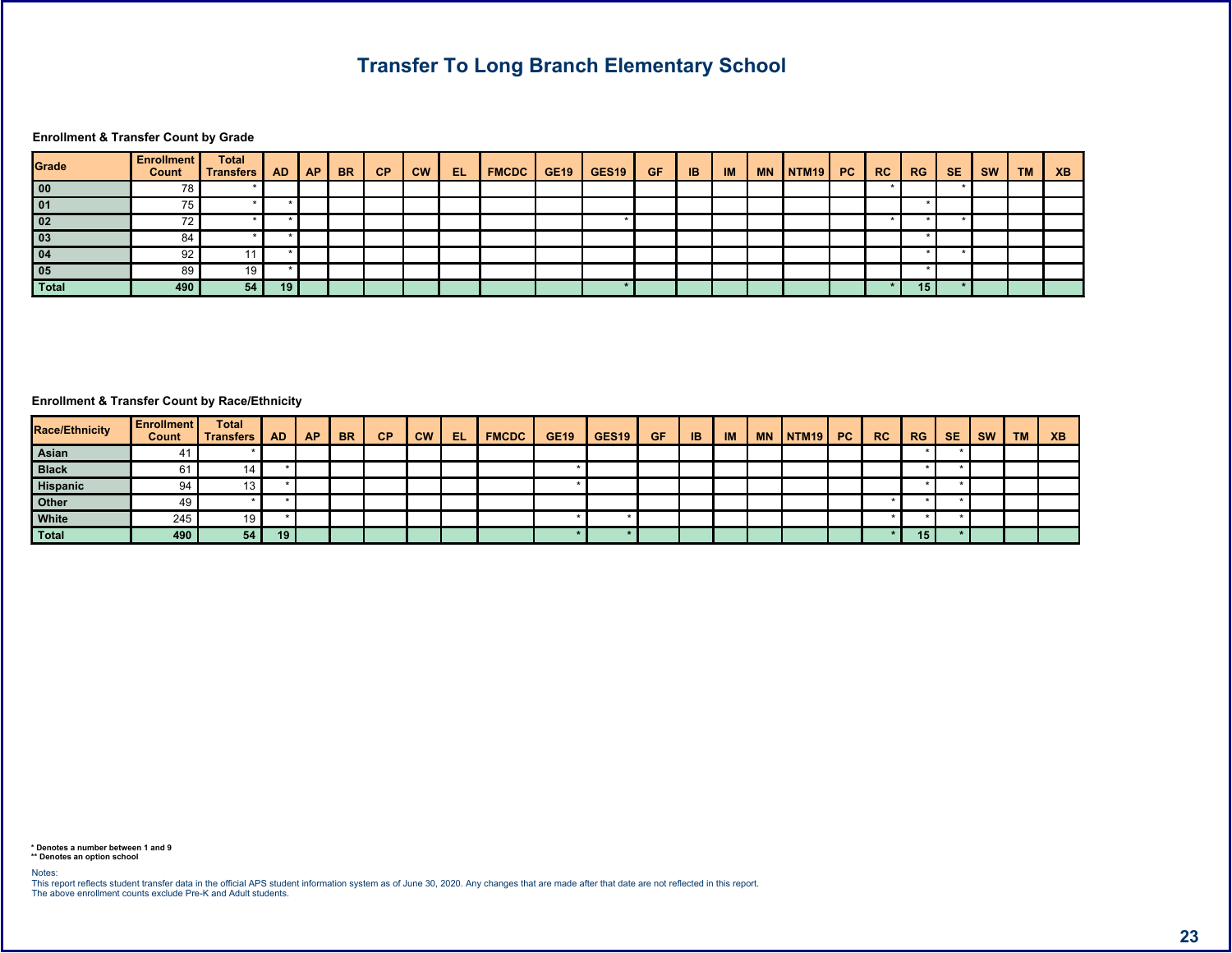**@** ! ( 7  $\#$ 

<span id="page-24-0"></span>

|          | & | $-$ % $\blacksquare$ |  | $\vert$ !< $\vert$ #9 $\vert$ \$.1&! $\vert$ 7# + 7# + 7\$ $\vert$ >- $\vert$ >. |  |  |  |  |  | $%$ ! $%$ 7 # |  |  |
|----------|---|----------------------|--|----------------------------------------------------------------------------------|--|--|--|--|--|---------------|--|--|
|          |   |                      |  |                                                                                  |  |  |  |  |  |               |  |  |
|          |   |                      |  |                                                                                  |  |  |  |  |  |               |  |  |
| $\Omega$ |   |                      |  |                                                                                  |  |  |  |  |  |               |  |  |
|          |   |                      |  |                                                                                  |  |  |  |  |  |               |  |  |
|          |   |                      |  |                                                                                  |  |  |  |  |  |               |  |  |
|          |   |                      |  |                                                                                  |  |  |  |  |  |               |  |  |
|          |   |                      |  |                                                                                  |  |  |  |  |  |               |  |  |

| $\frac{9}{6}$ A# |        | $\alpha$ | $-$ % $\blacksquare$ |  | $\vert \cdot \vert$ $\vert \cdot \vert$ $\vert \cdot \vert$ $\vert \cdot \vert$ $\vert \cdot \vert$ $\vert \cdot \vert$ $\vert \cdot \vert$ $\vert \cdot \vert$ $\vert \cdot \vert$ $\vert \cdot \vert$ $\vert \cdot \vert$ $\vert \cdot \vert$ $\vert \cdot \vert$ $\vert \cdot \vert$ $\vert \cdot \vert$ $\vert \cdot \vert$ $\vert \cdot \vert$ $\vert \cdot \vert$ $\vert \cdot \vert$ $\vert \cdot \vert$ $\vert \cdot \vert$ $\vert \cdot \vert$ $\vert \cdot \vert$ $\vert \cdot \vert$ $\vert \cdot$ |  |  |  |  | $\frac{9}{6}$ $\frac{1}{6}$ $\frac{9}{6}$ 7 | # |  |  |
|------------------|--------|----------|----------------------|--|---------------------------------------------------------------------------------------------------------------------------------------------------------------------------------------------------------------------------------------------------------------------------------------------------------------------------------------------------------------------------------------------------------------------------------------------------------------------------------------------------------------|--|--|--|--|---------------------------------------------|---|--|--|
|                  |        |          |                      |  |                                                                                                                                                                                                                                                                                                                                                                                                                                                                                                               |  |  |  |  |                                             |   |  |  |
|                  |        |          |                      |  |                                                                                                                                                                                                                                                                                                                                                                                                                                                                                                               |  |  |  |  |                                             |   |  |  |
|                  |        |          |                      |  |                                                                                                                                                                                                                                                                                                                                                                                                                                                                                                               |  |  |  |  |                                             |   |  |  |
|                  |        |          |                      |  |                                                                                                                                                                                                                                                                                                                                                                                                                                                                                                               |  |  |  |  |                                             |   |  |  |
|                  |        |          |                      |  |                                                                                                                                                                                                                                                                                                                                                                                                                                                                                                               |  |  |  |  |                                             |   |  |  |
|                  | $\sim$ |          |                      |  |                                                                                                                                                                                                                                                                                                                                                                                                                                                                                                               |  |  |  |  |                                             |   |  |  |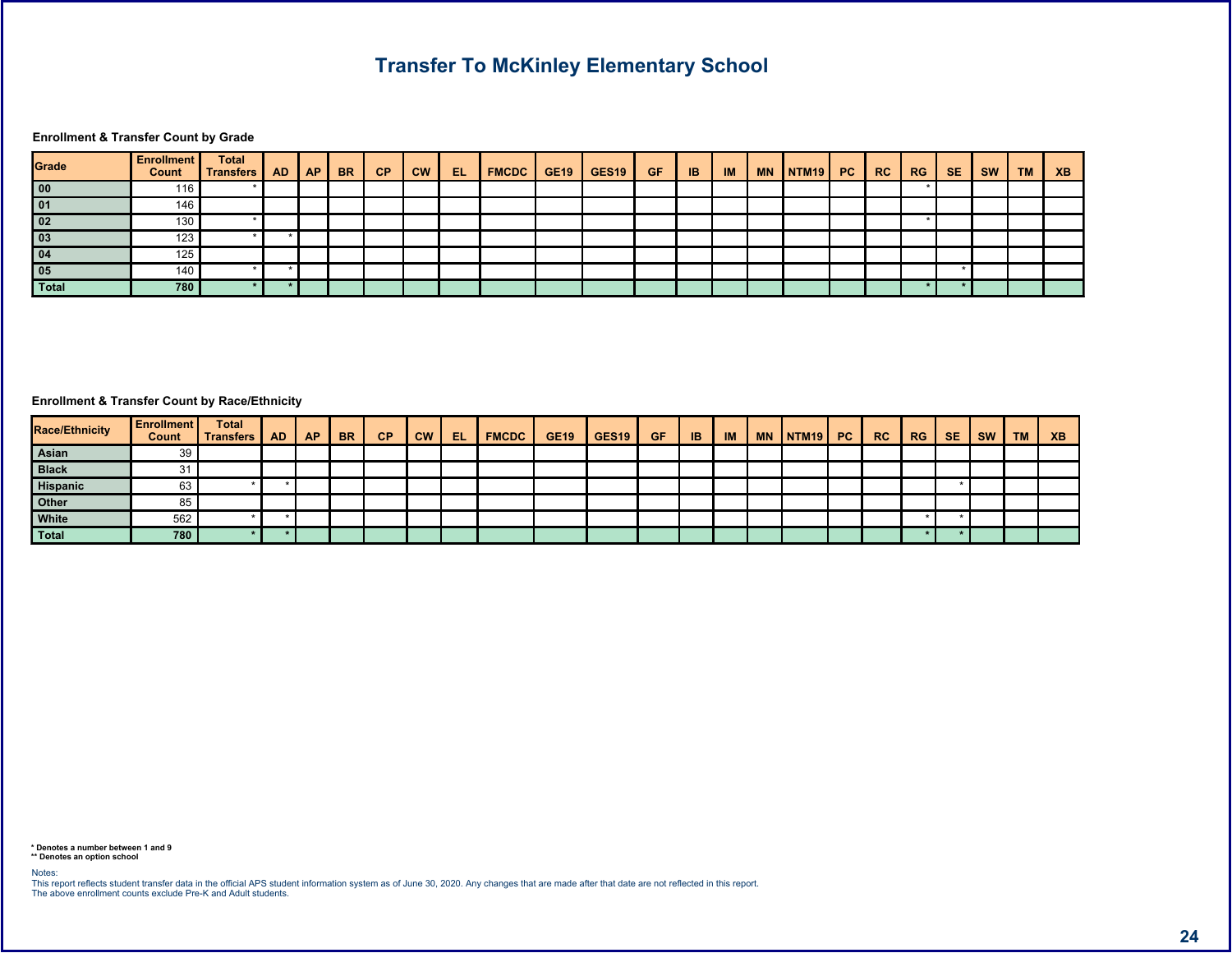55

**@** ! ( 7  $\#$ 

<span id="page-25-0"></span>

|  | $\alpha$ | $-$ % |  | $\vert \cdot \vert < \vert$ #9 \$.18.1 7# + 7# + 7\$ >   > |  |  |  | A. | $%!$ $%$ 7 # |  | $2 -$ |
|--|----------|-------|--|------------------------------------------------------------|--|--|--|----|--------------|--|-------|
|  |          |       |  |                                                            |  |  |  |    |              |  |       |
|  |          |       |  |                                                            |  |  |  |    |              |  |       |
|  |          |       |  |                                                            |  |  |  |    |              |  |       |
|  |          |       |  |                                                            |  |  |  |    |              |  |       |
|  |          |       |  |                                                            |  |  |  |    |              |  |       |
|  |          |       |  |                                                            |  |  |  |    |              |  |       |
|  |          |       |  |                                                            |  |  |  |    |              |  |       |

| $\frac{9}{6}$ A# |  | $\alpha$ |  |  |  |  |  |  |  |  |  |  |
|------------------|--|----------|--|--|--|--|--|--|--|--|--|--|
|                  |  |          |  |  |  |  |  |  |  |  |  |  |
|                  |  |          |  |  |  |  |  |  |  |  |  |  |
|                  |  |          |  |  |  |  |  |  |  |  |  |  |
|                  |  |          |  |  |  |  |  |  |  |  |  |  |
|                  |  |          |  |  |  |  |  |  |  |  |  |  |
|                  |  |          |  |  |  |  |  |  |  |  |  |  |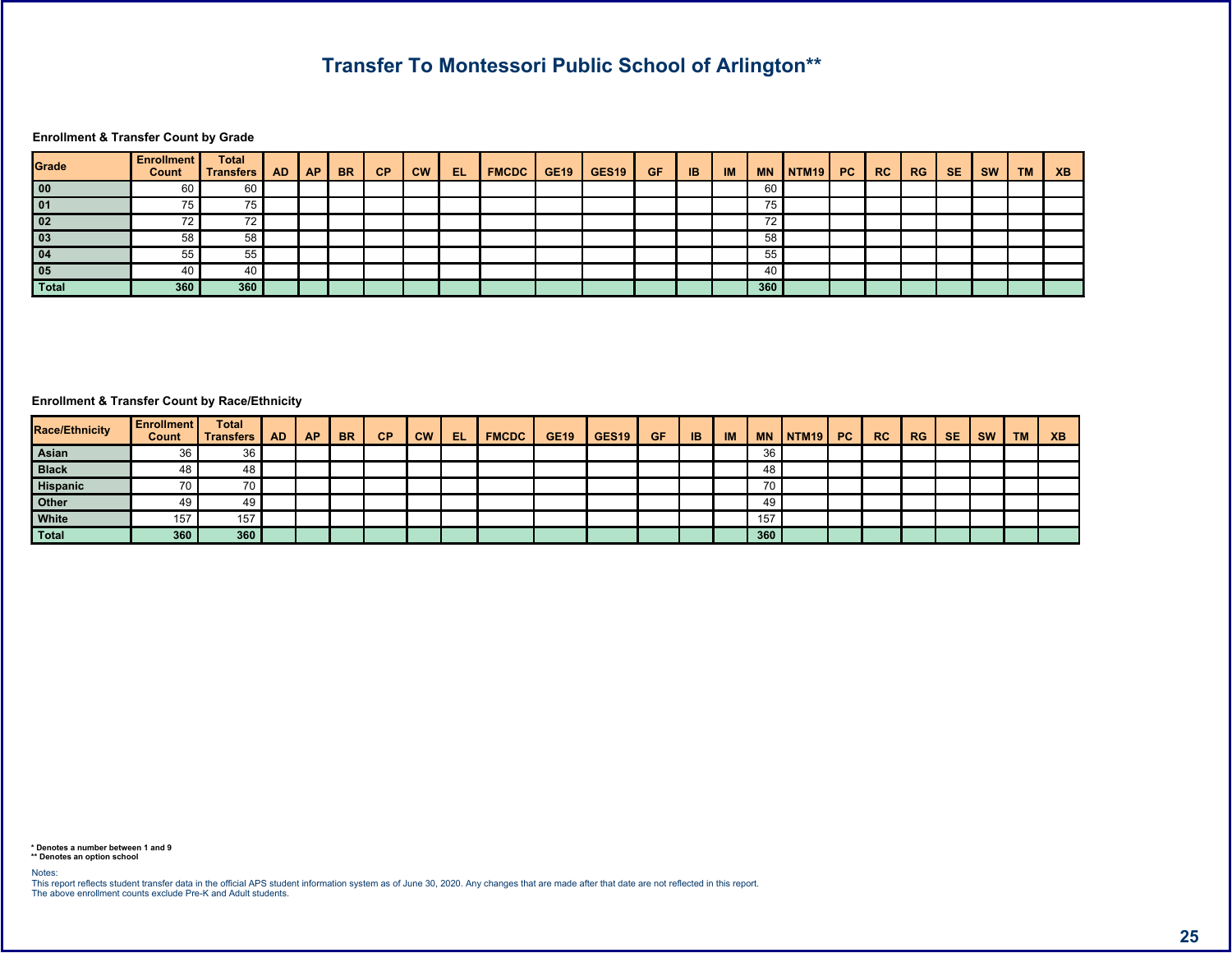#### **@** | (7  $\#$

<span id="page-26-0"></span>

|  | & | $-$ % $\blacksquare$ |  |  |  |  |  |  | $%$ ! | $%7$ # |  | $2 -$ |
|--|---|----------------------|--|--|--|--|--|--|-------|--------|--|-------|
|  |   |                      |  |  |  |  |  |  |       |        |  |       |
|  |   |                      |  |  |  |  |  |  |       |        |  |       |
|  |   |                      |  |  |  |  |  |  |       |        |  |       |
|  |   |                      |  |  |  |  |  |  |       |        |  |       |
|  |   |                      |  |  |  |  |  |  |       |        |  |       |
|  |   |                      |  |  |  |  |  |  |       |        |  |       |
|  |   |                      |  |  |  |  |  |  |       |        |  |       |

| $\frac{9}{6}$ A# |          | $\alpha$ | $-$ % |  |  |  |  |  | +   !   % !   % 7   # |  |  |  |  |
|------------------|----------|----------|-------|--|--|--|--|--|-----------------------|--|--|--|--|
|                  |          |          |       |  |  |  |  |  |                       |  |  |  |  |
|                  |          |          |       |  |  |  |  |  |                       |  |  |  |  |
|                  |          |          |       |  |  |  |  |  |                       |  |  |  |  |
|                  |          |          |       |  |  |  |  |  |                       |  |  |  |  |
|                  | 10L      |          |       |  |  |  |  |  |                       |  |  |  |  |
|                  | $\Omega$ |          |       |  |  |  |  |  |                       |  |  |  |  |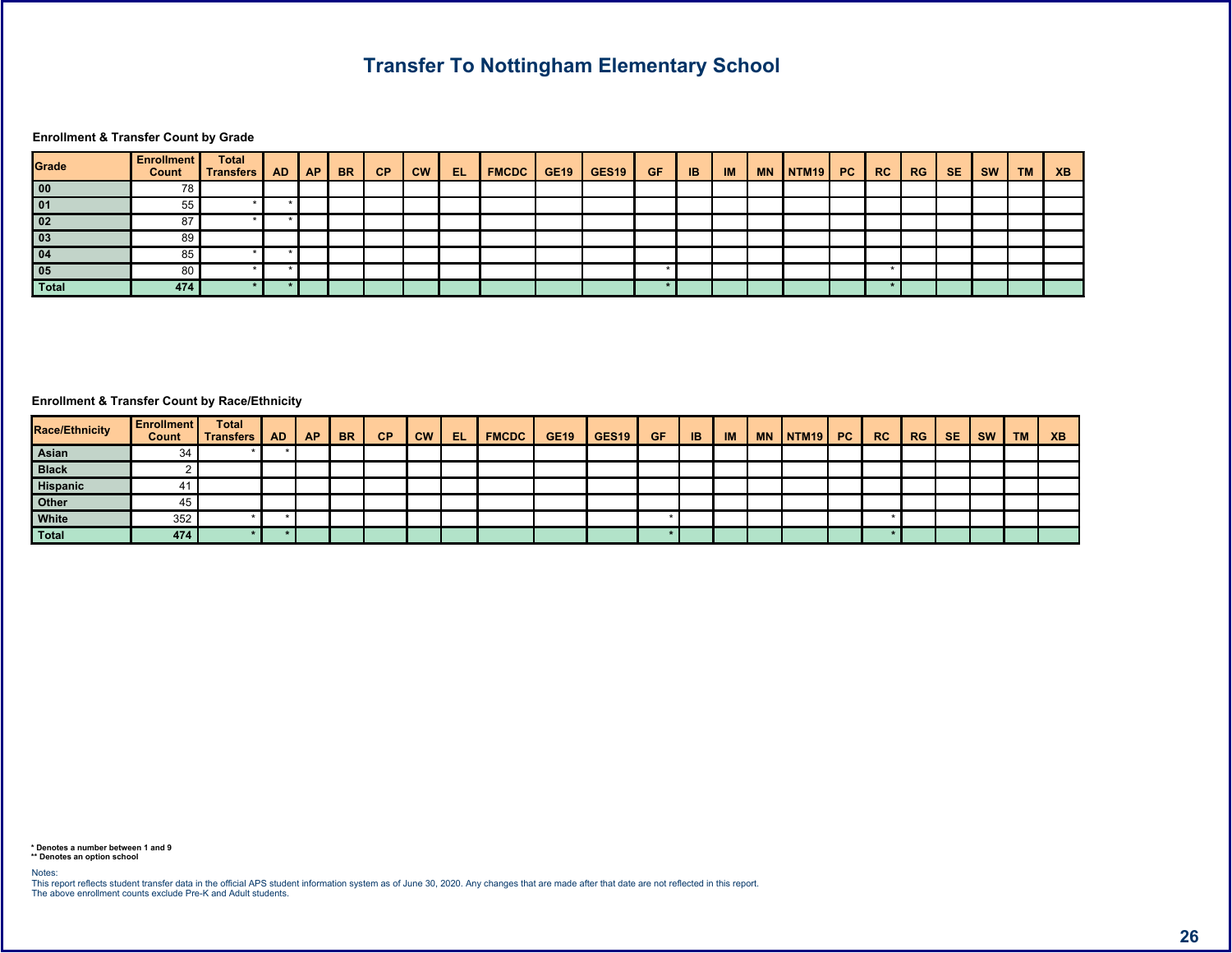$\begin{array}{ccc} \cdots & \vdots & \ddots & \vdots \end{array}$ 

**@** ! ( 7  $\#$ 

<span id="page-27-0"></span>

|  | & | $-$ % |  |  |  |  |  |  | $\frac{9}{6}$ ! | %7 | # |  | $2 -$ |
|--|---|-------|--|--|--|--|--|--|-----------------|----|---|--|-------|
|  |   |       |  |  |  |  |  |  |                 |    |   |  |       |
|  |   |       |  |  |  |  |  |  |                 |    |   |  |       |
|  |   |       |  |  |  |  |  |  |                 |    |   |  |       |
|  |   |       |  |  |  |  |  |  |                 |    |   |  |       |
|  |   |       |  |  |  |  |  |  |                 |    |   |  |       |
|  |   |       |  |  |  |  |  |  |                 |    |   |  |       |
|  |   |       |  |  |  |  |  |  |                 |    |   |  |       |

| $\frac{9}{6}$ A# |  |  | $-$ % |  | $\vert \cdot \vert$ $\vert \cdot \vert$ $\vert \cdot \vert$ $\vert \cdot \vert$ $\vert \cdot \vert$ $\vert \cdot \vert$ $\vert \cdot \vert$ $\vert \cdot \vert$ $\vert \cdot \vert$ $\vert \cdot \vert$ $\vert \cdot \vert$ $\vert \cdot \vert$ $\vert \cdot \vert$ $\vert \cdot \vert$ $\vert \cdot \vert$ $\vert \cdot \vert$ $\vert \cdot \vert$ $\vert \cdot \vert$ $\vert \cdot \vert$ $\vert \cdot \vert$ $\vert \cdot \vert$ $\vert \cdot \vert$ $\vert \cdot \vert$ $\vert \cdot \vert$ $\vert \cdot$ |  |  |  |  | $\frac{1}{6}$ %! $\frac{1}{6}$ % 7 | - # I |  |  |
|------------------|--|--|-------|--|---------------------------------------------------------------------------------------------------------------------------------------------------------------------------------------------------------------------------------------------------------------------------------------------------------------------------------------------------------------------------------------------------------------------------------------------------------------------------------------------------------------|--|--|--|--|------------------------------------|-------|--|--|
|                  |  |  |       |  |                                                                                                                                                                                                                                                                                                                                                                                                                                                                                                               |  |  |  |  |                                    |       |  |  |
|                  |  |  |       |  |                                                                                                                                                                                                                                                                                                                                                                                                                                                                                                               |  |  |  |  |                                    |       |  |  |
|                  |  |  |       |  |                                                                                                                                                                                                                                                                                                                                                                                                                                                                                                               |  |  |  |  |                                    |       |  |  |
|                  |  |  |       |  |                                                                                                                                                                                                                                                                                                                                                                                                                                                                                                               |  |  |  |  |                                    |       |  |  |
|                  |  |  |       |  |                                                                                                                                                                                                                                                                                                                                                                                                                                                                                                               |  |  |  |  |                                    |       |  |  |
|                  |  |  |       |  |                                                                                                                                                                                                                                                                                                                                                                                                                                                                                                               |  |  |  |  |                                    |       |  |  |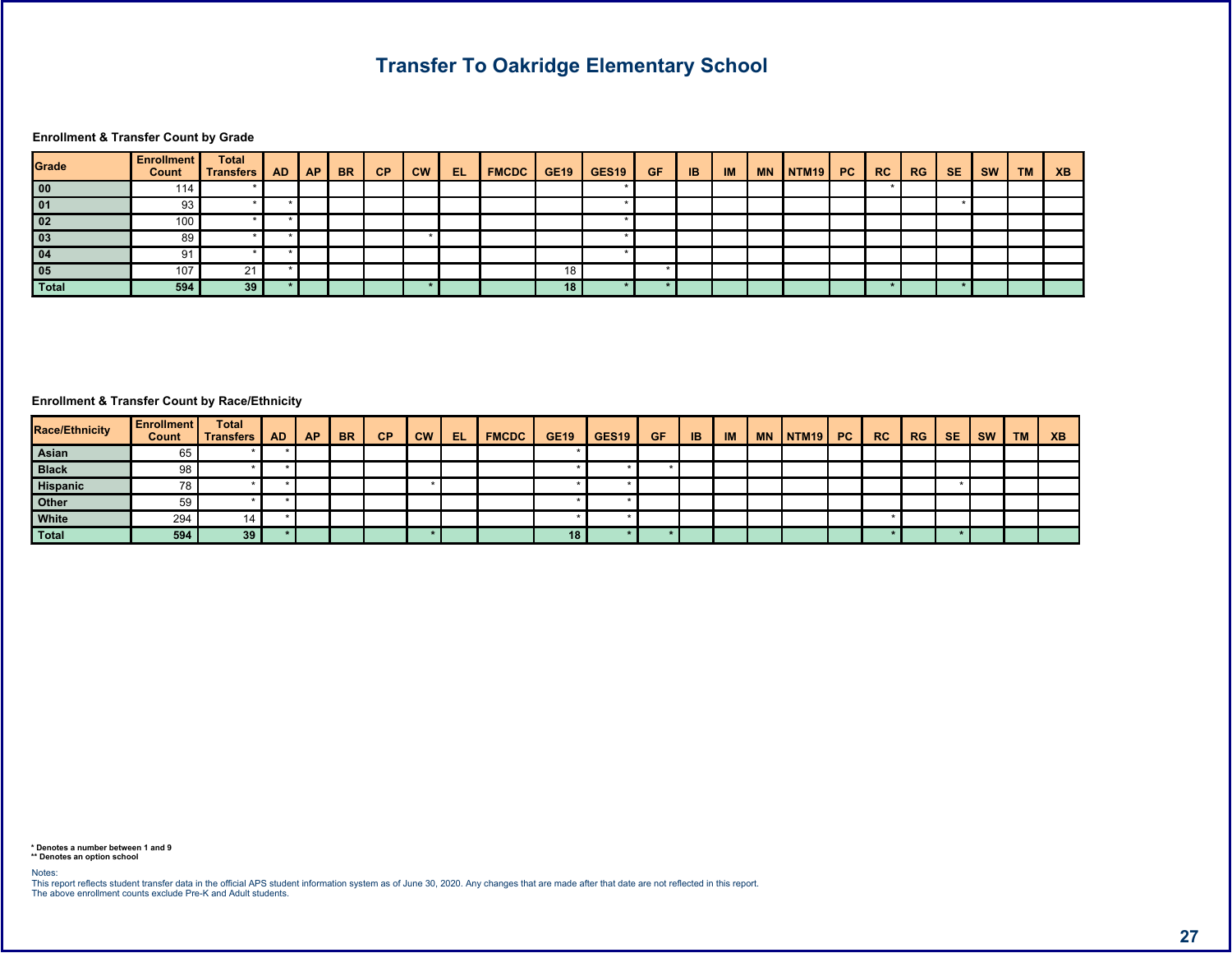$\%$  $\frac{1}{2}$ 

**@** ! ( 7  $\#$ 

<span id="page-28-0"></span>

|  | & | $-$ % |  |  |  |  |  |  | $%$ ! $%$ 7 # |  | $2 -$ |
|--|---|-------|--|--|--|--|--|--|---------------|--|-------|
|  |   |       |  |  |  |  |  |  |               |  |       |
|  |   |       |  |  |  |  |  |  |               |  |       |
|  |   |       |  |  |  |  |  |  |               |  |       |
|  |   |       |  |  |  |  |  |  |               |  |       |
|  |   |       |  |  |  |  |  |  |               |  |       |
|  |   |       |  |  |  |  |  |  |               |  |       |
|  |   |       |  |  |  |  |  |  |               |  |       |

| $\frac{9}{6}$ A# |  |  | $-$ % $\blacksquare$ |  | $\vert \cdot \vert \cdot \vert$ #9 \$ .1&! 7# + 7# + 7\$ > - >   . |  |  |  |  |  |  |  |
|------------------|--|--|----------------------|--|--------------------------------------------------------------------|--|--|--|--|--|--|--|
|                  |  |  |                      |  |                                                                    |  |  |  |  |  |  |  |
|                  |  |  |                      |  |                                                                    |  |  |  |  |  |  |  |
|                  |  |  |                      |  |                                                                    |  |  |  |  |  |  |  |
|                  |  |  |                      |  |                                                                    |  |  |  |  |  |  |  |
|                  |  |  |                      |  |                                                                    |  |  |  |  |  |  |  |
|                  |  |  |                      |  |                                                                    |  |  |  |  |  |  |  |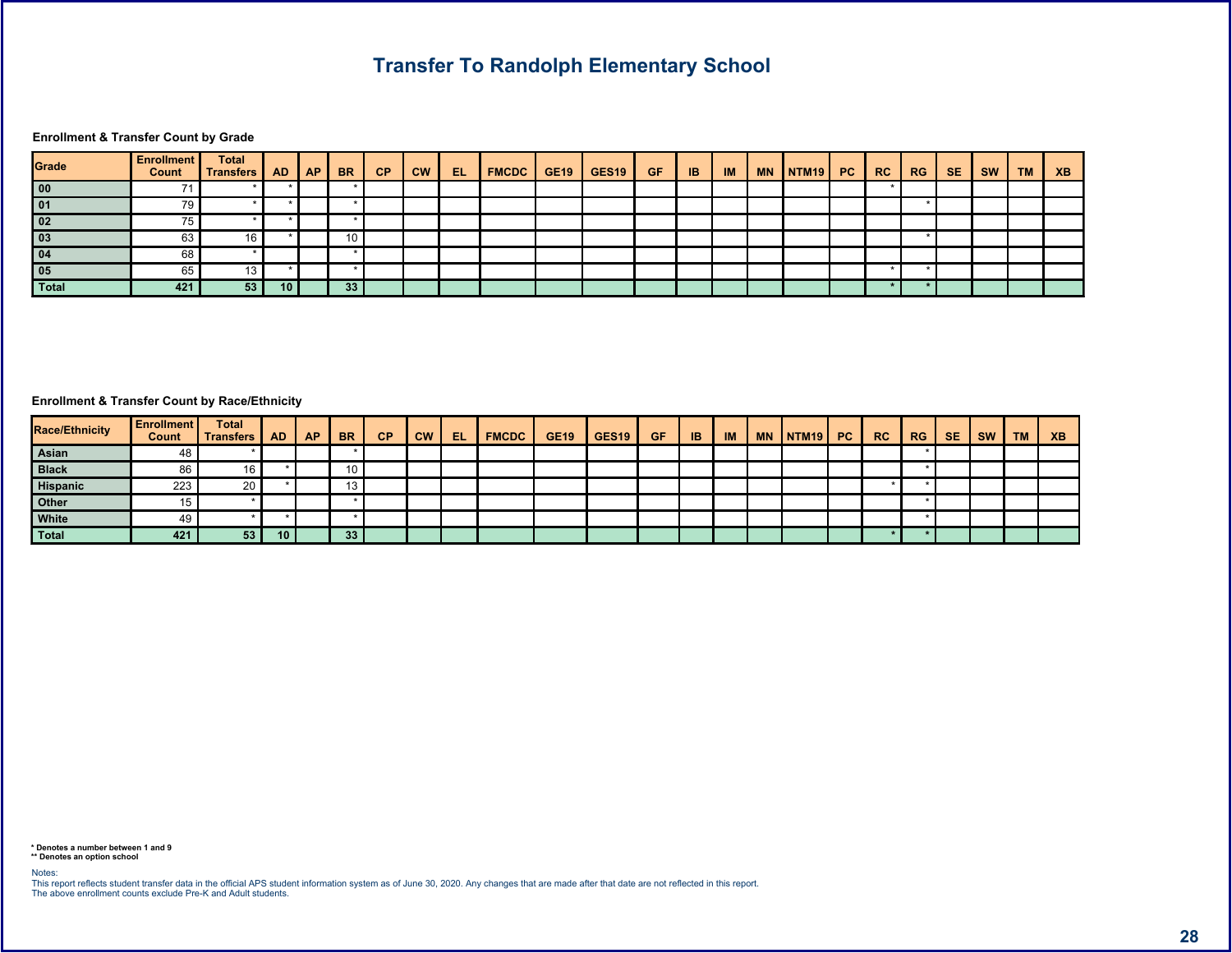#### **@** ! ( 7  $\#$

<span id="page-29-0"></span>

|  | & | $-$ % |  | $\vert \langle \cdot \vert \vert \neq 9 \vert \vert \$ . $\vert \& \vert \vert \rightarrow \bot \rangle$ 7# + 7# + 7\ 7\ \cdot - \cdot - \cdot - \cdot - \cdot - \cdot - \cdot - \cdot - \cdot - \cdot - \cdot - \cdot - \cdot - \cdot - \cdot - \cdot - \cdot - \cdot - \cdot - \cdot - \cd |  |  |  |  | $\frac{9}{6}$ ! $\frac{9}{6}$ 7 # |  | $2 -$ |
|--|---|-------|--|----------------------------------------------------------------------------------------------------------------------------------------------------------------------------------------------------------------------------------------------------------------------------------------------|--|--|--|--|-----------------------------------|--|-------|
|  |   |       |  |                                                                                                                                                                                                                                                                                              |  |  |  |  |                                   |  |       |
|  |   |       |  |                                                                                                                                                                                                                                                                                              |  |  |  |  |                                   |  |       |
|  |   |       |  |                                                                                                                                                                                                                                                                                              |  |  |  |  |                                   |  |       |
|  |   |       |  |                                                                                                                                                                                                                                                                                              |  |  |  |  |                                   |  |       |
|  |   |       |  |                                                                                                                                                                                                                                                                                              |  |  |  |  |                                   |  |       |
|  |   |       |  |                                                                                                                                                                                                                                                                                              |  |  |  |  |                                   |  |       |
|  |   |       |  |                                                                                                                                                                                                                                                                                              |  |  |  |  |                                   |  |       |

| $\frac{9}{6}$ A# |  | $\alpha$ | $-$ % |  | $\vert \cdot \vert \cdot \vert$ #9 \$.18! $\vert 7 \#$ + $\vert 7 \#$ + 7\$ > $\vert$ >. |  |  |  |  | $\frac{9}{6}$ ! % 7 | # |  |  |
|------------------|--|----------|-------|--|------------------------------------------------------------------------------------------|--|--|--|--|---------------------|---|--|--|
|                  |  |          |       |  |                                                                                          |  |  |  |  |                     |   |  |  |
|                  |  |          |       |  |                                                                                          |  |  |  |  |                     |   |  |  |
|                  |  |          |       |  |                                                                                          |  |  |  |  |                     |   |  |  |
|                  |  |          |       |  |                                                                                          |  |  |  |  |                     |   |  |  |
|                  |  |          |       |  |                                                                                          |  |  |  |  |                     |   |  |  |
|                  |  |          |       |  |                                                                                          |  |  |  |  |                     |   |  |  |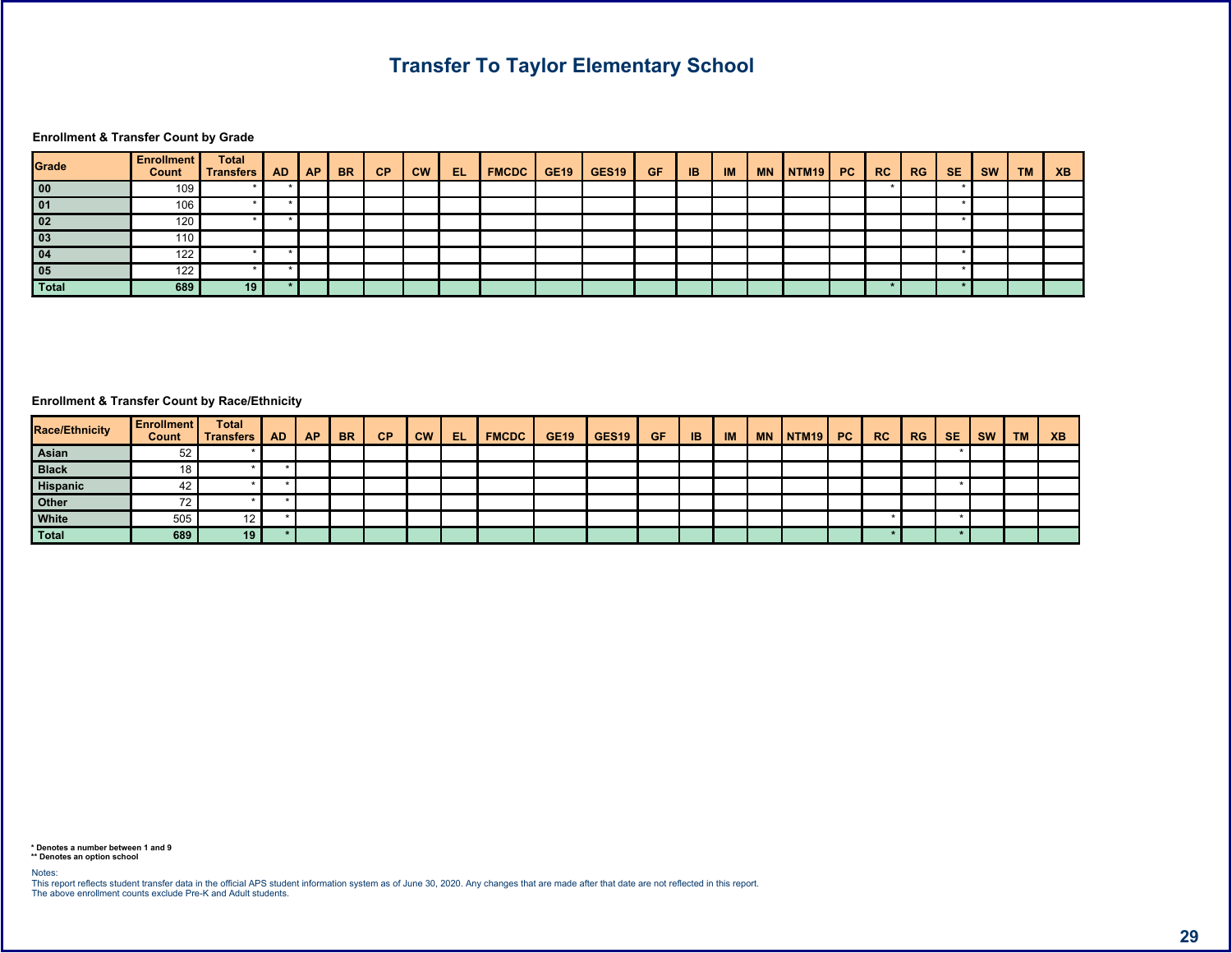$\frac{1}{2}$   $\frac{1}{2}$   $\frac{1}{2}$   $\frac{1}{2}$   $\frac{1}{2}$   $\frac{1}{2}$   $\frac{1}{2}$   $\frac{1}{2}$   $\frac{1}{2}$   $\frac{1}{2}$   $\frac{1}{2}$   $\frac{1}{2}$   $\frac{1}{2}$   $\frac{1}{2}$   $\frac{1}{2}$   $\frac{1}{2}$   $\frac{1}{2}$   $\frac{1}{2}$   $\frac{1}{2}$   $\frac{1}{2}$   $\frac{1}{2}$   $\frac{1}{2}$ 

**@** ! ( 7  $\#$ 

<span id="page-30-0"></span>

|  | & | $-$ % |  | $\vert \cdot \vert < \vert$ #9 \$.18! $\vert$ 7# + 7# + 7\$ >   >   > |  |  |  |  | $%$ ! $%$ 7 # |  | $2 -$ |
|--|---|-------|--|-----------------------------------------------------------------------|--|--|--|--|---------------|--|-------|
|  |   |       |  |                                                                       |  |  |  |  |               |  |       |
|  |   |       |  |                                                                       |  |  |  |  |               |  |       |
|  |   |       |  |                                                                       |  |  |  |  |               |  |       |
|  |   |       |  |                                                                       |  |  |  |  |               |  |       |
|  |   |       |  |                                                                       |  |  |  |  |               |  |       |
|  |   |       |  |                                                                       |  |  |  |  |               |  |       |
|  |   |       |  |                                                                       |  |  |  |  |               |  |       |

| $\frac{9}{6}$ A# |  | $\alpha$ | $-$ % $\blacksquare$ |  |  |  |  |  |  | $\begin{array}{ c c c c c c c c } \hline \quad \% & \quad \% & \quad \end{array}$ | —# ∣ |  |  |
|------------------|--|----------|----------------------|--|--|--|--|--|--|-----------------------------------------------------------------------------------|------|--|--|
|                  |  |          |                      |  |  |  |  |  |  |                                                                                   |      |  |  |
|                  |  |          |                      |  |  |  |  |  |  |                                                                                   |      |  |  |
|                  |  |          |                      |  |  |  |  |  |  |                                                                                   |      |  |  |
|                  |  |          |                      |  |  |  |  |  |  |                                                                                   |      |  |  |
|                  |  |          |                      |  |  |  |  |  |  |                                                                                   |      |  |  |
|                  |  |          |                      |  |  |  |  |  |  |                                                                                   |      |  |  |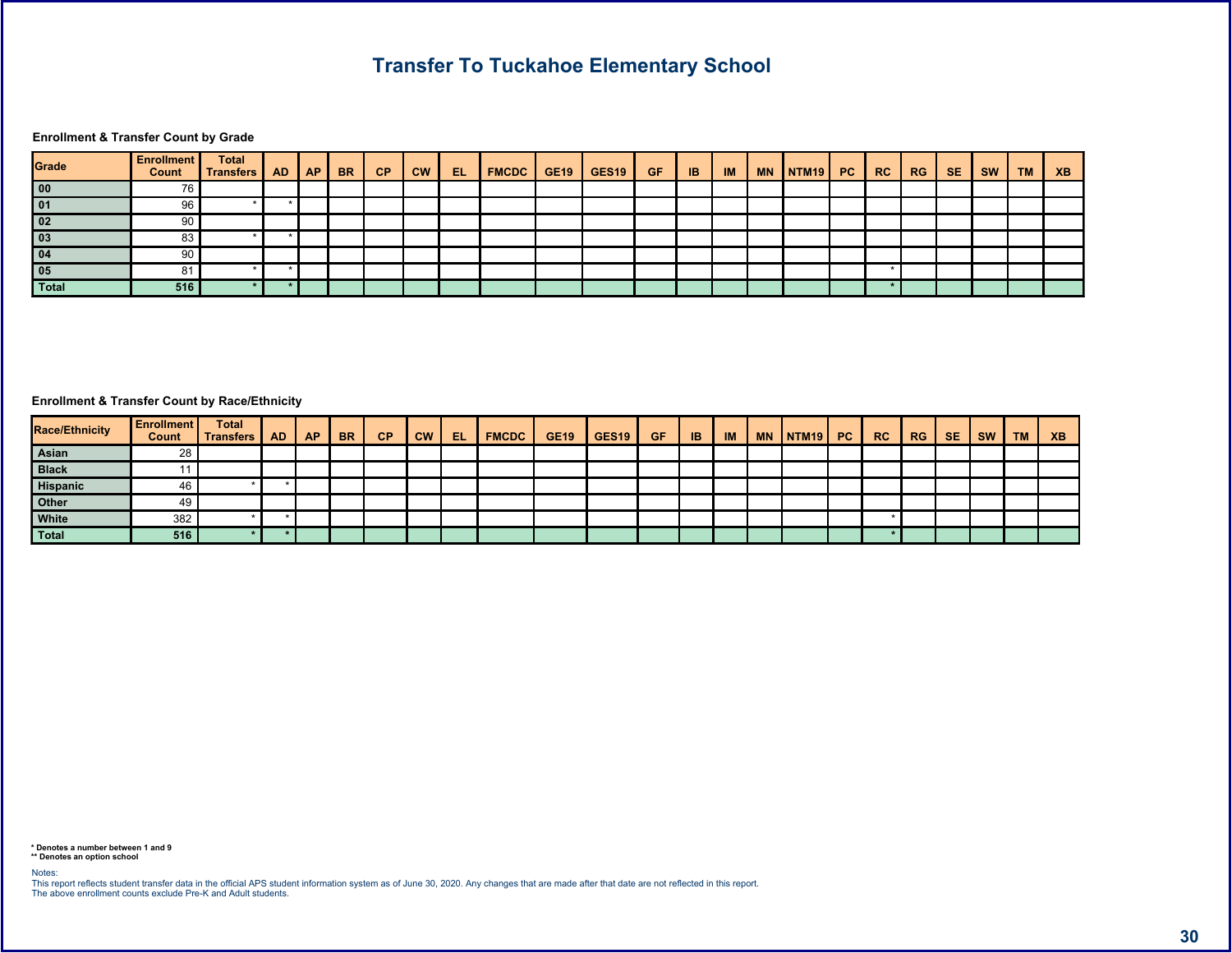# <span id="page-31-0"></span> $8/$ , .),  $0 8$

 $58$ <br> $558$ <br>; "  $($   $($  6  $+$  $\circledcirc$  $\mathcal{L}_{\text{max}}$  and  $\mathcal{L}_{\text{max}}$ 

 $$ \t% #$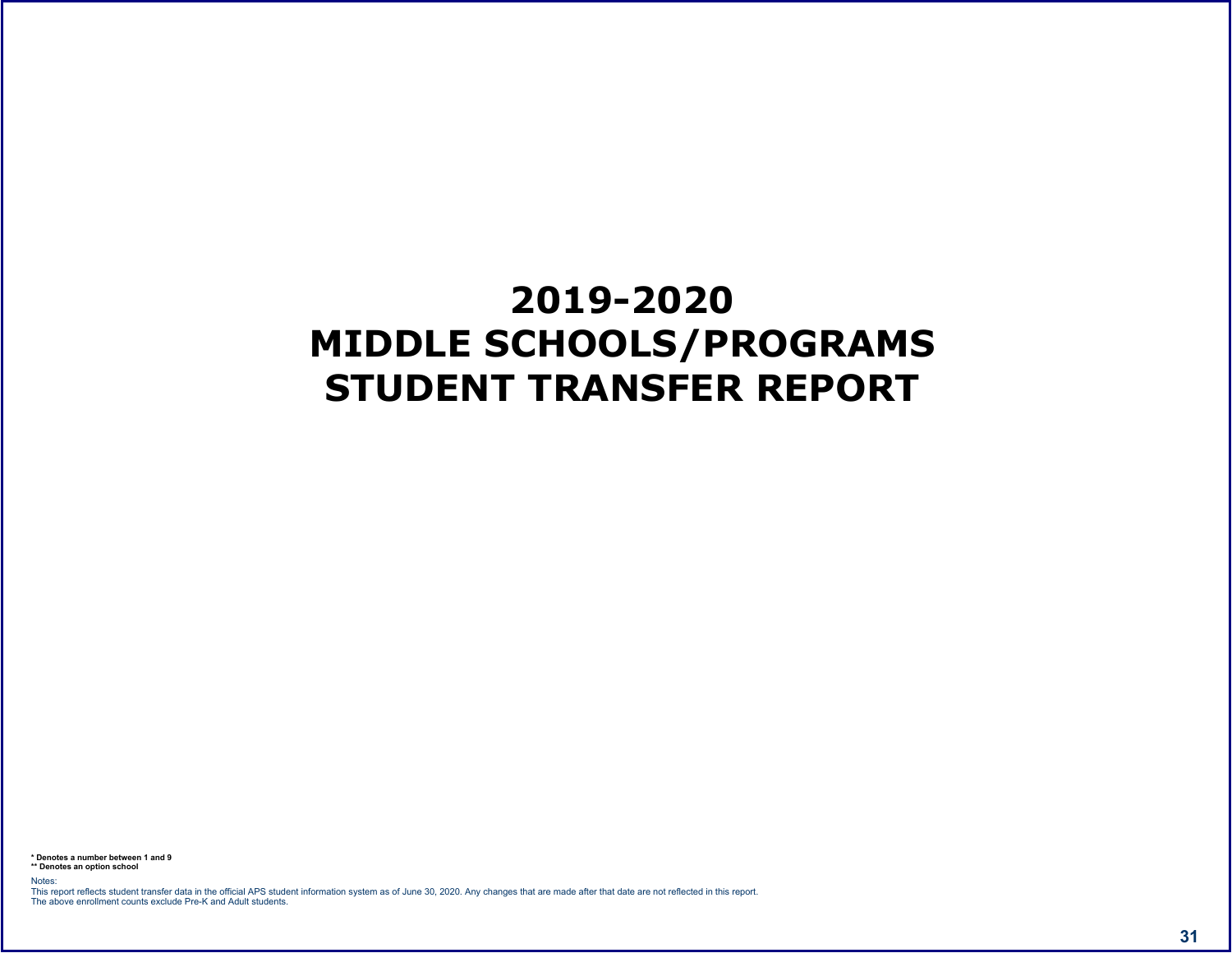8 8 .

 $\qquad \qquad \textcircled{1} \qquad \qquad \textcircled{1} \qquad \qquad \textcircled{1}$  $#$ 

|  |  |  |  | -% ! !<  #9 \$.!&!  7# +  7\$   >-  >.  .        %!  %7  #  < |  |  |  |  |  |  |  |
|--|--|--|--|---------------------------------------------------------------|--|--|--|--|--|--|--|
|  |  |  |  |                                                               |  |  |  |  |  |  |  |
|  |  |  |  |                                                               |  |  |  |  |  |  |  |
|  |  |  |  |                                                               |  |  |  |  |  |  |  |
|  |  |  |  |                                                               |  |  |  |  |  |  |  |

<span id="page-32-0"></span>

| $\frac{9}{6}$ A# |  | $\alpha$ | $\frac{1}{2}$ - % |  | $\vert \vert \cdot \vert$ $\vert \pm 9 \vert$ \$.18! $\vert 7 \# + \vert 7 \# + \vert 7 \# + \vert 7 \# \vert > \vert > \vert$ . |  |  |  |  | — % !   % 7    # |  |  |  |
|------------------|--|----------|-------------------|--|----------------------------------------------------------------------------------------------------------------------------------|--|--|--|--|------------------|--|--|--|
|                  |  |          |                   |  |                                                                                                                                  |  |  |  |  |                  |  |  |  |
|                  |  |          |                   |  |                                                                                                                                  |  |  |  |  |                  |  |  |  |
|                  |  |          |                   |  |                                                                                                                                  |  |  |  |  |                  |  |  |  |
|                  |  |          |                   |  |                                                                                                                                  |  |  |  |  |                  |  |  |  |
|                  |  |          |                   |  |                                                                                                                                  |  |  |  |  |                  |  |  |  |
|                  |  |          |                   |  |                                                                                                                                  |  |  |  |  |                  |  |  |  |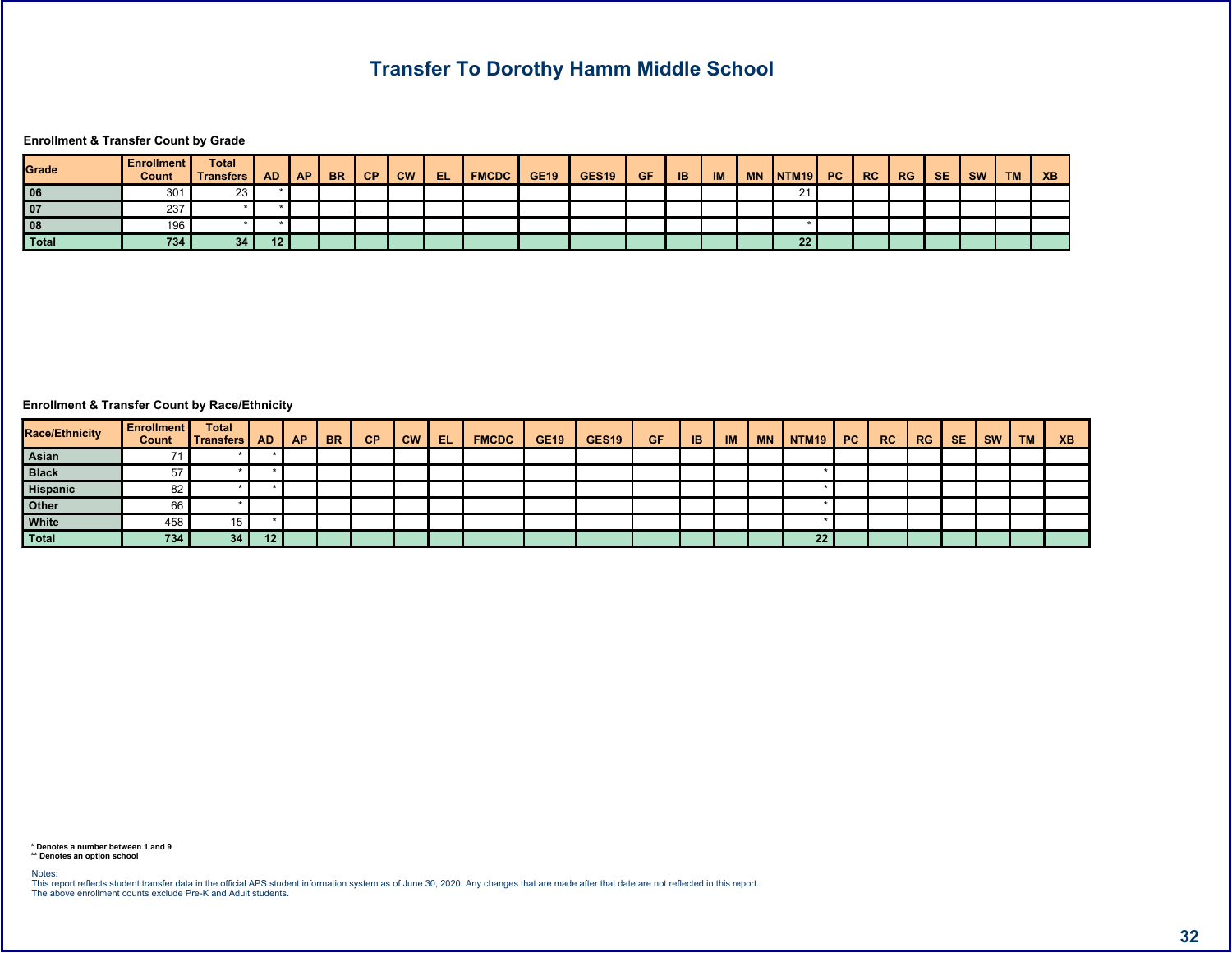#### **@** ! ( 7  $\#$

|  |  |  |  |  | -% !   !<   #9 \$.!&!  7# +  7# +  7\$  >-  >. |  |  |  | $\parallel$ %! $\parallel$ % 7 $\parallel$ # |  |  |
|--|--|--|--|--|------------------------------------------------|--|--|--|----------------------------------------------|--|--|
|  |  |  |  |  |                                                |  |  |  |                                              |  |  |
|  |  |  |  |  |                                                |  |  |  |                                              |  |  |
|  |  |  |  |  |                                                |  |  |  |                                              |  |  |
|  |  |  |  |  |                                                |  |  |  |                                              |  |  |

#### <span id="page-33-0"></span>**@** ! ( % A#  $\#$

| $\frac{9}{6}$ A# |  | $\alpha$ | $-$ % $\blacksquare$ |  | $\vert \vert \cdot \vert$ $\vert \pm 9 \vert$ \$.18.1 7# + 7# + 7\$ > > > |  |  |  |  | $\frac{9}{6}$ ! $\frac{9}{6}$ 7 # |  |  |  |
|------------------|--|----------|----------------------|--|---------------------------------------------------------------------------|--|--|--|--|-----------------------------------|--|--|--|
|                  |  |          |                      |  |                                                                           |  |  |  |  |                                   |  |  |  |
|                  |  |          |                      |  |                                                                           |  |  |  |  |                                   |  |  |  |
|                  |  |          |                      |  |                                                                           |  |  |  |  |                                   |  |  |  |
|                  |  |          |                      |  |                                                                           |  |  |  |  |                                   |  |  |  |
|                  |  |          |                      |  |                                                                           |  |  |  |  |                                   |  |  |  |
|                  |  |          |                      |  |                                                                           |  |  |  |  |                                   |  |  |  |

 $(6)$  $\begin{array}{cc} 5 & 8 \\ 5 & 5 & 8 \end{array}$  $\pm$  10  $^{-1}$   $^{-1}$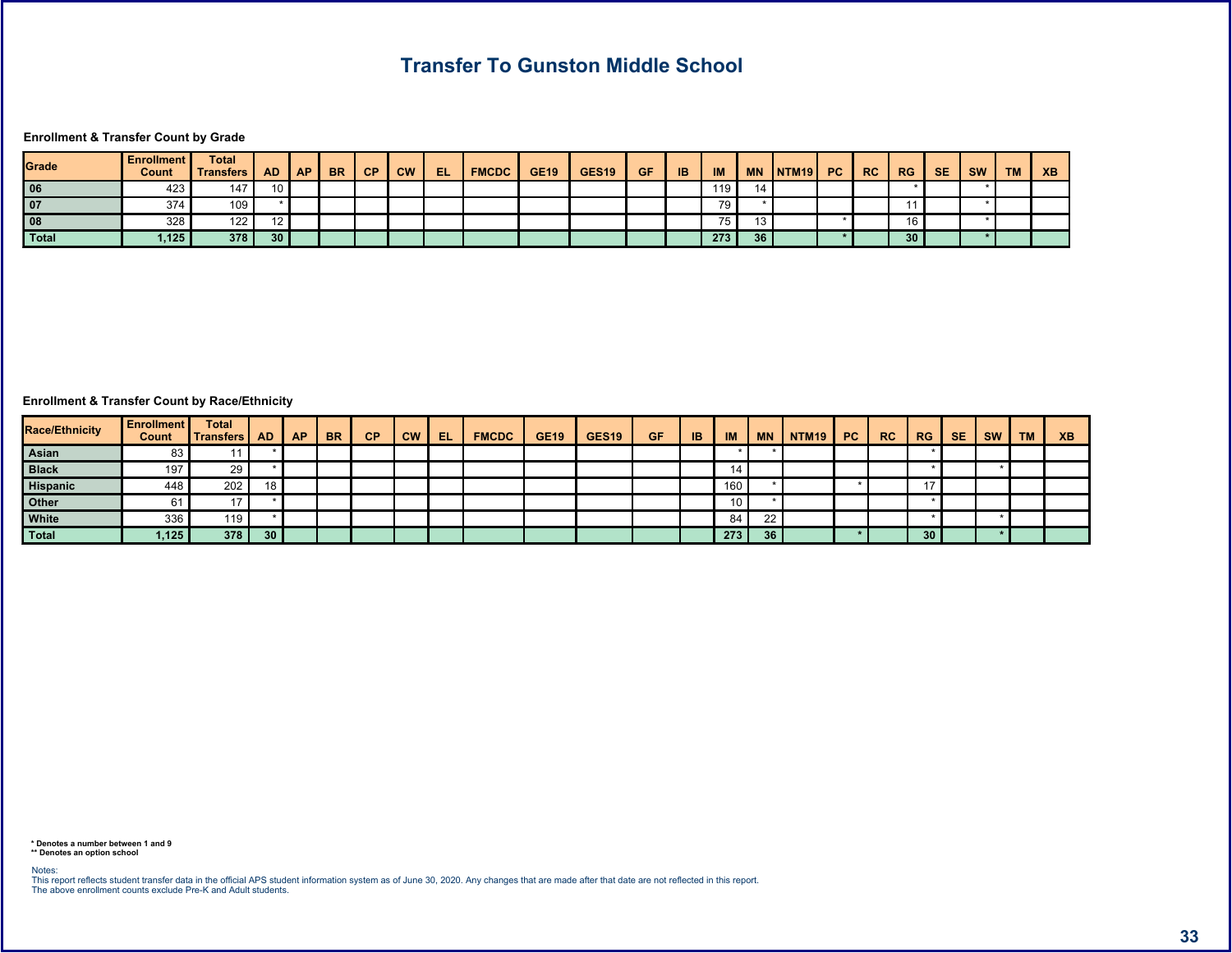$8, -<$  6 55

**@** | (7  $\#$ 

<span id="page-34-0"></span>

| $\frac{9}{6}$ A# |  |  | $-$ % $\vert$ ! |  |  |  |  |  |  | <u> </u>   %!  %7  #  < |  |  |  |
|------------------|--|--|-----------------|--|--|--|--|--|--|-------------------------|--|--|--|
|                  |  |  |                 |  |  |  |  |  |  |                         |  |  |  |
|                  |  |  |                 |  |  |  |  |  |  |                         |  |  |  |
|                  |  |  |                 |  |  |  |  |  |  |                         |  |  |  |
|                  |  |  |                 |  |  |  |  |  |  |                         |  |  |  |
|                  |  |  |                 |  |  |  |  |  |  |                         |  |  |  |
|                  |  |  |                 |  |  |  |  |  |  |                         |  |  |  |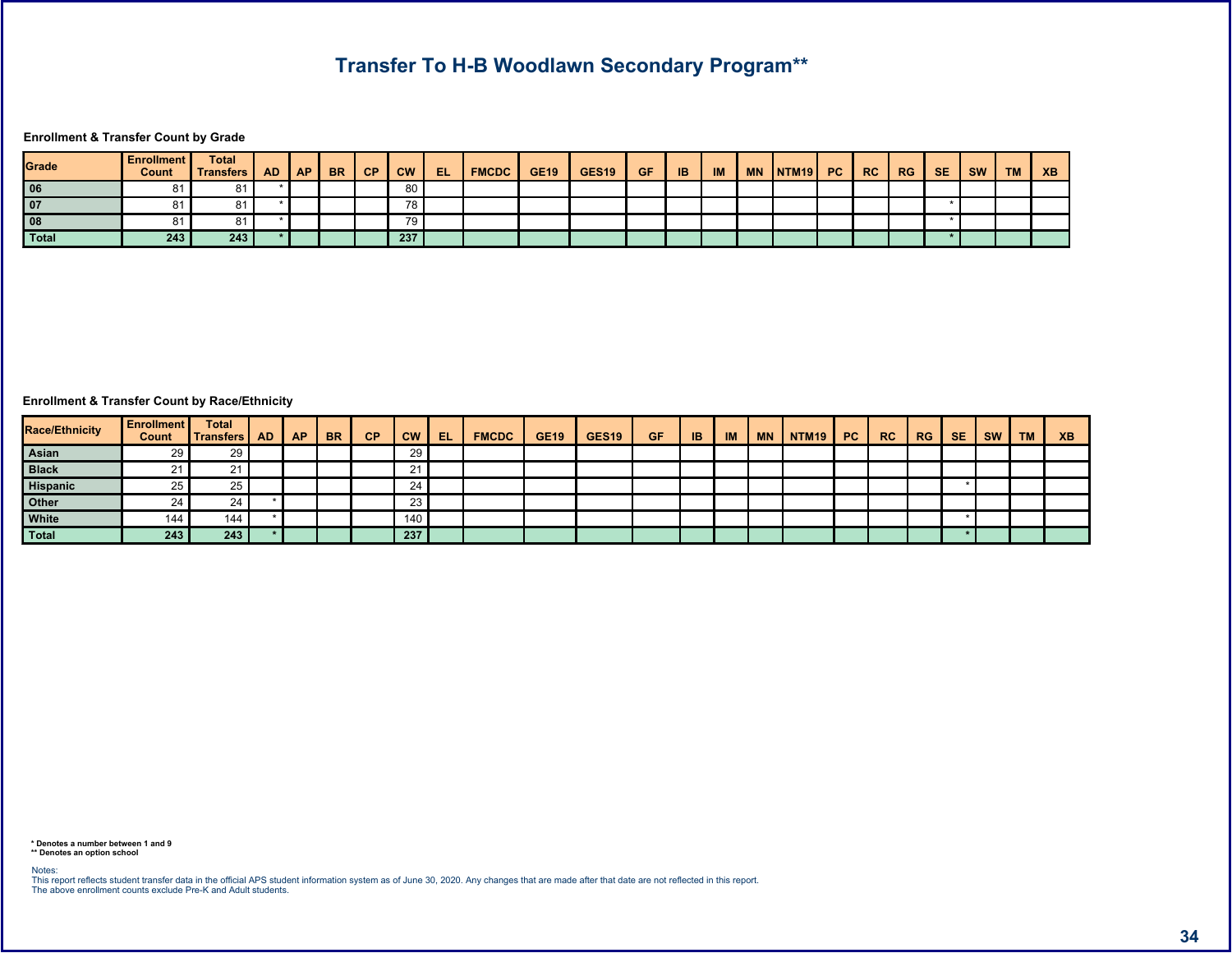#### **@** ! ( 7  $\#$

|  |  |  |  |  | -% ! !<  #9 \$.!&!  7# +  7\$  >-  >. .    +  ! %!  %7  #  < . |  |  |  |  |  |  |
|--|--|--|--|--|----------------------------------------------------------------|--|--|--|--|--|--|
|  |  |  |  |  |                                                                |  |  |  |  |  |  |
|  |  |  |  |  |                                                                |  |  |  |  |  |  |
|  |  |  |  |  |                                                                |  |  |  |  |  |  |
|  |  |  |  |  |                                                                |  |  |  |  |  |  |

 $\mathcal{L}(\mathcal{L}(\mathcal{L}))$  and  $\mathcal{L}(\mathcal{L}(\mathcal{L}))$  . The contribution

#### <span id="page-35-0"></span>@ ! ( % A#  $\#$

| $\frac{9}{6}$ A# |  |  | $-$ % $\vert$ |  | $\vert \vert \cdot \vert$ $\vert \cdot \vert$ $\vert \cdot \vert$ $\vert \cdot \vert$ $\vert \cdot \vert$ $\vert \cdot \vert$ $\vert \cdot \vert$ $\vert \cdot \vert$ $\vert \cdot \vert$ $\vert \cdot \vert$ $\vert \cdot \vert$ $\vert \cdot \vert$ $\vert \cdot \vert$ $\vert \cdot \vert$ $\vert \cdot \vert$ $\vert \cdot \vert$ $\vert \cdot \vert$ $\vert \cdot \vert$ $\vert \cdot \vert$ $\vert \cdot \vert$ $\vert \cdot \vert$ $\vert \cdot \vert$ $\vert \cdot \vert$ $\vert \cdot \vert$ $\vert$ |  |  |  |  | $\parallel$ %! $\parallel$ % 7 # $\parallel$ |  |  |  |
|------------------|--|--|---------------|--|---------------------------------------------------------------------------------------------------------------------------------------------------------------------------------------------------------------------------------------------------------------------------------------------------------------------------------------------------------------------------------------------------------------------------------------------------------------------------------------------------------------|--|--|--|--|----------------------------------------------|--|--|--|
|                  |  |  |               |  |                                                                                                                                                                                                                                                                                                                                                                                                                                                                                                               |  |  |  |  |                                              |  |  |  |
|                  |  |  |               |  |                                                                                                                                                                                                                                                                                                                                                                                                                                                                                                               |  |  |  |  |                                              |  |  |  |
|                  |  |  |               |  |                                                                                                                                                                                                                                                                                                                                                                                                                                                                                                               |  |  |  |  |                                              |  |  |  |
|                  |  |  |               |  |                                                                                                                                                                                                                                                                                                                                                                                                                                                                                                               |  |  |  |  |                                              |  |  |  |
|                  |  |  |               |  |                                                                                                                                                                                                                                                                                                                                                                                                                                                                                                               |  |  |  |  |                                              |  |  |  |
|                  |  |  |               |  |                                                                                                                                                                                                                                                                                                                                                                                                                                                                                                               |  |  |  |  |                                              |  |  |  |

 $(6)$  $\begin{array}{cc} 5 & 8 \\ 5 & 5 & 8 \end{array}$  $\chi^2 \to \pi^0$  $\omega$  and the contract of  $\omega$ 

 $\frac{1}{2}$  % #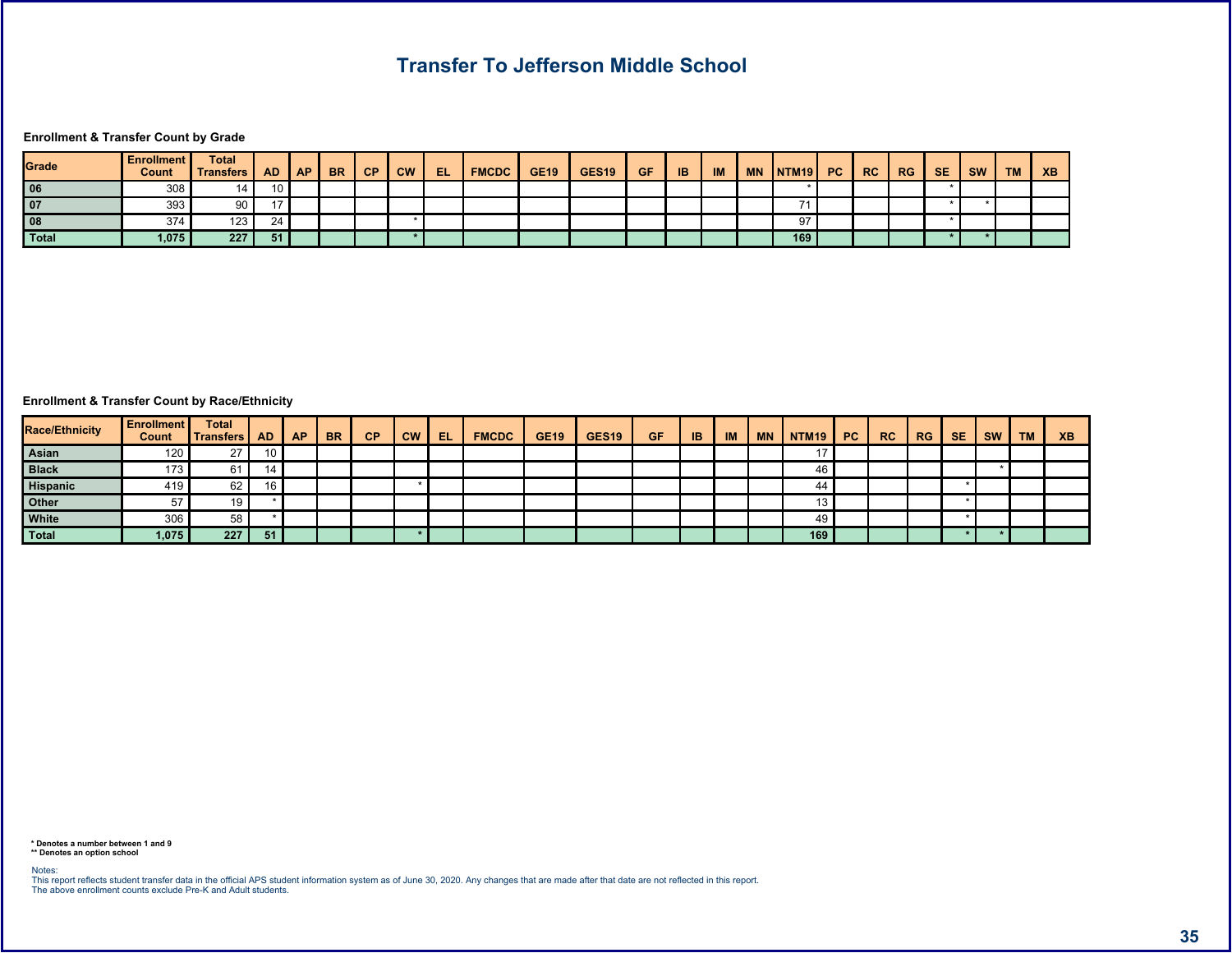# the control of the control of the

#### **@** | (7  $\#$

|  |  |  |  |  | $-$ %  !  <   #9   \$   8!   7# +   7# +   7\$   >   >     + |  |  |  |  |  | $\sim$ $\sim$ $\sim$ |
|--|--|--|--|--|--------------------------------------------------------------|--|--|--|--|--|----------------------|
|  |  |  |  |  |                                                              |  |  |  |  |  |                      |
|  |  |  |  |  |                                                              |  |  |  |  |  |                      |
|  |  |  |  |  |                                                              |  |  |  |  |  |                      |
|  |  |  |  |  |                                                              |  |  |  |  |  |                      |

#### <span id="page-36-0"></span>**@** ! ( % A#  $\#$

| $\frac{9}{6}$ A# |  |  | $\sim$ $\sim$ $\sim$ $\sim$ |  | $\vert \cdot \vert \cdot \vert$ #9 \$.18! 7# + 7# + 7\$ > > > . |  |  |  | +   !   % !   % 7   #   < |  |  |  |  |
|------------------|--|--|-----------------------------|--|-----------------------------------------------------------------|--|--|--|---------------------------|--|--|--|--|
|                  |  |  |                             |  |                                                                 |  |  |  |                           |  |  |  |  |
|                  |  |  |                             |  |                                                                 |  |  |  |                           |  |  |  |  |
|                  |  |  |                             |  |                                                                 |  |  |  |                           |  |  |  |  |
|                  |  |  |                             |  |                                                                 |  |  |  |                           |  |  |  |  |
|                  |  |  |                             |  |                                                                 |  |  |  |                           |  |  |  |  |
|                  |  |  |                             |  |                                                                 |  |  |  |                           |  |  |  |  |

 $( 6 +$  $5 \text{ \&br>55 \&br>$  $\chi^2 \to \pi^0$  $\omega$  and the contract of  $\omega$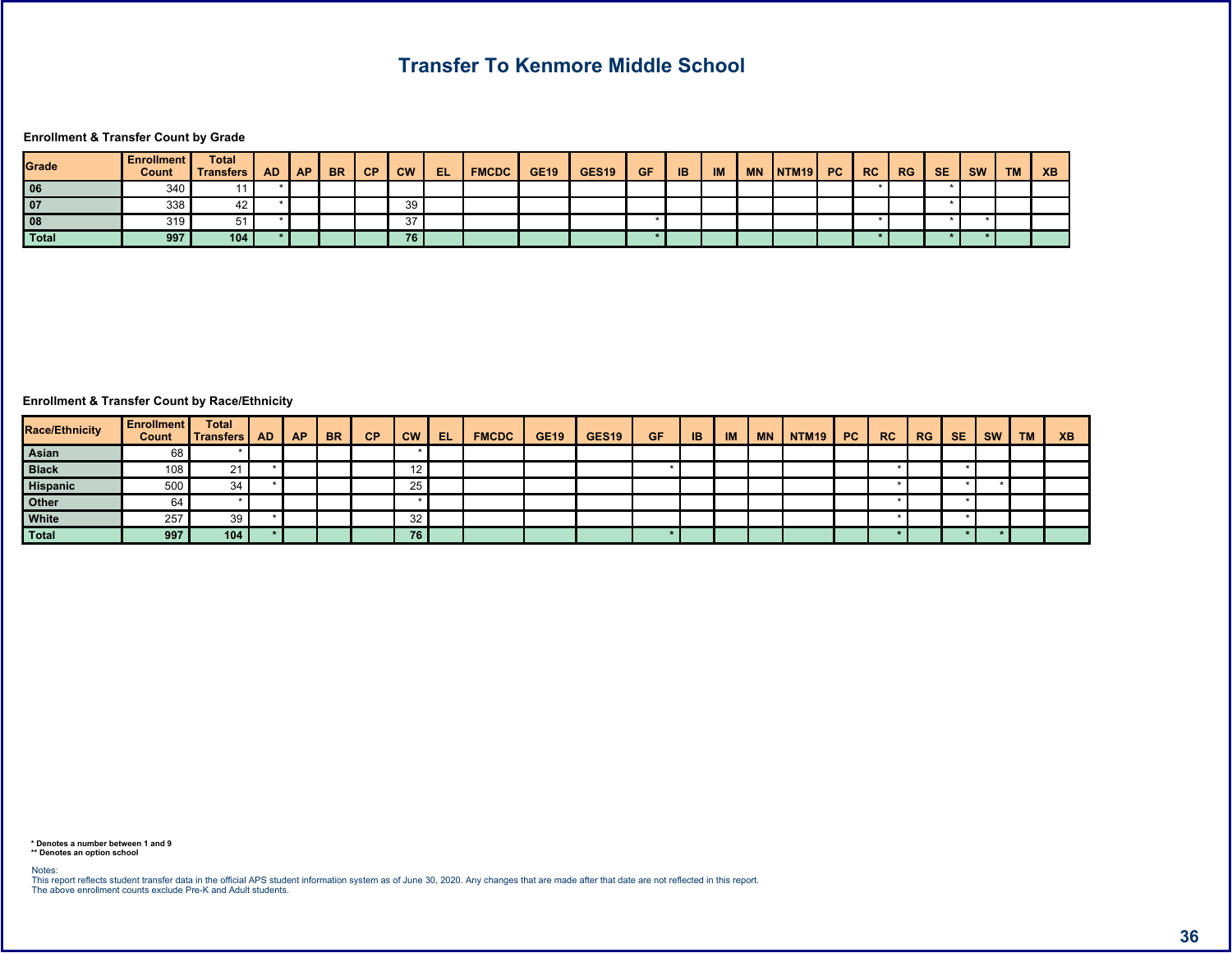**@** ! ( 7  $\#$ 

<span id="page-37-0"></span>

|  |  |  |  |  | -% ! !<  #9 \$.!&!  7# +  7# +  7\$  >-  >.  .  +  ! %!  %7  # |  |  |  |  |  |  |
|--|--|--|--|--|----------------------------------------------------------------|--|--|--|--|--|--|
|  |  |  |  |  |                                                                |  |  |  |  |  |  |
|  |  |  |  |  |                                                                |  |  |  |  |  |  |
|  |  |  |  |  |                                                                |  |  |  |  |  |  |
|  |  |  |  |  |                                                                |  |  |  |  |  |  |

| $\frac{9}{6}$ A# |  |  | $-\%$   ! |  |  |  |  |  |  | $\parallel$   %   % 7   #   < |  |  |  |
|------------------|--|--|-----------|--|--|--|--|--|--|-------------------------------|--|--|--|
|                  |  |  |           |  |  |  |  |  |  |                               |  |  |  |
|                  |  |  |           |  |  |  |  |  |  |                               |  |  |  |
|                  |  |  |           |  |  |  |  |  |  |                               |  |  |  |
|                  |  |  |           |  |  |  |  |  |  |                               |  |  |  |
|                  |  |  |           |  |  |  |  |  |  |                               |  |  |  |
|                  |  |  |           |  |  |  |  |  |  |                               |  |  |  |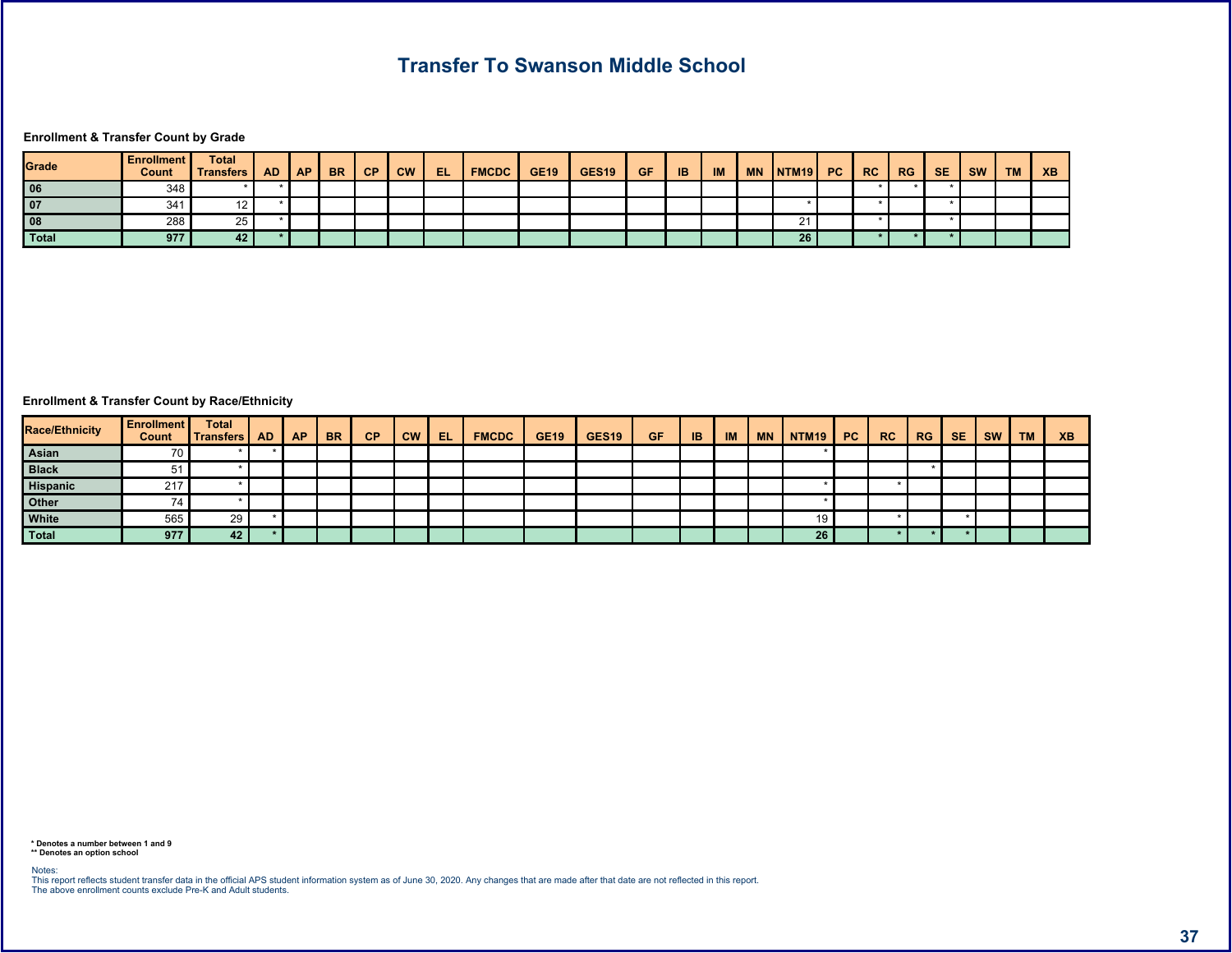

**@** | (7  $\#$ 

<span id="page-38-0"></span>

|  |  |  |  |  | -% ! !< #9 \$.!&! 7#+ 7#+ 7\$ >- >    %! %7 # < |  |  |  |  |  |  |
|--|--|--|--|--|-------------------------------------------------|--|--|--|--|--|--|
|  |  |  |  |  |                                                 |  |  |  |  |  |  |
|  |  |  |  |  |                                                 |  |  |  |  |  |  |
|  |  |  |  |  |                                                 |  |  |  |  |  |  |
|  |  |  |  |  |                                                 |  |  |  |  |  |  |

| $\frac{9}{6}$ A# |  |  | $-$ % $\vert$ ! |  |  |  |  |  |  |  |  |  |
|------------------|--|--|-----------------|--|--|--|--|--|--|--|--|--|
|                  |  |  |                 |  |  |  |  |  |  |  |  |  |
|                  |  |  |                 |  |  |  |  |  |  |  |  |  |
|                  |  |  |                 |  |  |  |  |  |  |  |  |  |
|                  |  |  |                 |  |  |  |  |  |  |  |  |  |
|                  |  |  |                 |  |  |  |  |  |  |  |  |  |
|                  |  |  |                 |  |  |  |  |  |  |  |  |  |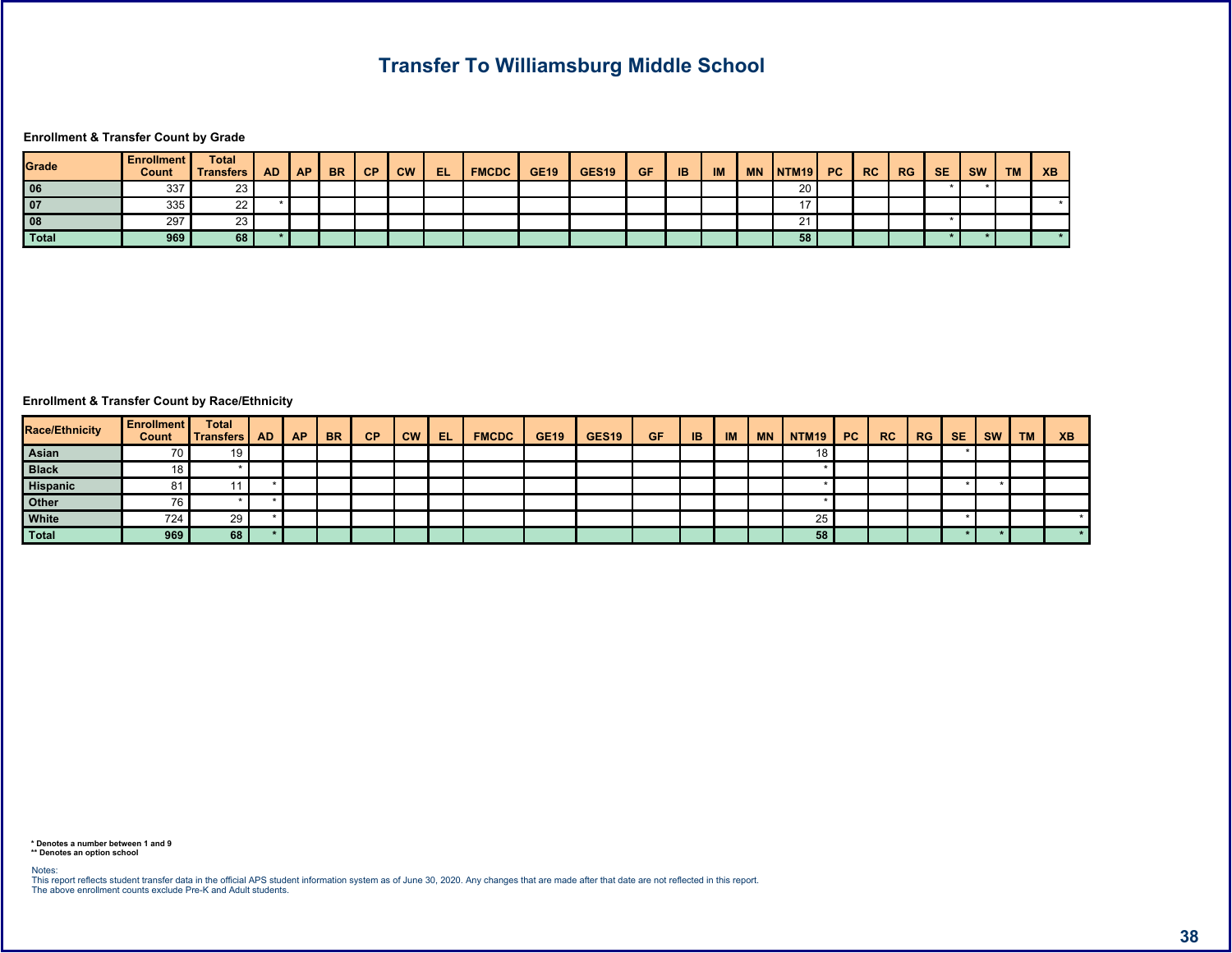# <span id="page-39-0"></span> $)(0)$  .),  $(0 8)$

 $\begin{array}{cc} 5 & 8 \\ 5 & 5 & 8 \end{array}$  $($   $(6)$  +  $\pm$  10  $^{\circ}$  $\omega$  and  $\omega$  and  $\omega$  and  $\omega$  and  $\omega$  and  $\omega$  and  $\omega$  and  $\omega$  and  $\omega$  and  $\omega$  and  $\omega$  and  $\omega$  and  $\omega$  and  $\omega$  and  $\omega$  and  $\omega$  and  $\omega$  and  $\omega$  and  $\omega$  and  $\omega$  and  $\omega$  and  $\omega$  and  $\omega$  and  $\omega$  and  $\omega$ 

 $\frac{1}{2}$  % #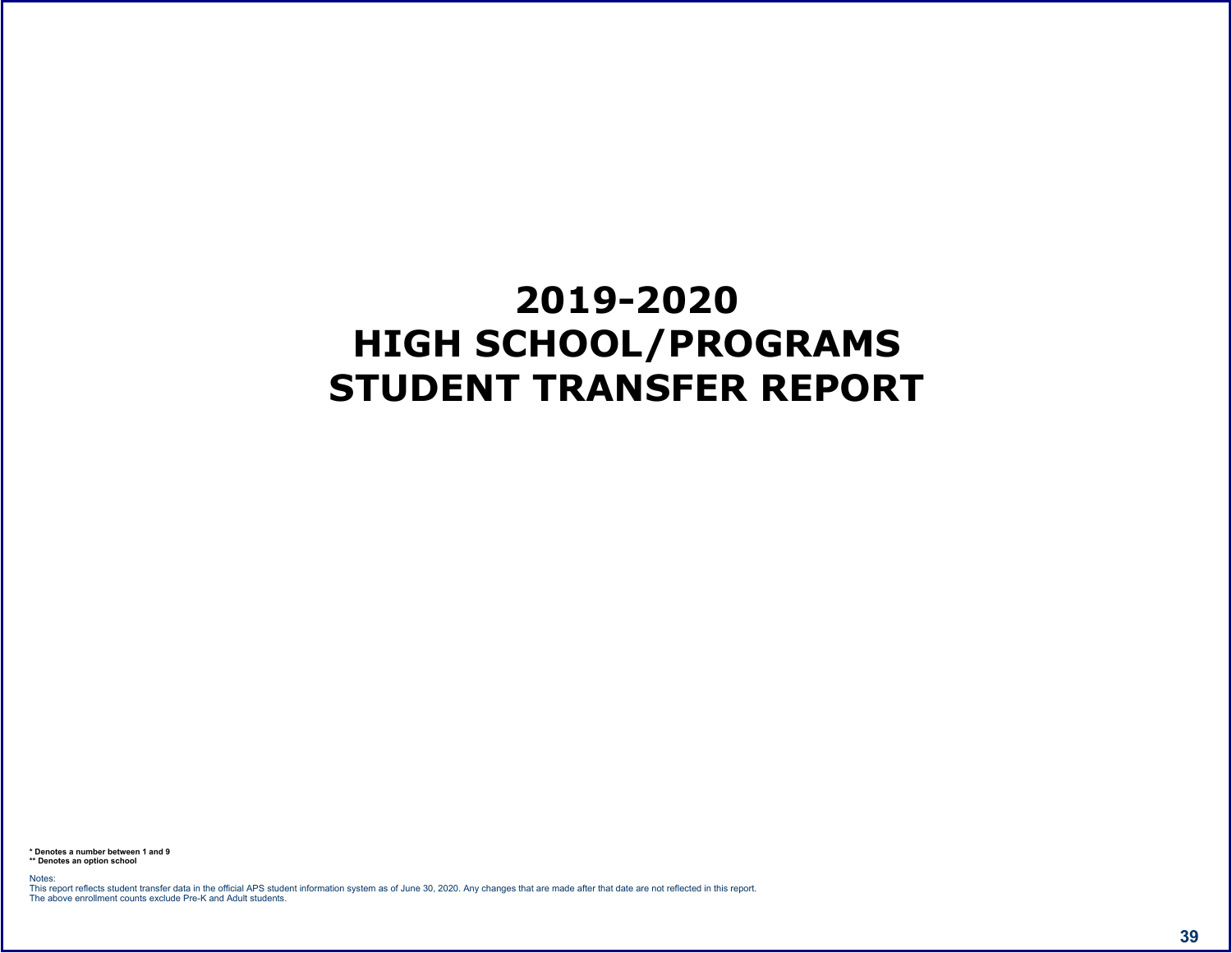$\sim 10^{-10}$  . The second state  $\sim 10^{-10}$ 

#### $\circledcirc$   $\qquad$   $\qquad$   $\qquad$   $\qquad$   $\qquad$   $\qquad$   $\qquad$   $\qquad$   $\qquad$   $\qquad$   $\qquad$   $\qquad$   $\qquad$   $\qquad$   $\qquad$   $\qquad$   $\qquad$   $\qquad$   $\qquad$   $\qquad$   $\qquad$   $\qquad$   $\qquad$   $\qquad$   $\qquad$   $\qquad$   $\qquad$   $\qquad$   $\qquad$   $\qquad$   $\qquad$   $\qquad$   $\qquad$   $\qquad$   $\qquad$   $\qquad$  $#$

| $\sim$ $\sim$<br>__ |  |  | 22 |  |  |  |  |  |  |  |  |
|---------------------|--|--|----|--|--|--|--|--|--|--|--|

#### <span id="page-40-0"></span>**@** ! ( % A#  $\#$

| $\frac{9}{6}$ A# |     | $^{\circ}$ | $-$ % $\blacksquare$ |   |  |  |  |  |  | $\%$ ! $\%$ 7 | # |  |  |
|------------------|-----|------------|----------------------|---|--|--|--|--|--|---------------|---|--|--|
|                  |     |            |                      | % |  |  |  |  |  |               |   |  |  |
|                  |     |            |                      |   |  |  |  |  |  |               |   |  |  |
|                  | = 1 |            |                      |   |  |  |  |  |  |               |   |  |  |
|                  |     |            |                      |   |  |  |  |  |  |               |   |  |  |
|                  |     |            |                      |   |  |  |  |  |  |               |   |  |  |
|                  |     |            |                      |   |  |  |  |  |  |               |   |  |  |

 $( 6 +$  $\begin{array}{ccc} & 5 & 8 \\ 5 & 5 & 8 \end{array}$  $\chi^2 \sim 20$ 

 $\omega$  and the contract of  $\omega$ 

 $$ \t% #$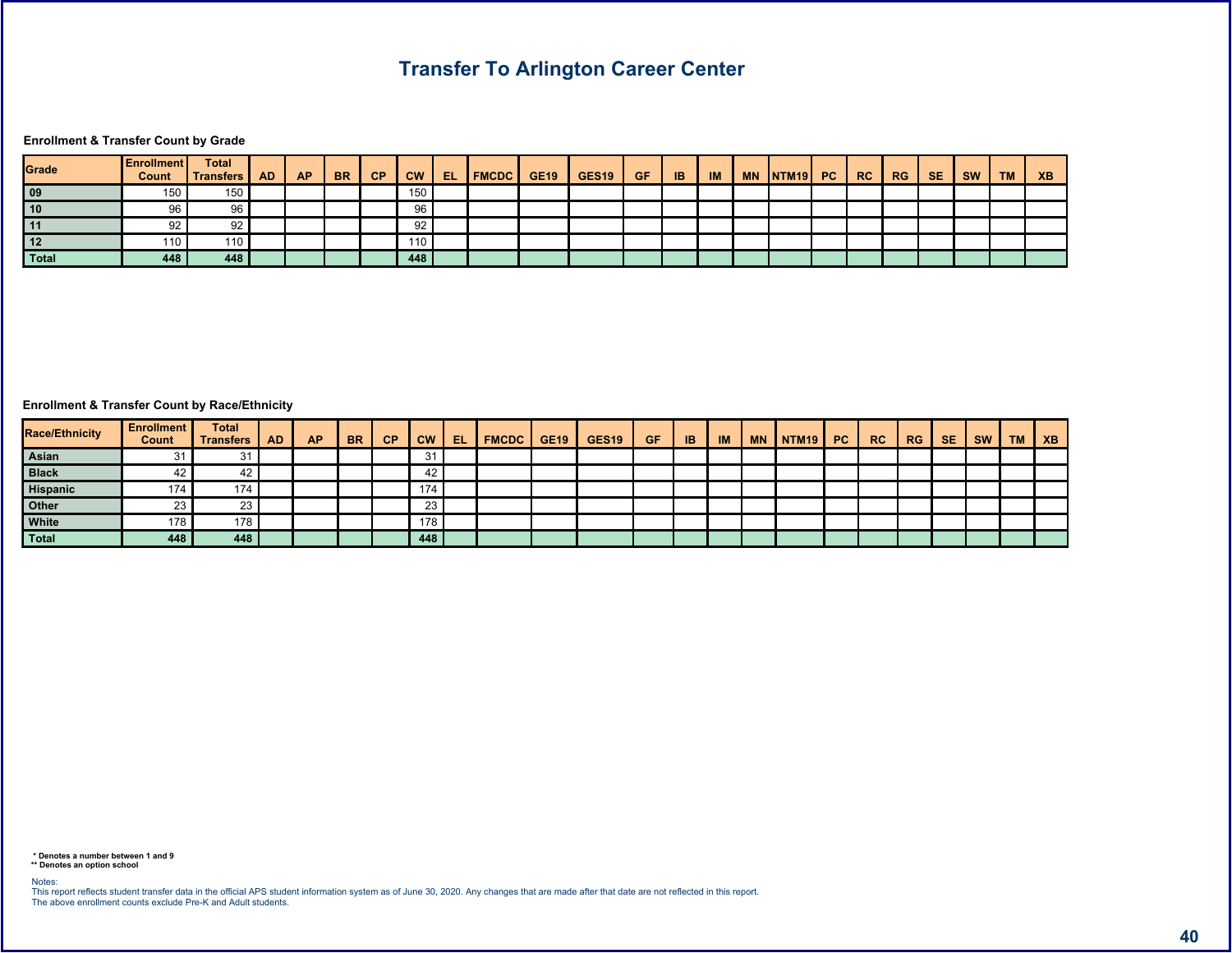$\begin{array}{ccc} & 8 & \quad 55 \end{array}$ 

**@** ! (7  $\#$ 

#### <span id="page-41-0"></span>@  $\qquad \qquad : \qquad ( \qquad \% \qquad A \#$  $\#$

| $\frac{9}{6}$ A# |  | $\alpha$ |  |  |  | $-$ % $ $ ! $ $ :< $ $ #9 $ $ \$ : 8 : $ $ 7 # + $ $ 7 # + $ $ 7 \$ $ $ > - $ $ > . |  |  |  | $\left  \frac{9}{6} \right  \left  \frac{9}{6} \right  \left  \frac{4}{6} \right $ |  |  |  |
|------------------|--|----------|--|--|--|-------------------------------------------------------------------------------------|--|--|--|------------------------------------------------------------------------------------|--|--|--|
|                  |  |          |  |  |  |                                                                                     |  |  |  |                                                                                    |  |  |  |
|                  |  |          |  |  |  |                                                                                     |  |  |  |                                                                                    |  |  |  |
|                  |  |          |  |  |  |                                                                                     |  |  |  |                                                                                    |  |  |  |
|                  |  |          |  |  |  |                                                                                     |  |  |  |                                                                                    |  |  |  |
|                  |  |          |  |  |  |                                                                                     |  |  |  |                                                                                    |  |  |  |
|                  |  |          |  |  |  |                                                                                     |  |  |  |                                                                                    |  |  |  |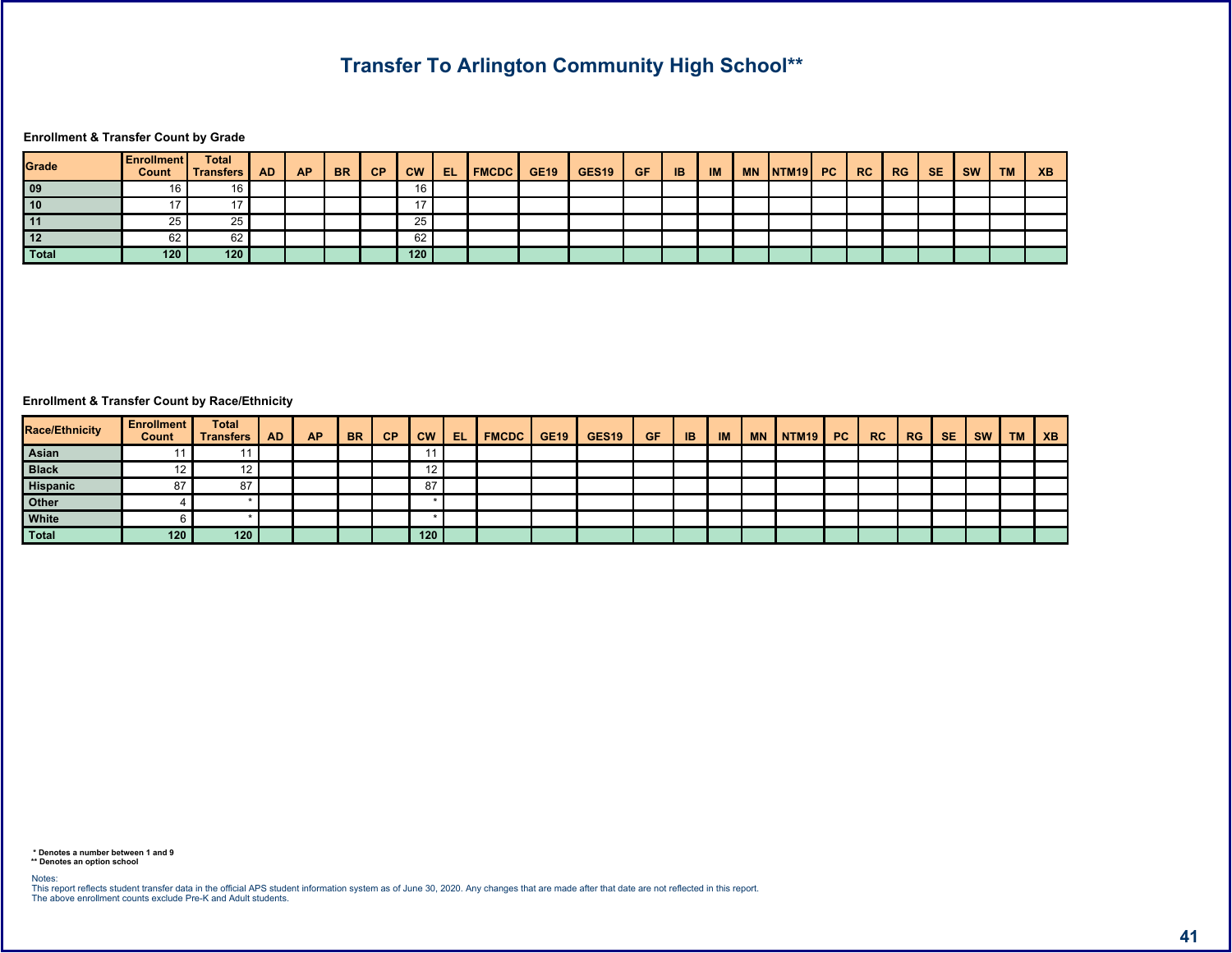$8, -<$  6 55

**@** | (7  $\#$ 

<span id="page-42-0"></span>

|  |  |  |  |  | $-$ % $\begin{bmatrix} 1 \\ 2 \end{bmatrix}$ $\begin{bmatrix} 1 & 1 \\ 1 & 2 \end{bmatrix}$ $\begin{bmatrix} 4 & 9 \\ 3 & 1 \end{bmatrix}$ $\begin{bmatrix} 3 & 1 & 8 \\ 3 & 1 & 8 \end{bmatrix}$ $\begin{bmatrix} 7 & 4 & 1 \\ 7 & 4 & 1 \end{bmatrix}$ $\begin{bmatrix} 7 & 5 & 3 \\ 7 & 5 & 3 \end{bmatrix}$ $\begin{bmatrix} 2 & 1 & 1 \\ 2 & 1 & 1 \end{bmatrix}$ |  |  |  | $\frac{9}{6}$ ! % 7 # |  |  |
|--|--|--|--|--|------------------------------------------------------------------------------------------------------------------------------------------------------------------------------------------------------------------------------------------------------------------------------------------------------------------------------------------------------------------------|--|--|--|-----------------------|--|--|
|  |  |  |  |  |                                                                                                                                                                                                                                                                                                                                                                        |  |  |  |                       |  |  |
|  |  |  |  |  |                                                                                                                                                                                                                                                                                                                                                                        |  |  |  |                       |  |  |
|  |  |  |  |  |                                                                                                                                                                                                                                                                                                                                                                        |  |  |  |                       |  |  |
|  |  |  |  |  |                                                                                                                                                                                                                                                                                                                                                                        |  |  |  |                       |  |  |
|  |  |  |  |  |                                                                                                                                                                                                                                                                                                                                                                        |  |  |  |                       |  |  |

| $\frac{9}{6}$ A# |  | $\alpha$ |  |  |  | $-$ % $ $ $ $ $ $ $ $ $ $ $ $ $\neq$ $ $ $\#$ 9 $ $ $\$\,18$ ! $ $ 7 $\#$ + $ $ 7 $\#$ + $ $ 7 $\$\, $ $ $ $ $ $ $ $ $ $ $ $ $ |  |  |  | $\parallel$ %! $\parallel$ % 7 # |  |  | $2 -$ |
|------------------|--|----------|--|--|--|--------------------------------------------------------------------------------------------------------------------------------|--|--|--|----------------------------------|--|--|-------|
|                  |  |          |  |  |  |                                                                                                                                |  |  |  |                                  |  |  |       |
|                  |  |          |  |  |  |                                                                                                                                |  |  |  |                                  |  |  |       |
|                  |  |          |  |  |  |                                                                                                                                |  |  |  |                                  |  |  |       |
|                  |  |          |  |  |  |                                                                                                                                |  |  |  |                                  |  |  |       |
|                  |  |          |  |  |  |                                                                                                                                |  |  |  |                                  |  |  |       |
|                  |  |          |  |  |  |                                                                                                                                |  |  |  |                                  |  |  |       |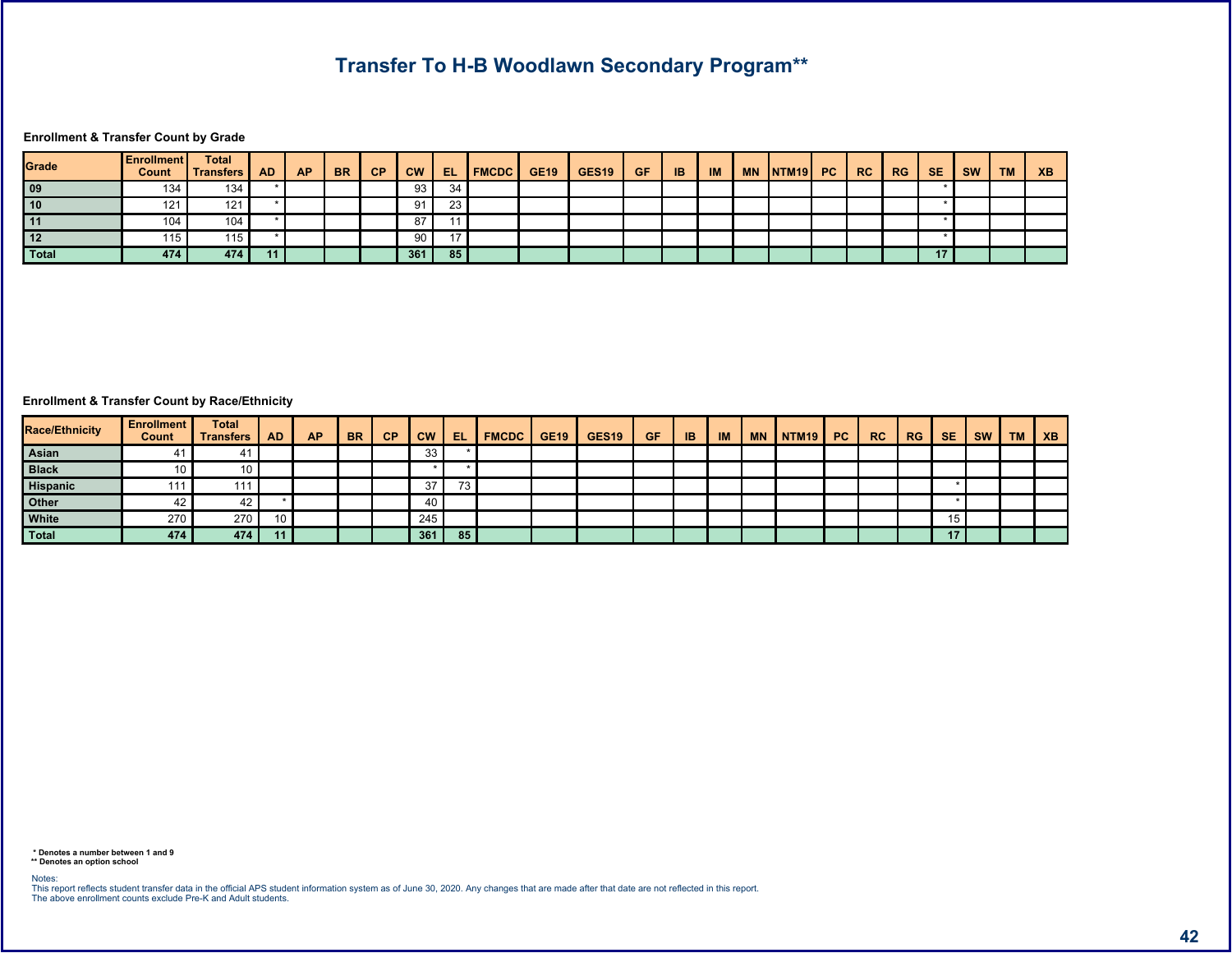$9 \t 8 \t 1$ 

**@** | (7  $\#$ 

<span id="page-43-0"></span>

|  |  |  |  |  | $-$ %   !   !<   #9   \$ 1&!   7# +   7# +   7\$   >   >   .   . +   1 |  |  |  |  |  |  |
|--|--|--|--|--|------------------------------------------------------------------------|--|--|--|--|--|--|
|  |  |  |  |  |                                                                        |  |  |  |  |  |  |
|  |  |  |  |  |                                                                        |  |  |  |  |  |  |
|  |  |  |  |  |                                                                        |  |  |  |  |  |  |
|  |  |  |  |  |                                                                        |  |  |  |  |  |  |
|  |  |  |  |  |                                                                        |  |  |  |  |  |  |

| $\frac{9}{6}$ A# |  | œ |  | $\frac{1}{6}$ - % |  |  |  |  |  |  | $%!$ $%7$ | # |  |  |
|------------------|--|---|--|-------------------|--|--|--|--|--|--|-----------|---|--|--|
|                  |  |   |  |                   |  |  |  |  |  |  |           |   |  |  |
|                  |  |   |  |                   |  |  |  |  |  |  |           |   |  |  |
|                  |  |   |  |                   |  |  |  |  |  |  |           |   |  |  |
|                  |  |   |  |                   |  |  |  |  |  |  |           |   |  |  |
|                  |  |   |  |                   |  |  |  |  |  |  |           |   |  |  |
|                  |  |   |  |                   |  |  |  |  |  |  |           |   |  |  |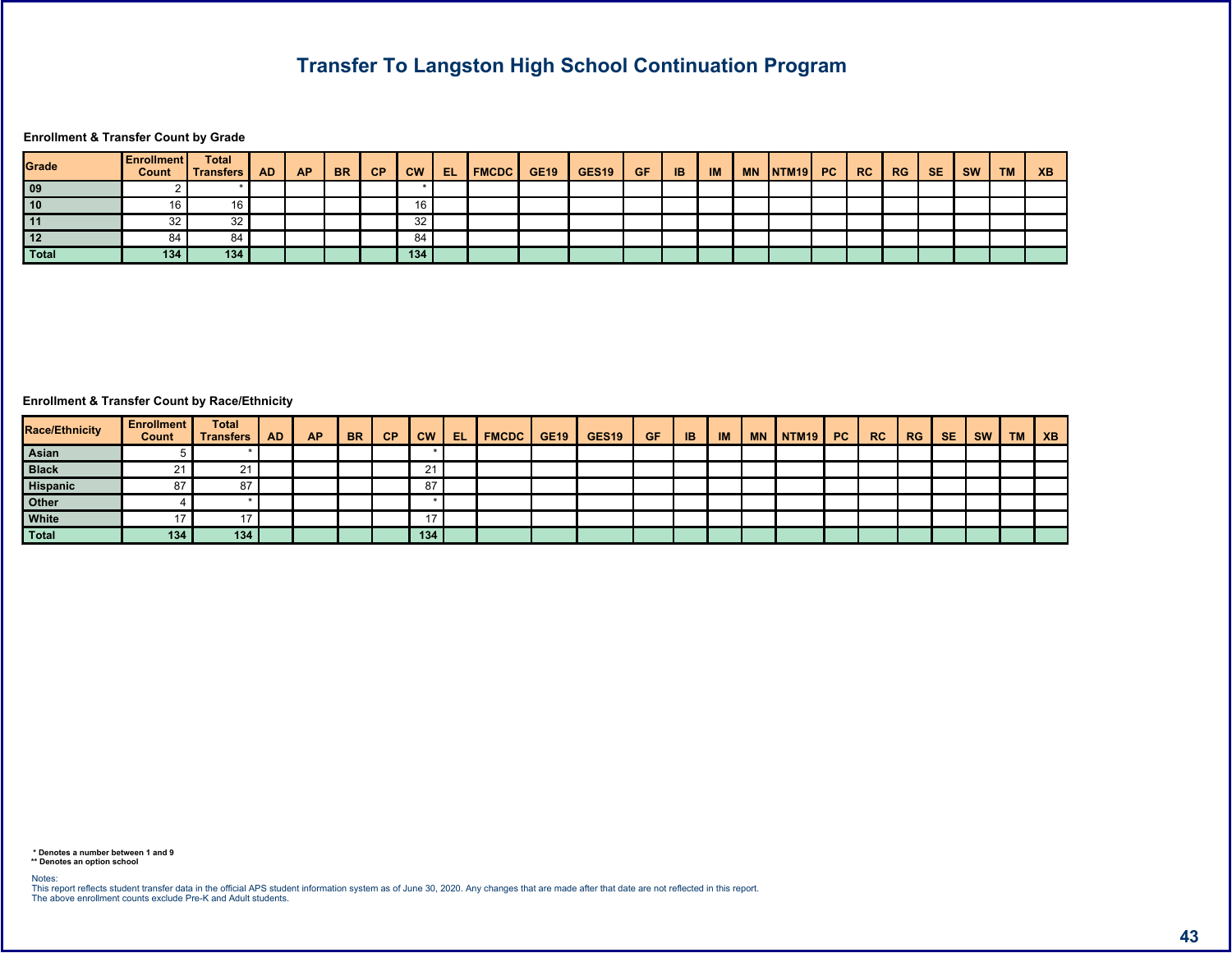$\langle ; \rangle$  8

**@** | (7  $\#$ 

#### <span id="page-44-0"></span>**@** ! ( % A#  $\#$

| $\frac{9}{6}$ A# |  | $^{\circ}$ |  | $-$ % |  |  |  |  |  |  | $\%$ ! $\%$ 7 | # |  |  |
|------------------|--|------------|--|-------|--|--|--|--|--|--|---------------|---|--|--|
|                  |  |            |  |       |  |  |  |  |  |  |               |   |  |  |
|                  |  |            |  |       |  |  |  |  |  |  |               |   |  |  |
|                  |  |            |  |       |  |  |  |  |  |  |               |   |  |  |
|                  |  |            |  |       |  |  |  |  |  |  |               |   |  |  |
|                  |  |            |  |       |  |  |  |  |  |  |               |   |  |  |
|                  |  |            |  |       |  |  |  |  |  |  |               |   |  |  |

 $\begin{array}{ccc} & 5 & 8 \\ 5 & 5 & 8 \end{array}$  $( 6 +$  $\Delta \sim 10^6$ 

 $\omega$  and the contract of  $\omega$ 

 $$ \t% #$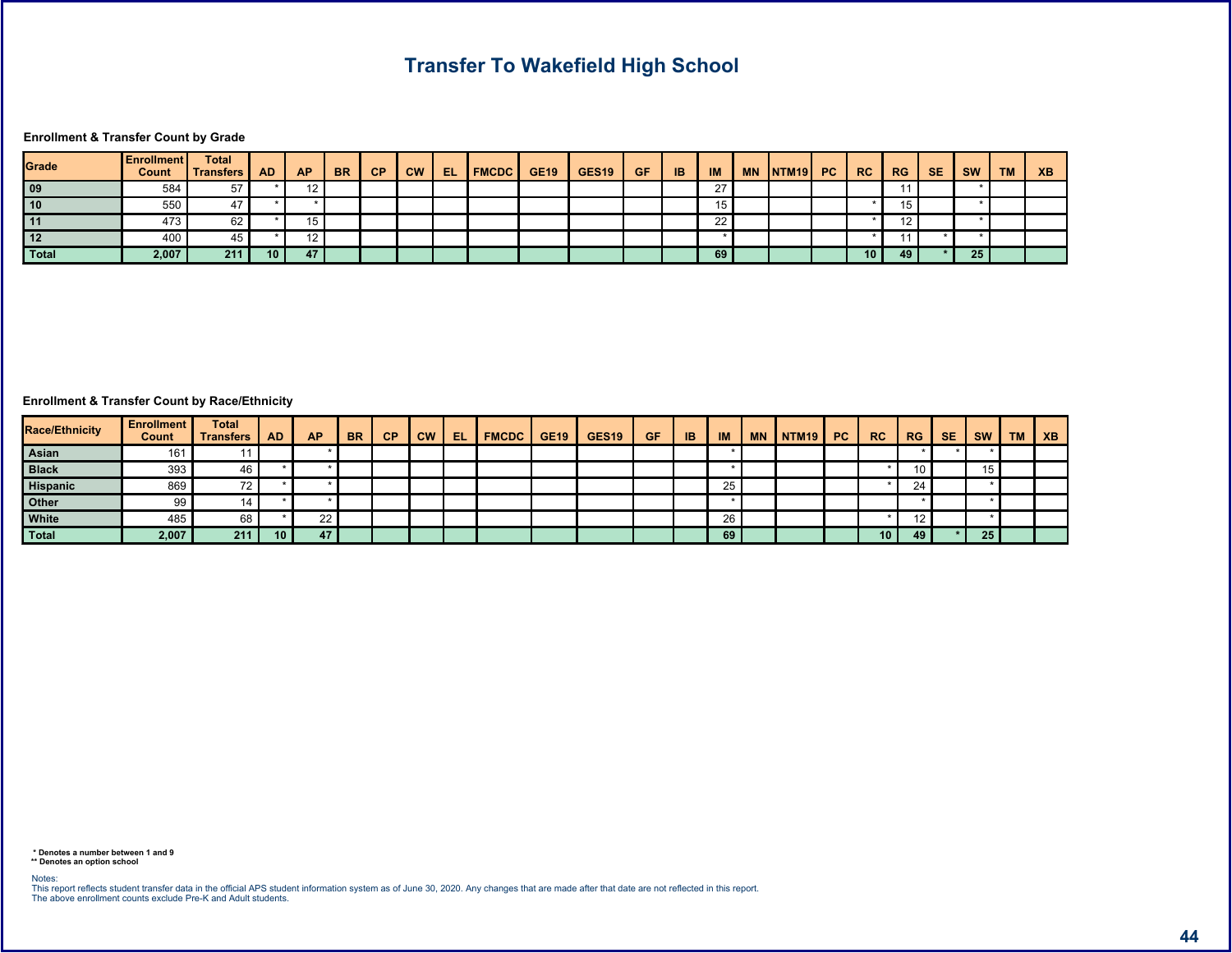$\lt$  , 9 (8)

**@** ! ( 7  $\#$ 

#### <span id="page-45-0"></span>**@** ! ( % A#  $\#$

| $\frac{9}{6}$ A# |  | $\alpha$ | $-$ % |  |  |  |  |  |  | $\frac{9}{6}$ ! $\frac{9}{6}$ 7 # |  |  | $\sim$ $\sim$ |
|------------------|--|----------|-------|--|--|--|--|--|--|-----------------------------------|--|--|---------------|
|                  |  |          |       |  |  |  |  |  |  |                                   |  |  |               |
|                  |  |          |       |  |  |  |  |  |  |                                   |  |  |               |
|                  |  |          |       |  |  |  |  |  |  |                                   |  |  |               |
|                  |  |          |       |  |  |  |  |  |  |                                   |  |  |               |
|                  |  |          |       |  |  |  |  |  |  |                                   |  |  |               |
|                  |  |          |       |  |  |  |  |  |  |                                   |  |  |               |

 $\begin{smallmatrix}5&8\5&5&8\end{smallmatrix}$  $( 6 +$  $\chi \sim 20$ 

 $\begin{array}{ccc} \circ & \circ & \circ \\ \circ & \circ & \circ \end{array}$ 

 $$ \t% #$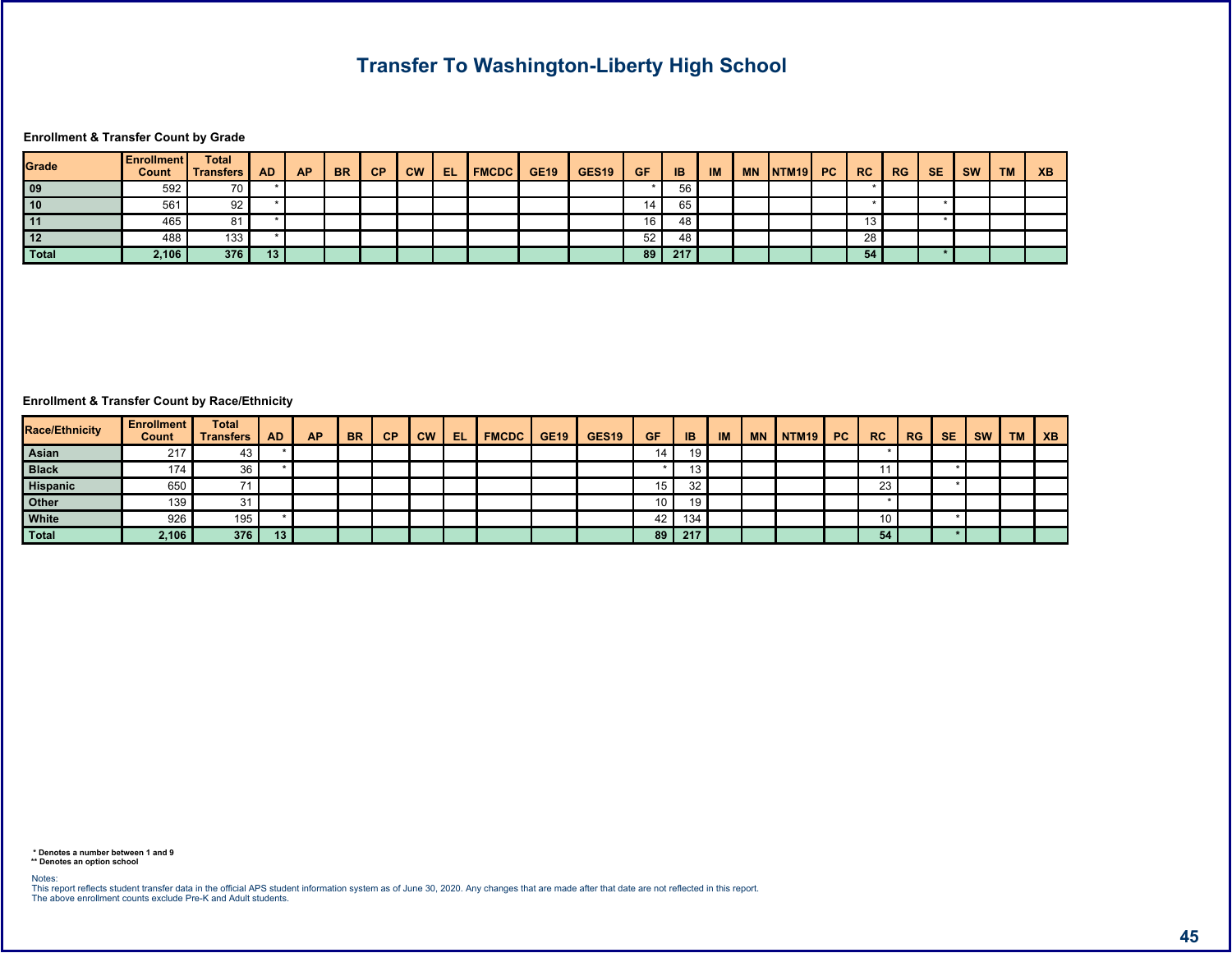$=$  ; 6 8

**@** ! ( 7  $\#$ 

|  |  |  |  |  |  | -%  !  !<  #9  \$.1&!  7# +  7# +  7\$  >-  >.  .    +  !  %!  %7  #  < |  |  |  |  |  |  |
|--|--|--|--|--|--|-------------------------------------------------------------------------|--|--|--|--|--|--|
|  |  |  |  |  |  |                                                                         |  |  |  |  |  |  |
|  |  |  |  |  |  |                                                                         |  |  |  |  |  |  |
|  |  |  |  |  |  |                                                                         |  |  |  |  |  |  |
|  |  |  |  |  |  |                                                                         |  |  |  |  |  |  |
|  |  |  |  |  |  |                                                                         |  |  |  |  |  |  |

#### <span id="page-46-0"></span>**@** ! ( % A#  $\#$

| $\frac{9}{6}$ A# |          | o |  |  |  | $-$ % $\vert$ ! $\vert$ !< $\vert$ #9 $\vert$ \$.!&! $\vert$ 7# + $\vert$ 7# + $\vert$ 7\$ $\vert$ >- $\vert$ >. |  |  |  | $%!$ $%7$ # |  |  | $\sim$ |
|------------------|----------|---|--|--|--|------------------------------------------------------------------------------------------------------------------|--|--|--|-------------|--|--|--------|
|                  |          |   |  |  |  |                                                                                                                  |  |  |  |             |  |  |        |
|                  |          |   |  |  |  |                                                                                                                  |  |  |  |             |  |  |        |
|                  |          |   |  |  |  |                                                                                                                  |  |  |  |             |  |  |        |
|                  |          |   |  |  |  |                                                                                                                  |  |  |  |             |  |  |        |
|                  | $\mu$ 0/ |   |  |  |  |                                                                                                                  |  |  |  |             |  |  |        |
|                  |          |   |  |  |  |                                                                                                                  |  |  |  |             |  |  |        |

 $(6)$  $\begin{array}{ccc} & 5 & 8 \\ 5 & 5 & 8 \end{array}$  $\chi \sim 20$ 

 $\omega$  and  $\omega$  and  $\omega$  and  $\omega$  and  $\omega$  and  $\omega$  and  $\omega$  and  $\omega$  and  $\omega$  and  $\omega$  and  $\omega$  and  $\omega$  and  $\omega$  and  $\omega$  and  $\omega$  and  $\omega$  and  $\omega$  and  $\omega$  and  $\omega$  and  $\omega$  and  $\omega$  and  $\omega$  and  $\omega$  and  $\omega$  and  $\omega$ 

 $\frac{1}{2}$  % #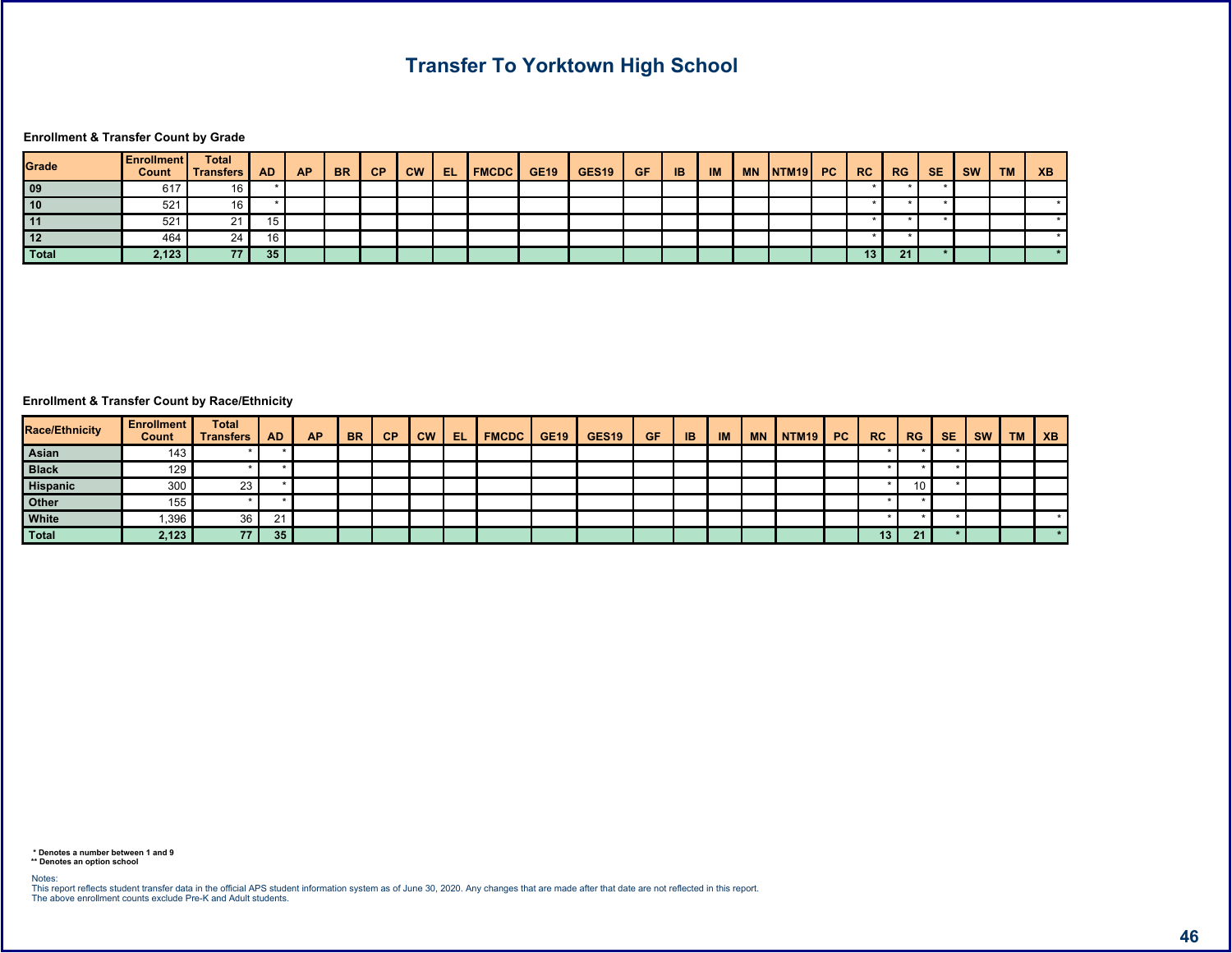$1 \qquad 1 \qquad \%$ 

<span id="page-47-0"></span>

| $\overline{1}$<br>$\%$      |                |                               |                |                          |                                          |                |                |               |             |                      |                                        |             |       |                 |               |       |           |                            |                |                |
|-----------------------------|----------------|-------------------------------|----------------|--------------------------|------------------------------------------|----------------|----------------|---------------|-------------|----------------------|----------------------------------------|-------------|-------|-----------------|---------------|-------|-----------|----------------------------|----------------|----------------|
| $\pmb{\&}$                  |                |                               |                |                          |                                          |                |                |               |             |                      |                                        |             |       |                 |               |       |           |                            |                |                |
|                             |                | $\frac{1}{2}$ .<br>$\sqrt{2}$ |                | A / A                    |                                          |                | $($ +          |               |             |                      |                                        |             |       |                 |               |       |           |                            |                |                |
| $-9/6$                      | 5 <sup>7</sup> |                               |                |                          |                                          |                |                |               |             |                      |                                        |             | $)$ . |                 |               | $\pm$ |           |                            |                |                |
| $\overline{1}$              |                | $\overline{\phantom{0}6}$     |                |                          |                                          |                |                |               |             |                      |                                        |             |       |                 |               |       |           |                            |                |                |
| $\frac{1}{2}$               |                | $\#$                          |                | $6\overline{6}$          | $6\overline{6}$                          |                | 9              |               |             | $+ 6A$               |                                        |             |       |                 | $\mathcal{L}$ |       | # 6       |                            | # 85A#         |                |
| #9                          | 57             | $6\overline{6}$               | $\,6\,$        |                          |                                          |                |                |               |             |                      |                                        |             |       |                 |               |       |           |                            |                |                |
| \$.!8!]                     |                | $\rightarrow$                 | $\mathsf{A}$   | $\overline{\phantom{a}}$ |                                          | $\pm$          |                |               | 676         |                      | $\alpha$ , $\beta$ , $\beta$ , $\beta$ |             |       |                 |               |       |           | $\sim$                     |                |                |
| $7#$ +                      |                |                               |                |                          |                                          | $\overline{2}$ |                |               |             |                      |                                        |             |       |                 |               |       | $\lambda$ |                            | $\pm$          |                |
| 7#<br>케                     |                |                               | $\overline{2}$ |                          |                                          | $\overline{2}$ |                | $\mathcal{L}$ |             | $($ +                |                                        |             |       |                 |               |       |           |                            | $\overline{B}$ |                |
| $7$ \$                      | $\sqrt{5}$     |                               |                |                          | $\mathbf{H}$                             |                |                |               |             |                      |                                        |             |       | $\#$            |               |       |           |                            | $\overline{5}$ |                |
| $\geq$ -                    | 3 <sup>1</sup> |                               | 5 <sup>5</sup> |                          |                                          | $\overline{A}$ |                | 9             |             |                      |                                        |             |       |                 |               |       |           |                            |                |                |
| $>$ .                       | $6\phantom{.}$ |                               | $\#$ ' $\#$ O  |                          |                                          | # C A /        | $\overline{0}$ |               |             | A /                  |                                        |             |       | $6\overline{6}$ |               |       |           | $\overline{\phantom{a}}$ ) |                | $\overline{?}$ |
| $\mathcal{A}^{\mathcal{A}}$ |                | $\mathcal{L}_{\rm{max}}$      |                | $\rightarrow$            | $\sim 10^{11}$ km s $^{-1}$ km s $^{-1}$ |                |                | $+$           |             | $\overline{\#}$      |                                        | $\sim 10^6$ |       |                 |               |       | $\#$      | $\mathbf 0$                | $\sim 10$      |                |
| $+$                         | ÷              |                               |                |                          |                                          |                |                |               | $\mathsf D$ |                      |                                        |             |       |                 |               |       |           |                            |                |                |
| $\mathbf{I}$                |                |                               |                |                          |                                          |                |                |               |             |                      |                                        |             |       | $\lambda$       |               |       |           |                            |                | $6! +$         |
| $\%$ !                      |                |                               |                | $\,6\,$                  |                                          |                |                |               |             | $\overline{\cdot}$ 8 |                                        |             |       |                 |               |       |           |                            |                |                |